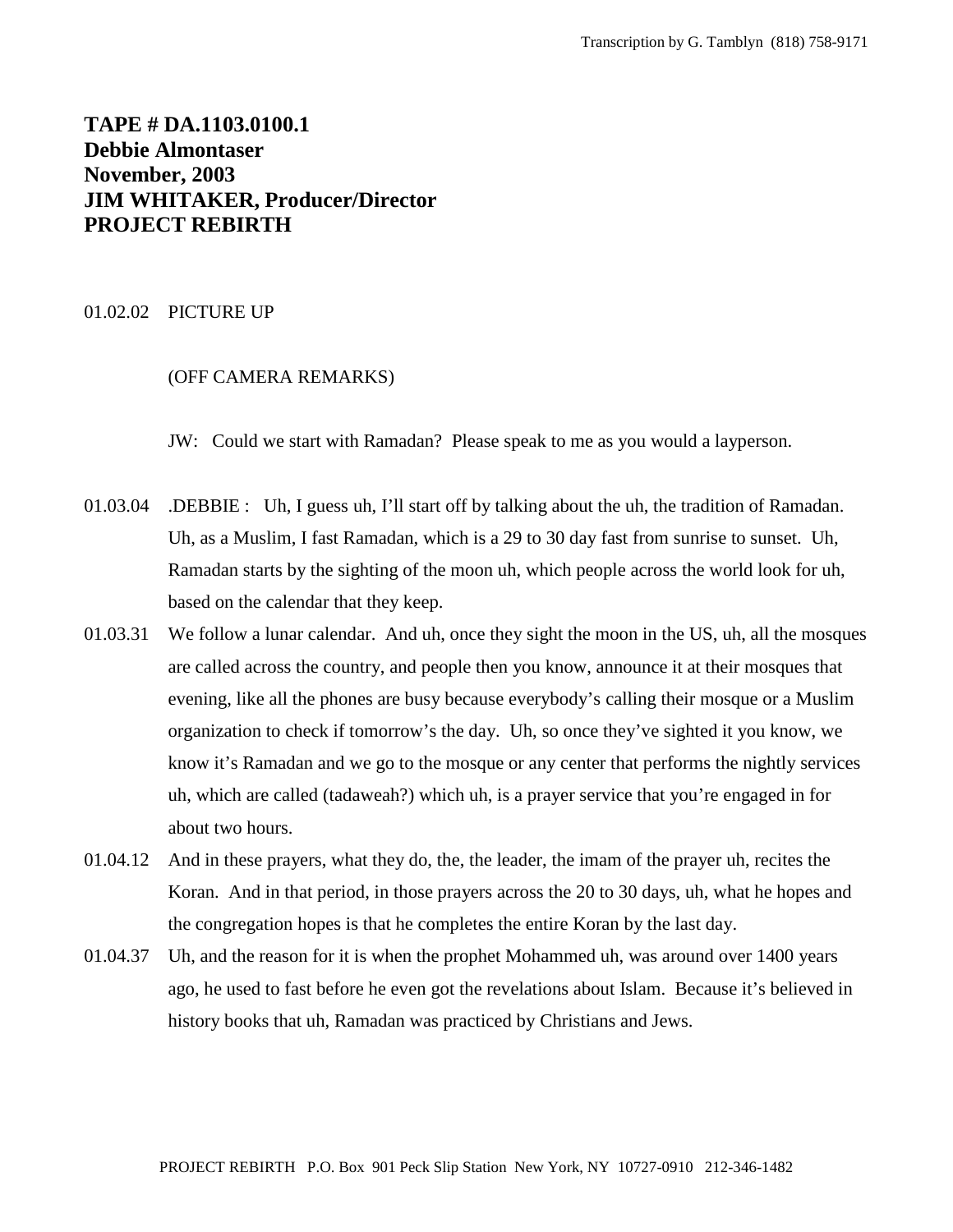- 01.04.59 Uh, but it had its different forms. Uh, but it was always there as Ramadan. And Ramadan meaning that it's a fast, you know, for worship. And uh, one Ramadan, the prophet Mohammed uh, actually was fasting and he chose to go to uh, this cave in Saudi Arabia.
- 01.05.26 Where he used to go for meditation, reflection and for solitude, and to become closer to God. Uh, one day in Ramadan, he actually got the first revelation of the Koran. Uh, and so that's when he realized that his destiny was to become a messenger, a prophet of God, to pass on God's word. And so over 23 years, he received revelations uh, from the angel, Gabriel, who is also the same angel that came down to Mary when telling her that she was going to have a son named Jesus.
- 01.06.06 Uh, so during that time, the prophet Mohammed made it, you know, something that everyone who decided to become Muslim to uh, to fast. And so during the last, I would say, two years of his life, and it was uh, after the completion of all the revelations of the Koran were given, the uh, angel Gabriel (CLEARS THROAT) used to come down and recite the Koran with the prophet, Mohammed, to make sure he had it all memorized from beginning to end.
- 01.06.44 The way that it was revealed. Uh, and at that time also, the prophet Mohammed really was not a learnerd person. He didn't read or write, but it was all based on his memory, memorization and when he would get a revelation, he would come back and recite it to those who were sitting with him, who were a part of his inner circle, and they wrote everything down.
- 01.07.07 And they also memorized it. And the word Koran means recite. Uh, and the whole idea, you know, sent by God, is that if you continually recite it and you memorize it, then you'll never lose it. And it was something uh, that God felt that people needed to do.
- 01.07.27 Because all the scriptures that were given to Abraham, to Moses, to Jesus, etc., were constant, were destroyed over years, and there was nothing that was truly uh, you know, kept uh, in the same exact form that it, it was sent down to those prophets. Uh, so this was a way never to lose it, if you recited it and you memorized it.
- 01.07.54 Uh, so those two years, the prophet, the angel, Gabriel, would come down and recite it with uh, the prophet, Mohammed. And so that became a tradition for Muslims following uh, to do the same thing, to recite the Koran, you know, during the month of Ramadan for whatever it took, 29 or 30 days of fasting. Uh, so the significance of Ramadan is, it's a time for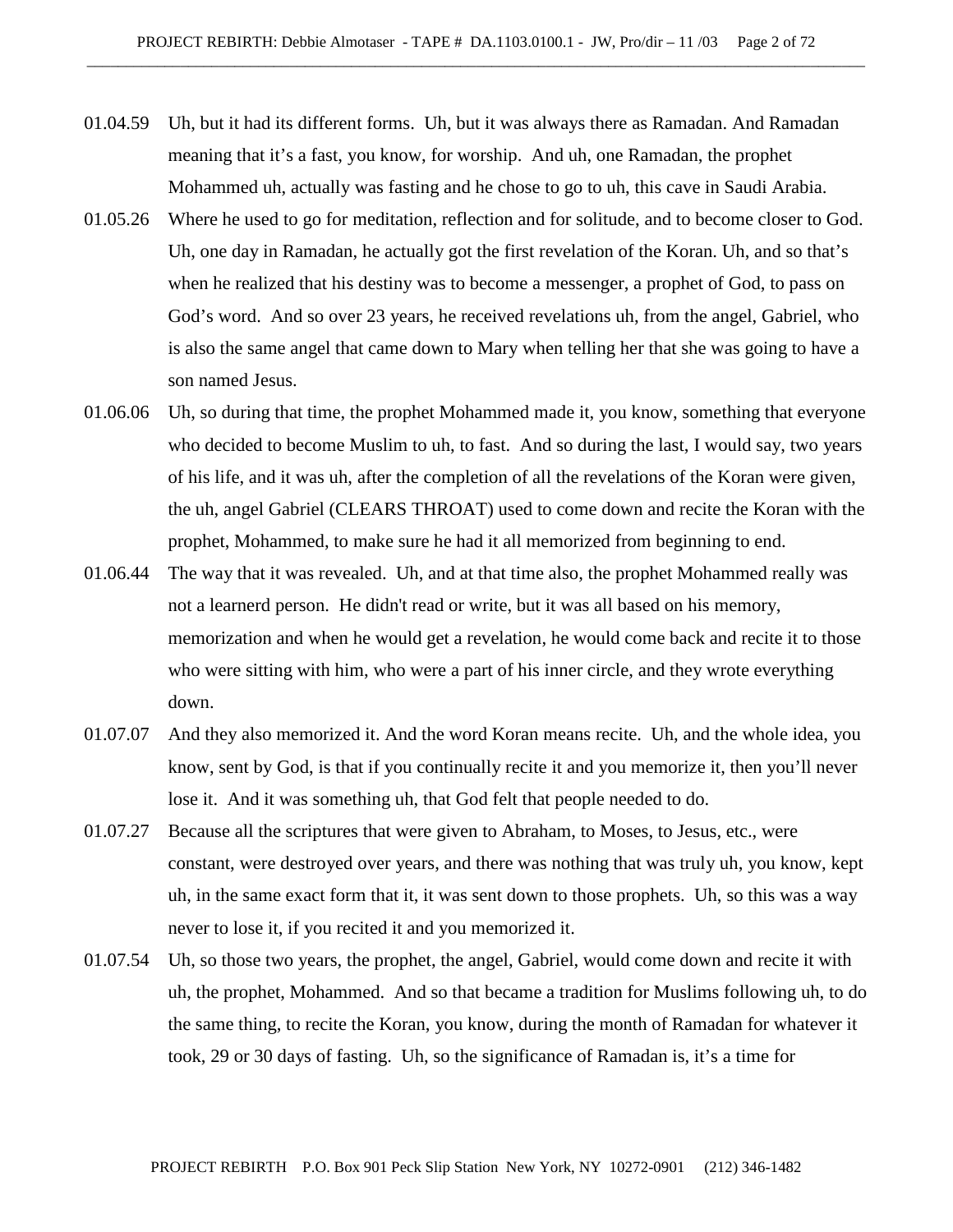reflection. Uh, and soul-searching. It's a time for people to reflect about their past year from the last Ramadan.

- 01.08.32 What went well, what didn't go well. Uh, and what I mean what went well and what didn't go well, you as an individual, how did you carry yourself? You know, how did you treat your family, how did you treat your co-workers. How, how did you function in society? Uh, you know, were you someone who was caring and nurturing and helping others, or were you self-absorbed uh, and worrying about yourself.
- 01.09.00 Uh, so it's a time that really connects (?) you with the world around you. And the intention of fasting without having food, from sunrise to sunset or water, uh, is to reconnect you with those who are less fortunate (?) than you. Those who don't have food, such as homeless people or people who are dying of hunger in different parts of the world, it's really a time for you to feel the hunger pains uh, a time for you to reconnect, you know, with everything that God has given you, that's sacred.
- 01.09.38 And to really appreciate, appreciate everything that you know, you have been, you know, given and you have accomplished. Uh, it is also a time that Muslims also have to, to give charity. Uh, they have to give 2.5% of whatever their total earning is uh, and if they have jewelry, then gold or diamonds. Uh, they also have to give charity based on that, because that's considered, you know, as wealth as well.
- 01.10.09 Uh, and to also just feed, feed people. So one of the traditions is to actually host at your congregation you know, uh, the dinner. You would pay for it and whatever amount of people were there, they would eat. Uh, so it, it's two-fold.
- 01.10.29 It's one where you are you know, there with your family and you're celebrating the holiday. And then it's also being a part of the bigger community, the Muslim community. Uh, and what's wonderful about it is that during the whole entire year, people are working and so you know, absorbed in their daily routines. But Ramadan is like the time that comes and, and makes you really stop and makes you, you know, create a block chunk of time for, for reflection, for prayer.
- 01.11.04 For devotion. Uh, and it's not that you, you know, you choose solitude to be by yourself. The whole idea of it is to be with your family, to be with other people of your community uh, and to celebrate it together. So traditionally, families have the break-fast dinner. Which is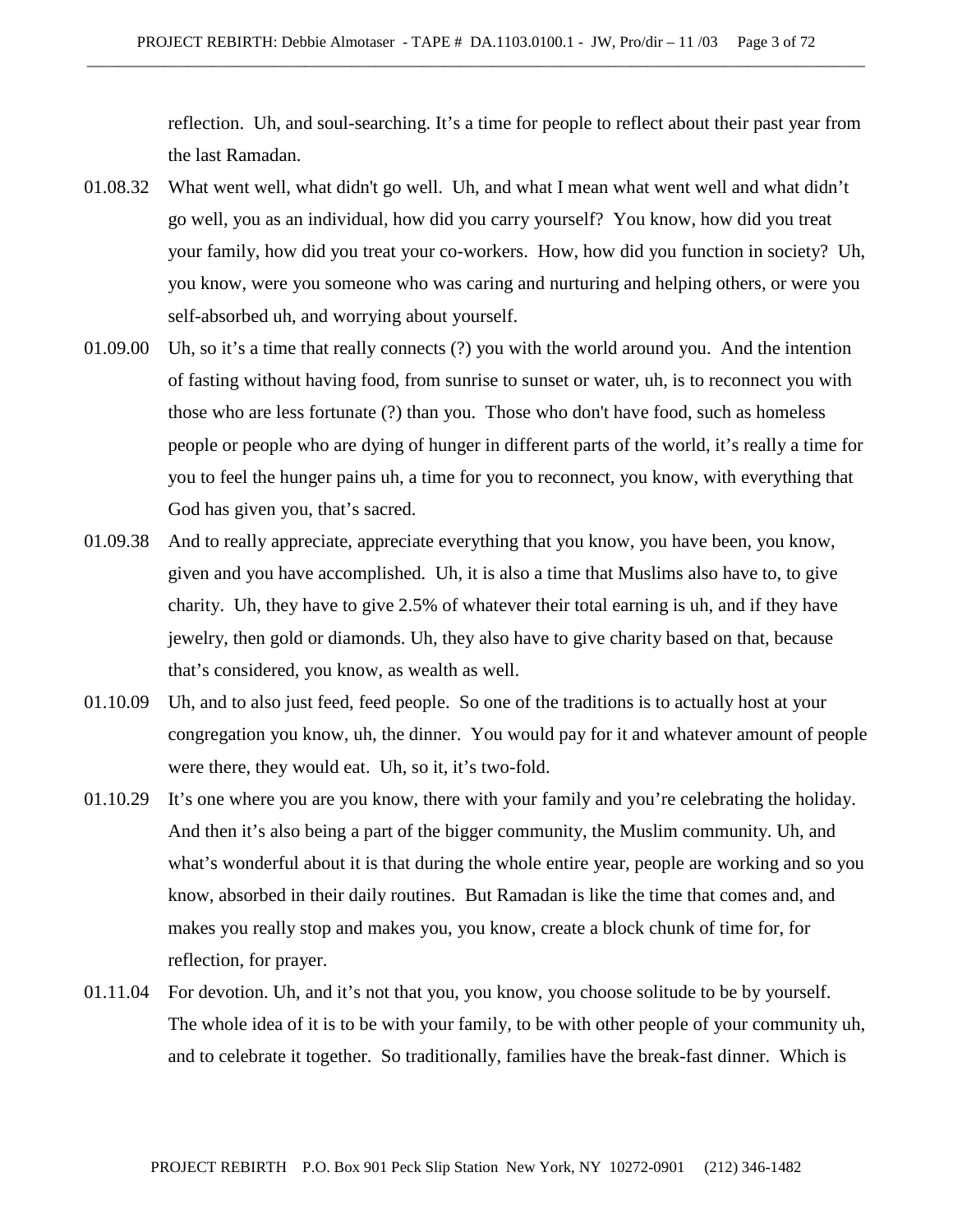about 4:30, 4:45 uh, in the evening, where they come together around a table and, and break their fast together.

- 01.11.33 And then have the sundown prayer and then continue eating. And then about an hour and a half afterwards going to the mosque. Uh, and performing those evening (taraweah?) prayers, which take two hours. And that's a part of the bigger community, you know, being with other Muslims from all ethnic you know, and racial backgrounds uh, to join them in unison and prayer, you know and to listen to the Koran for 29 or 30 days being recited.
	- JW: The breaking of the fast is something that happens every day?
- 01.12.11 DEBBIE : Every night, yeah. From, at sunset. And it differs from day to day. When we first started Ramadan, it was around 5:55, and now it's about 4:43. So it's like the days are getting shorter. Yeah.

JW: Every night you also go to the mosque?

- 01.12.40 DEBBIE : I try to. Uh, I, I've gone I would say the first three weeks of Ramadan. And this past week uh, has just been a challenge to go, because I had some meetings that I couldn't help not to go to. Uh, and some interfaith uh, uh, break fast dinners that I had to attend.
- 01.13.02 Because I was speaking or because I was an invited guest. Uh, and so in a sense, I was you know, participating with other Muslims and non-Muslims who were there, you know, to learn about Islam and Ramadan, etc. Uh, but I, I certainly miss the opportunity not to be home with my family uh, and not get the chance to, to go every night this past week, you know, to make the prayers.

JW: Had your family being doing that?

01.13.33 DEBBIE : Well, uh, my family just about every night has dinner together. There are days that my husband's working. Uh, (that are?) just, we can't help it. But he, you know, we prepare something for him or he'll grab something at work. Uh, and my sons are usually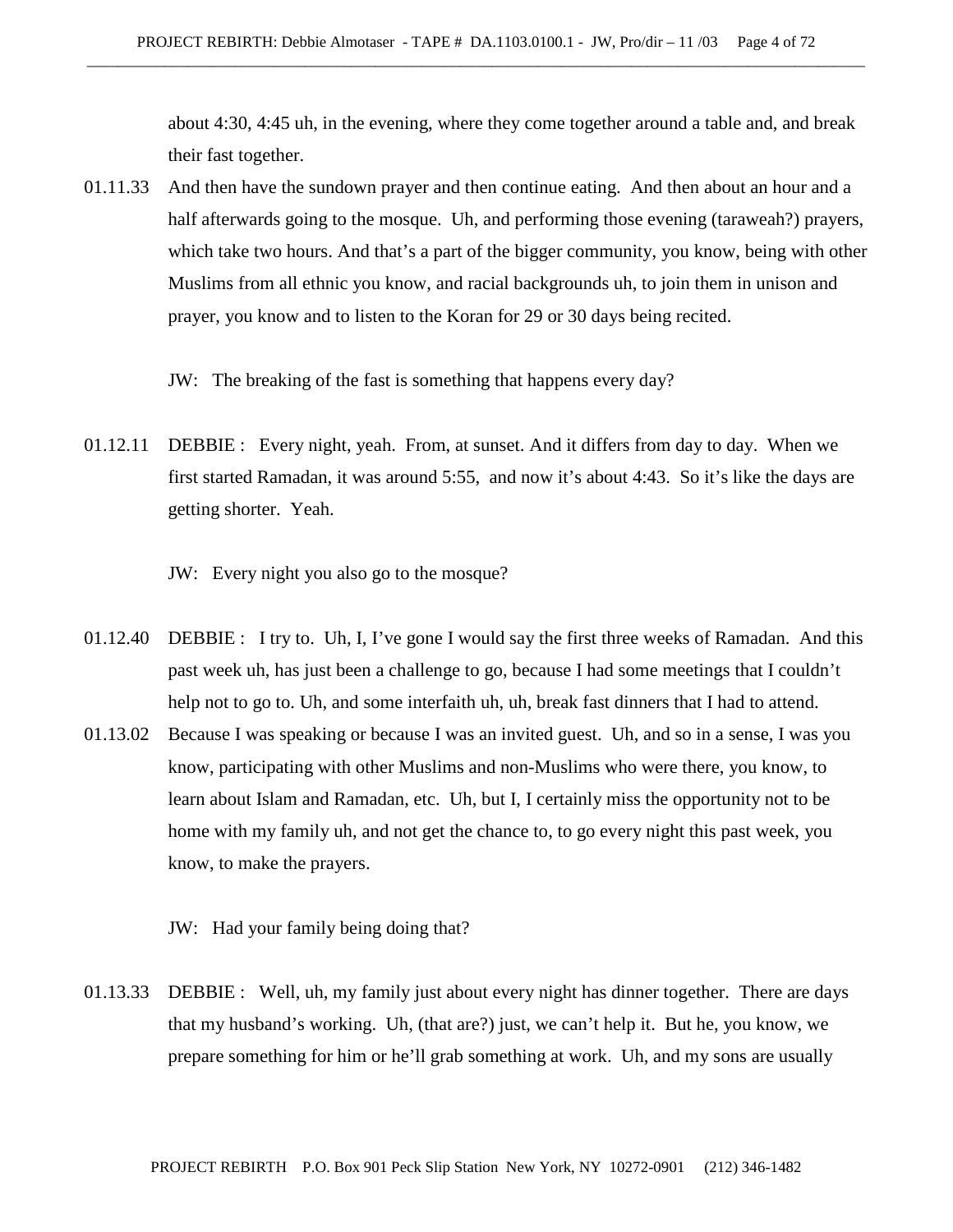there. My daughter's usually there. And uh, my daughter's last day of school because she attends an Islamic school was Wednesday.

- 01.14.01 So the last ten days of Ramadan are a time of, of reflection. Uh, and a time for a person to really to capture those ten days before Ramadan is over. And many Muslims decide to, to take (CLEARS THROAT) time off from their jobs if they're able to, or if they're students, you know, not go to school, etc. Uh, and just remain in a space.
- 01.14.29 It could be your home, it could be a mosque, it could be a center where others uh, are doing the same thing. And basically what they do is they refrain from going out, but just using the time to be indoors, to pray more, to read the Koran more, and to engage in conversations and discussions to better yourself as an individual. And uh, she spent last weekend at the Muslim Youth Center, because they offer that for youth.
- 01.15.01 And on Wednesday, which was her last day of school, she decided that she wanted to, to do that from now until the holiday Uh, except for today because she uh, she called me two days ago and said, by the way are we gonna go holiday shopping, you know, for, for Eid? Uh, are we gonna go get (?) I said well, you chose to, to you know, to, to be in (iticof?) that's what it's called. You know remaining in solitude and, and one place.
- 01.15.30 She said yeah, but if I don't, you know, if I don't make the time to go, then I won't have anything to wear for the holiday. (LAUGHS) Like ok. So we're actually supposed to reconnect this afternoon to go out and buy some dresses for the holiday. Uh, yeah, so, you know, there is this opportunity where it's not a must that you have to remain indoors. But it's really you know, a self-reflective you know, tool that you decide, you know, to use when you feel that it's, it's most fitting.
	- JW: When is the official end of Ramadan?
- 01.16.07 DEBBIE : The official end maybe Monday or it may be Tuesday. And again, it's depends on the sighting of the moon.
	- JW: What does that mean?

DEBBIE : It's the day of feast.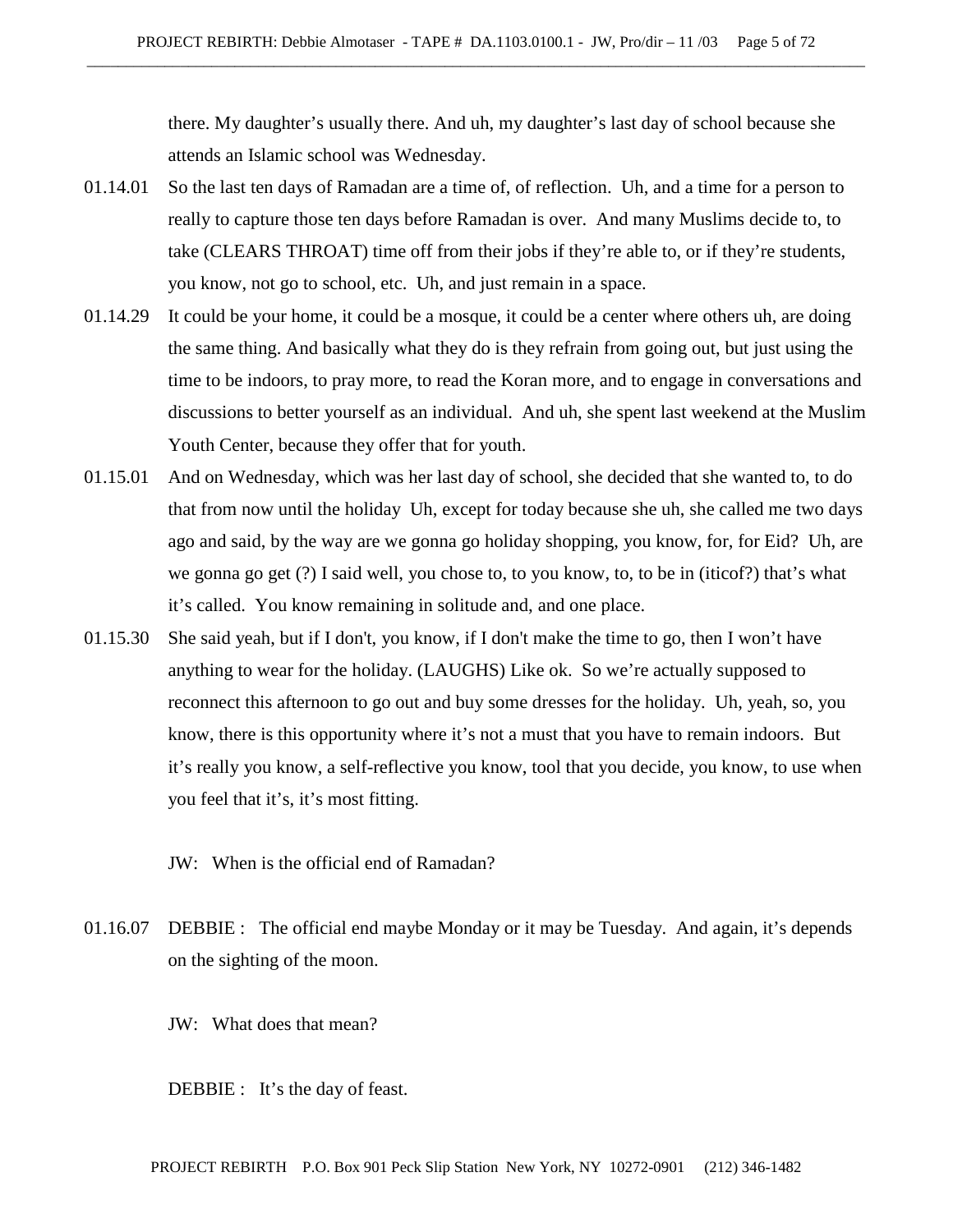JW: The sighting of the moon?

- 01.16.20 DEBBIE : Oh, what does the, so the sighting of the moon really starts and ends the month for Muslims. So we keep track of a month by the sighting of the moon.
- 01.16.32 And there are people, for example uh, my mother-in-law can actually tell you how old the moon is. You know, just by looking at it with the naked eye, she could tell you that it's a week old, four days old, you know, a week and a half old. Uh, because this is something that she grew up with, you know, in the Middle East, counting the days, keeping track of, of the month.
- 01.16.56 Uh, and so this is a ritual you know, that we have, you know, taken down for generations since the prophet Mohammed to keep track of the months. Uh, so basically what it means is (CLEARS THROAT) to go out into an open space, particularly on a high hill, uh, and if it's a clear night, you can actually see a small sliver of the moon. And once you see that small sliver of the moon, that means that it's the day one of the new month is starting.
- 01.17.26 So if this day one is uh, witnessed tomorrow evening, then that would mean that the (?) fasting is over and the holiday, the day of feast is on Monday. But if they don't see it tomorrow night, Sunday night, and they see it on Monday night, then the holiday will definitely be Tuesday. Uh, and Muslims can't fast more than 30 days. So whether we see it or not, once we've done the 30 days, we can't go past it.

JW: Why is that?

01.18.03 DEBBIE : Uh, it's, it's just a rule.

### (OFF CAMERA REMARKS)

JW: I didn't realize the roots of Muslims, Christians and Jews come from the same place.

01.18.29 DEBBIE : Well, it even gets more interesting because there is so much parallel between Judaism and Islam and Christianity. Uh, Islam is, is an offspring of Judaism and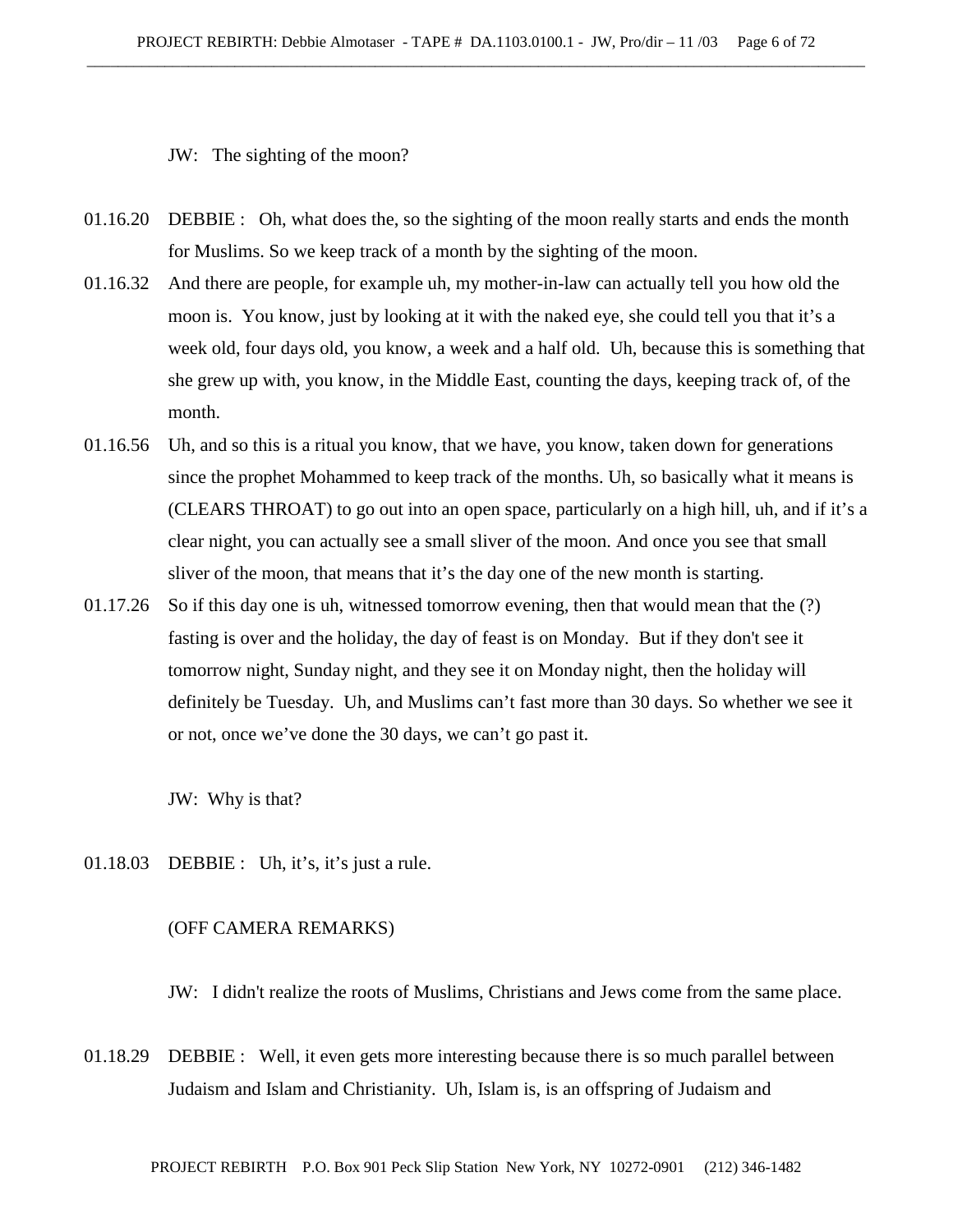Christianity. Uh, Islam believes in all the prophets, Abraham, Jesus, Moses uh, Jacob, Isaac, they're all recognized and respected uh, in Islam. And are mentioned over and over in the Koran, which is the holy book of Muslims uh, which was revealed to the prophet, Mohammed.

- 01.19.05 It's there, it's all there. Uh, and Christians and Jews are considered people of the book because they, too, when they had Moses and Jesus uh, received scriptures. And so those scriptures are from God. And that's why they're considered people of the book. Uh, so there's a great deal of parallel.
- 01.19.27 And I guess the part that I love the most about Ramadan is when it uh, falls during the same time as Thanksgiving uh, because I feel then the whole country is observing in this time of reflection and thankfulness uh, for what they have. And it's you know, joining Muslims in a, (?) to be a part of that tradition of being grateful, you know, for just one day where Muslims are doing it for 29 to 30 days.
- 01.19.57 Uh, and it's (?) quite, it's quite moving. You know, to know that families are stopping what they're doing and engaging in, in that weekend uh. The only thing when it does fall on Ramadan is that I can't have turkey. And it's not a religious thing, but it's just too much to, to prepare. Uh, a turkey and everything else that goes with it, and then, you know, what we generally make for Ramadan. Uh, and then you just can't everything (LAUGHS).
- 01.20.28 And Thanksgiving, actually , you can eat as much as you like. But then during Ramadan, you think you're gonna eat so much, but once you break your fast, you know, you have to really eat in moderation so you don't have a stomach ache, so you don't get a headache. Uh, and so that way you don't get tired, because what happens is uh, your body uses so much energy to digest the food. Uh, and you want to keep yourself not that full so that we will be able to perform the prayers, which take place an hour and a half later.

JW: Why is it important (when those two dates fall together?)

01.21.03 DEBBIE : Uh, the importance of it for me, I guess, is the fact that everyone has the same thought, you know, and the same feeling in their hearts uh, the gratefulness, the thankfulness for you know, existing in the world, for having the wealth, having your family, the health, you know, uh, and just remembering others.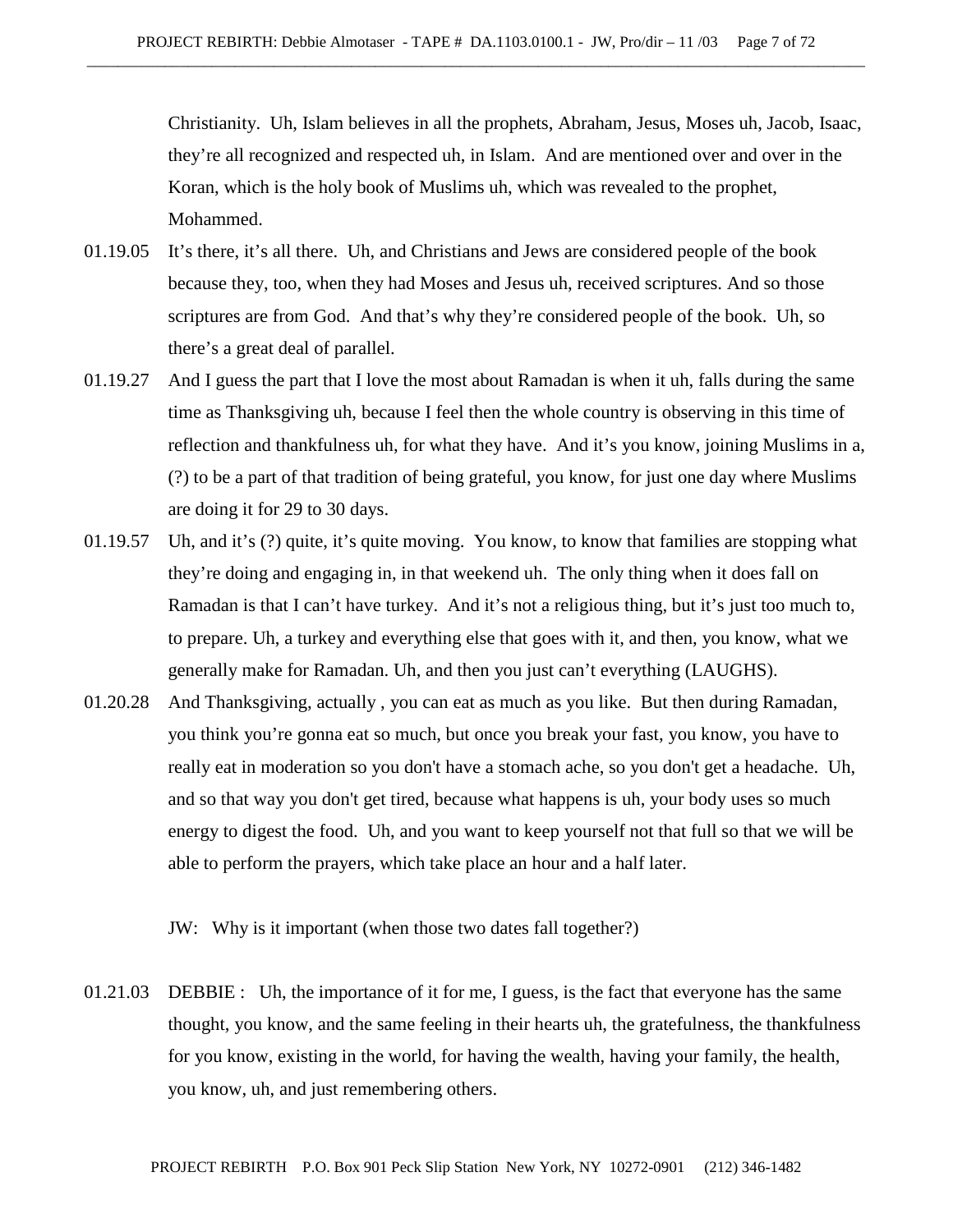01.21.28 Uh, so I feel like it's something that I can truly relate to people who are non-Muslim in the United States that day. And for them, they could truly relate to Ramadan. Uh, and what it symbolizes for Muslims.

## (OFF CAMERA REMARKS)

JW: We'll go shopping for a dress?

- 01.22.29 DEBBIE : (MID-STATEMENT) you're gonna laugh because she has a hard time uh, having me with her friends (LAUGHS). She feels that I'm too uh, to uh, what's the word? That I'm not serious like a mother should be. (LAUGHS) I don't know what that means. But uh, you know, 'cos I joke, I tease them and she's like Mom, you know, you're gonna hurt their feelings. I'm like no, they're not, these are not fragile girls. You know, and so they, they think whatever I say is really funny and she's.
- 01.23.00 I don't know. I guess it's a teenage thing, who knows? (CLEARS THROAT) but a couple of them are supposed to join us, so we'll see. And if they decided not to, then it just maybe the two of us.

JW: We're going to the market?

- 01.23.18 DEBBIE : Right, we're gonna go to the market. I have to start shopping uh, for the holiday, which may end up on Monday or Tuesday. And uh, I am going to be working, you know, either one of those days. If it's Monday, then I won't go to work.
- 01.23.34 Uh, but if it's not, then I'll go to work on Monday and take off Tuesday. And so it's just too much to try to do on a workday. So we're gonna go shopping and prepare for that.

JW: Do you ever feel stretched thin?

01.23.49 DEBBIE : A great deal of times (LAUGHS). Uh, there have been actually evenings where I knew I was gonna have a crazy week, that I would get home from services at ten and then cook from ten to one. Just for the next two or three days because, you know, just to make sure that there's food, you know, 'cos not everything, you know, you can't prepare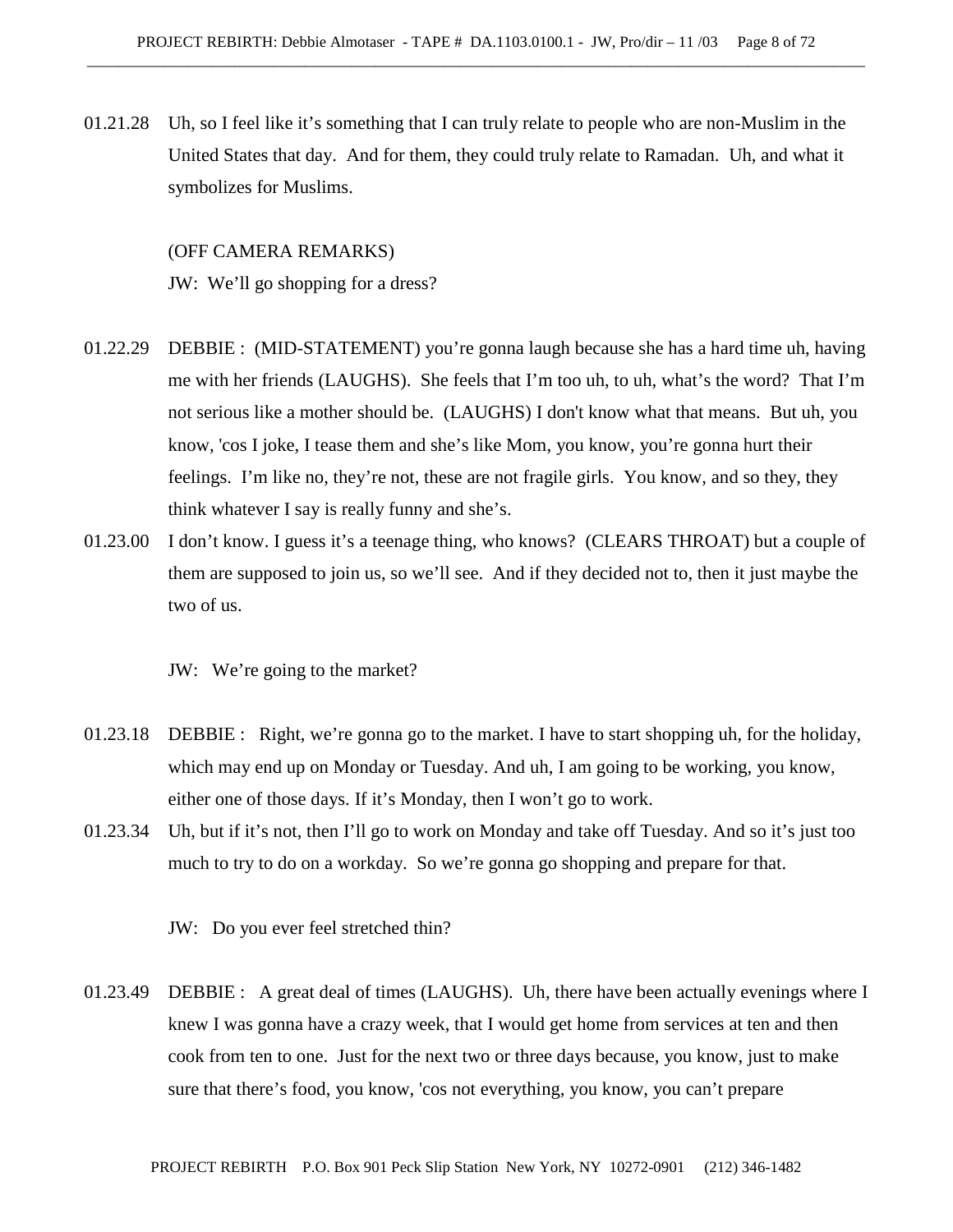everything within an hour. Sometimes I get home from work at 4 uh, so it's not enough time to prepare.

JW: Can we go back through the year and talk about January?

## (OFF CAMERA REMARKS)

- 01.25.52 DEBBIE : In June, 2002, uh, the Citizens Committee had this grand for a thousand dollars. Uh, it was for I think from a thousand to fifteen hundred, but uh, we received a thousand dollars. And I remember a good friend of mine who also does uh, a great deal of work with the community post-9/11. Uh, Adam Carroll called me the afternoon of the deadline of this grant, and he said, Debbie, you know, you and I have not yet connected, and I just realized that the deadline for this grant is this afternoon at 5 o'clock. And I said, Ok, forget it, we're not gonna make it. He says, yes we are, we're gonna do this right now.
- 01.26.29 And we spent an hour on the phone composing this grant (LAUGHS). And he was at his computer typing away. We just, you know, came up with all these ideas, but I did want to do a mural. Uh, I was really fixated on doing a mural. Uh, and because I had engaged in another mural with one of the schools uh, I don't know if I mentioned that one to you  $(\sim I \sim)$  at PS 230. Uh, PS230, and I have actually a video that you can see of this mural and the process.
- 01.27.04 Uh, post-9/11 was having some tensions. There was a, there's a large Muslim community there from the South Asian area. And uh, parents weren't coming out, parents weren't you know, bringing their kids to school. Uh, and they felt very much isolated and intimidated. And it's not because anyone was harassing them.
- 01.27.28 Uh, but they didn't know how to, how people would respond or react to them because they knew they were Muslim. And during my work uh, I went in and I did a lot of cultural sensitivity with the students, as well as with their families. I did parent workshops. And the culminating uh, activity was to create a mural that would reflect the diversity of the school. And uh, the art teacher, who actually lost her brother in Tower number one uh, wanted to do something, you know, with children around art to just celebrate the diversity.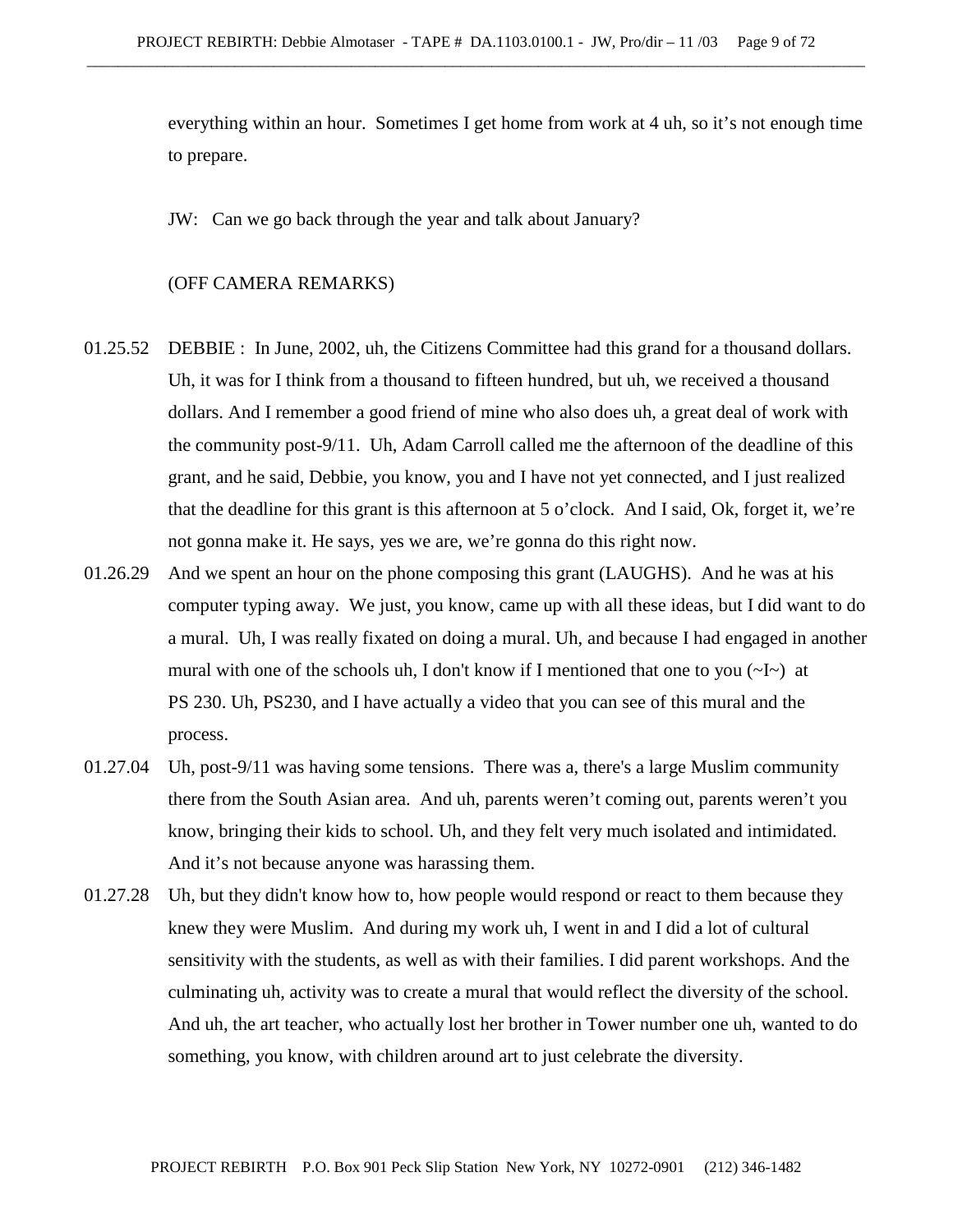- 01.28.10 And uh, she was running against a great deal of stumbling blocks, and when I found out that she also wanted to do a mural, I, we connected. She told me what was going on. I was able because of the, my capacity at the district office, was able to get people to, to stop what they were doing and pay attention to this project and how important it was to do.
- 01.28.35 And so uh, we spent a month, the month of June, getting parents and their children out to create this mural. Which now, you know, still exists in the front of the school building uh, that reflects the diversity and the part about that mural for me was uh, the openness and sincere-ness of each and every family to learn about other families that go to the school. and to develop a sense of community was so powerful.
- 01.29.10 Uh, one of the things that I decided to do and I don't even know how I got this idea. But I met this woman at the New York Historical Society and she was a film maker. And she said, you know, if you ever think of any project, you know, I'm a freelancer and I would love to do something with you. So I called her up. Didn't know this woman from anywhere.
- 01.29.30 Nobody knew her that I, you know, that I knew. And I called her up and I said I have this great project, you know, I want you to give me an estimate what it's gonna cost. I really think it's powerful to document this process. And uh, she gave me a budget of \$2300, and I tried to get money from my district, couldn't get the money from there, there was no money available. Uh, called a couple of friends, you know, threw the idea around hoping that they would say well, I'd be happy to donate \$2300.
- 01.30.02 Nobody you know, nobody offered. And uh, it was just two days before the mural was gonna start. I just by chance spoke to Tom Rydock from Educators for Social Responsibility who I was also collaborating with in doing this work. And I told him about the project, and he's like well, that's a great idea. That's amazing. Uh, I said, yeah, but I, I have no money to pay for this to be documented.
- 01.30.32 He said, well, tell me how much it is and what do we need to do. And he took it over. He, he had a grant through JP Morgan and Chase and uh, we paid the woman, the producer and she documented the process. And what I wanted to be captured in the process was what the families were thinking and why did they choose the objects uh, that they decided to put on the mural uh, that tells their story and who they are and were they come from.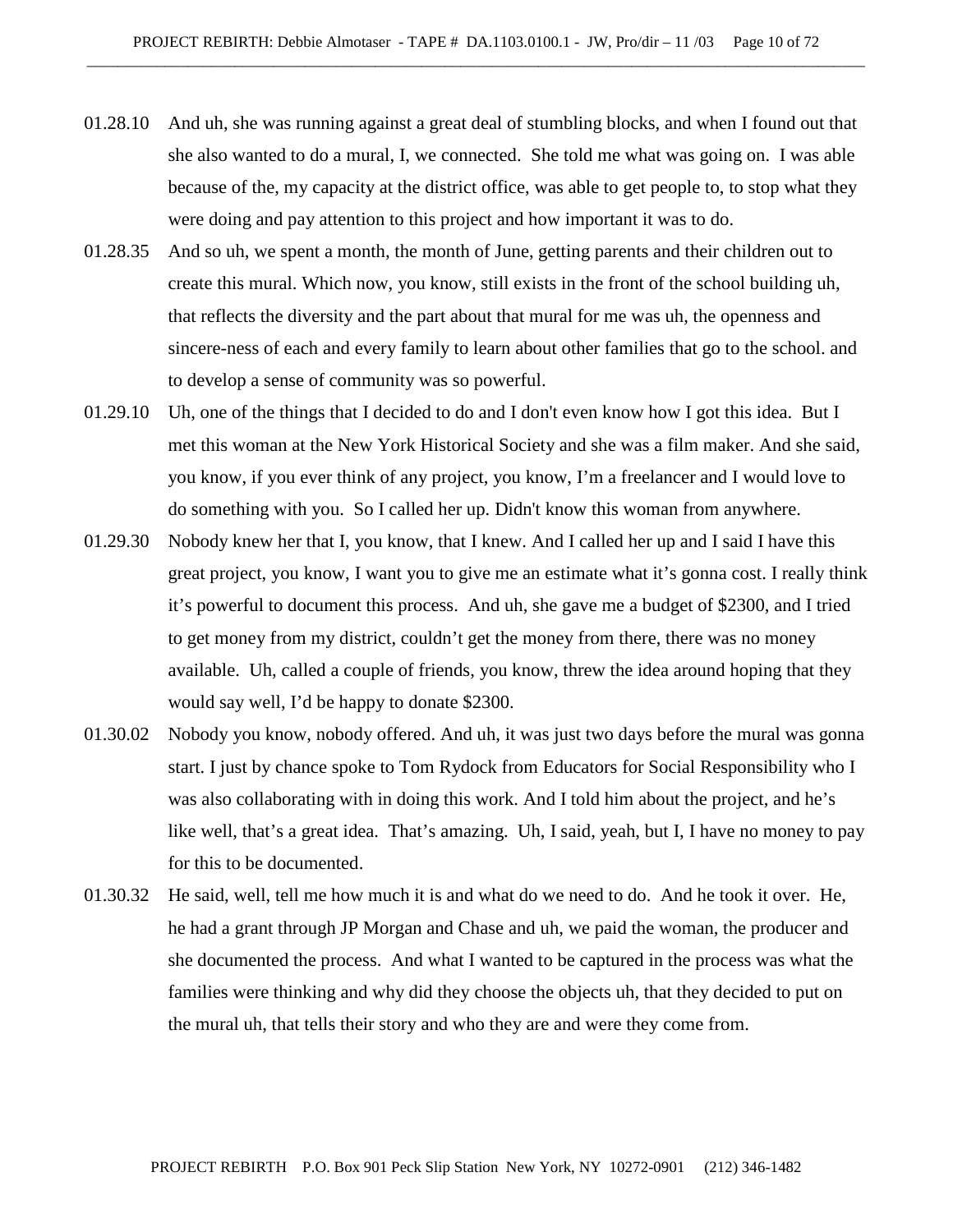- 01.31.06 Uh, and so we interviewed uh, a large group of parents from all different ethnic and religious backgrounds uh, about what this project meant to them and what, what was the significance of their contribution to it. Uh, and it came out to be a beautiful, beautiful 20 minute video.
- 01.31.29 That we actually show to different schools on how to build community and how to bring people together. Uh, the most moving for me was to see uh, some of the South Asian families, particularly those that were Muslim, uh, to take such pride uh, and joy in being a part of it and to be really open uh, in telling their stories and not feeling intimidated, so.
- 01.31.56 You know, the project in a sense gave people the opportunity to heal. Uh, and for me, at that time as well, it was also I felt like I was going through a healing process just by watching and hearing other people uh, reach you know, their goal of healing. Uh, it, it was an incredible, incredible experience. Uh, and (you know?) there's one part where this little girl was painting the globe and uh, you know, the film producer asked her, she said, you know, can you tell me what you're doing?
- 01.32.33 And she said uh, I'm, I'm painting, I'm painting the globe. And she said, well, why did you decide to paint the globe? Uh, she said, well, somebody else had started it and I just felt like I, I wanted to finish it uh, because I ,you know, I feel the world needs to feel better. And uh, and so the way she said it, making the world feel better, yeah, I feel like I'm making the world feel better.
- 01.33.00 And uh, when we were reviewing the footage to come up for a title uh, it took us like two days to try to come up for a title for the video. And then while we were just watching it and listening to sound bytes, that was a sound byte that just jumped at us, making the world feel better. Uh, and that's what we named the video. One School's Story, Making the World Feel Better. Uh, so it was pretty uh, such a powerful experience.
- 01.33.28 I have actually been invited to different uh, youth organizations uh, the YWCA, YMCA to show it on bringing community together and working on such a project, etc. Uh, so after engaging in that mural, I, I wanted to do more murals. And it, you know, I said I have to do something over a summer. And so this grant we wrote and uh, we got word back in like two weeks that we were getting a thousand dollars (LAUGHS) not that it was much, but you know, it, it was something.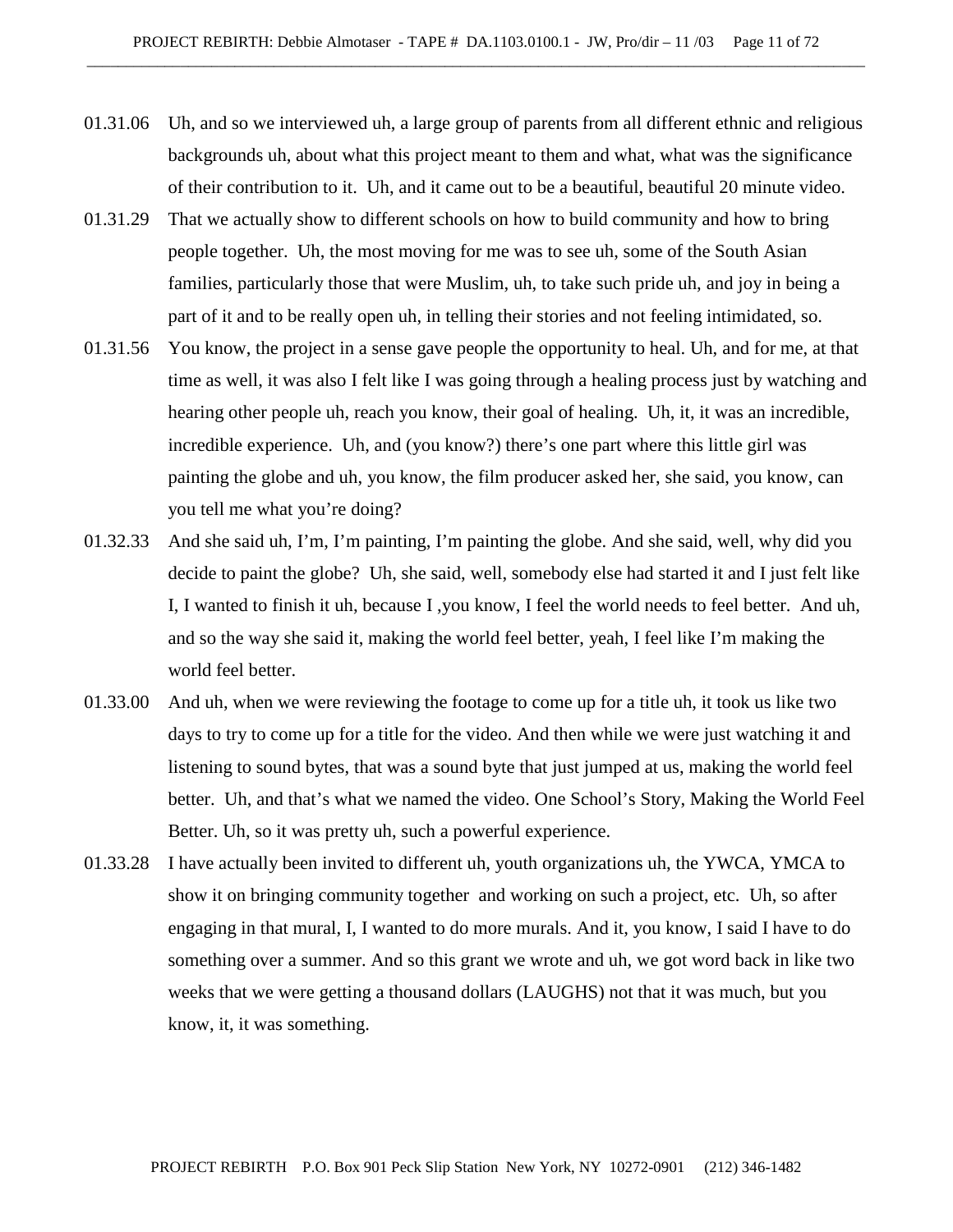- 01.34.07 And uh, I was able to get a muralist to uh, to come on board. Uh, I was able to get (?) the materials donated uh, for the mural, and what I decided uh, for the mural was to have a portable mural. Uh, and so we did it on canvas.
- 01.34.27 And my intention for it was that it was something that I wanted to show case wherever, you know, we had an opportunity to do so. So it's about 35 feet long, about 7, 6 or 7 feet in width. And uh, it's an incredible mural. I wish I had pictures. Uh, so what we did was we had to uh, come up with a workshop.
- 01.34.56 Uh, and the grant specified that it was something that you would do within the community to bring understanding uh, and community building. And so we uh, did the mural at the Muslim Youth Center, which you have been to. Uh, it was some of the youth that were attending there, and we also extended an invitation to kids that lived in Benson-Hurst and the area surrounding the center. And uh, I also spoke to the church and the neighborhood and some of my other friends who are Christian and had them uh, ask some of their youth to participate uh, and then some of the Jewish community that I knew and I asked them to, ask the youth to participate.
- 01.35.46 And so we had I would say about 10 or 12 who were Christian and Jewish, and then kids who were uh, from the Muslim Youth Center, and then some kids from the neighborhood. Uh, in the group we also reached out to children whose fathers were detained uh, post-911, who were being held uh, without charges, without any legal assistance, etc.
	- JW: Were there a lot of people nearby in that category?
- 01.36.27 DEBBIE : Uh, it was for the, the broader community in that area, Benson-Hurst,  $(\sim I \sim)$  but then I also wanted, you know, some Christian and Jews to be a part of it as well, so I reached out to some of the churches and synagogues (~I~) that I was familiar with.

JW : Was it in the area?

01.36.48 DEBBIE: It was uh, they were actually folks who lived in Brooklyn (~I~) and uh, Adam, who wrote the grant with me uh, you know, he said to me, this would be so great for these kids to be engaged in something so healing.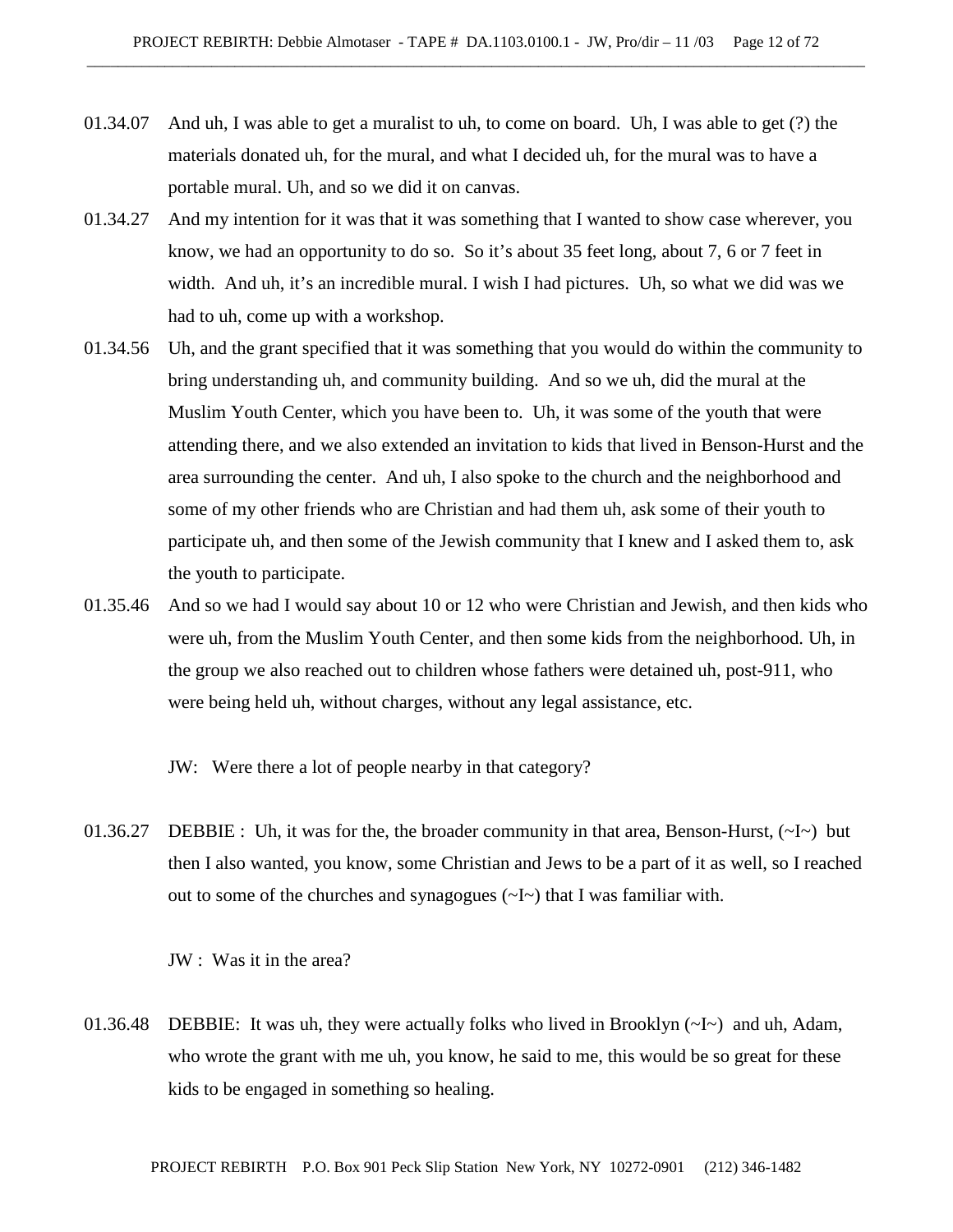- 01.37.04 Uh, and my intention also for inviting them was I wanted other people to hear their stories, you know, to, to understand uh, what these kids were going through, what their families were going through. Uh, and then to help kids who were not in this situation who were non-Muslim, who were non-Arab uh, who were non-South Asian, to understand how this is affecting these kids and their families.
- 01.37.32 Uh, so the date that I chose to, to launch this project was actually August  $11<sup>th</sup>$ . And uh, I purposefully chose August  $11<sup>th</sup>$  because it was a month away from September  $11<sup>th</sup>$ . And the workshop uh, that Jill Strauss and I, who is a great friend that I met after September  $11<sup>th</sup>$  uh, and we both started working together because she has a peace education background, she was a teacher, and she was doing a lot of cultural sensitivity work, conflict resolution work.
- 01.38.06 And it was just something that was so natural and, you know, I had, start a sentence, she'd end it and vice versa, and we worked really, really well. And so we planned the workshop around uh, the you know, September  $11<sup>th</sup>$ .
- 01.38.26 And I remember sitting with her the week before trying to figure out how do we do it without, you know, making the kids become emotionally distraught, uh, without, you know, getting them very upset and they may want to walk out and you know, not deal with this. Uh, it took careful planning of how, how to do it, how to help them see such a tragic event uh, and reflect about it. And how has their life changed from then to August  $11<sup>th</sup>$ , and what did they see for the future.
- 01.39.01 Uh, so we had them sitting in groups, mixed grouping, uh, and that was very important, because we wanted them to meet other folks and have other children hear their stories, and they hear their stories, etc. And uh, we spent an hour, we gave them an hour and we gave them three questions. Uh, you know, where were you on September  $11<sup>th</sup>$ , and how did you feel when you heard about September  $11<sup>th</sup>$ ?
- 01.39.30 Uh, what are your thoughts today about September  $11<sup>th</sup>$ ? And you know, the anniversary's coming up, you know, what are your thoughts about the anniversary? Uh, and so each child at the table had the opportunity to answer. And uh, there were a few kids at a few tables who started to cry.
- 01.39.55 They really you know, didn't want to talk about it, or it was too emotional. Uh, but the spirit that day, because we did a lot of community building activities prior you know, getting them to know one another, uh, you know, building this unifying relationship, because they're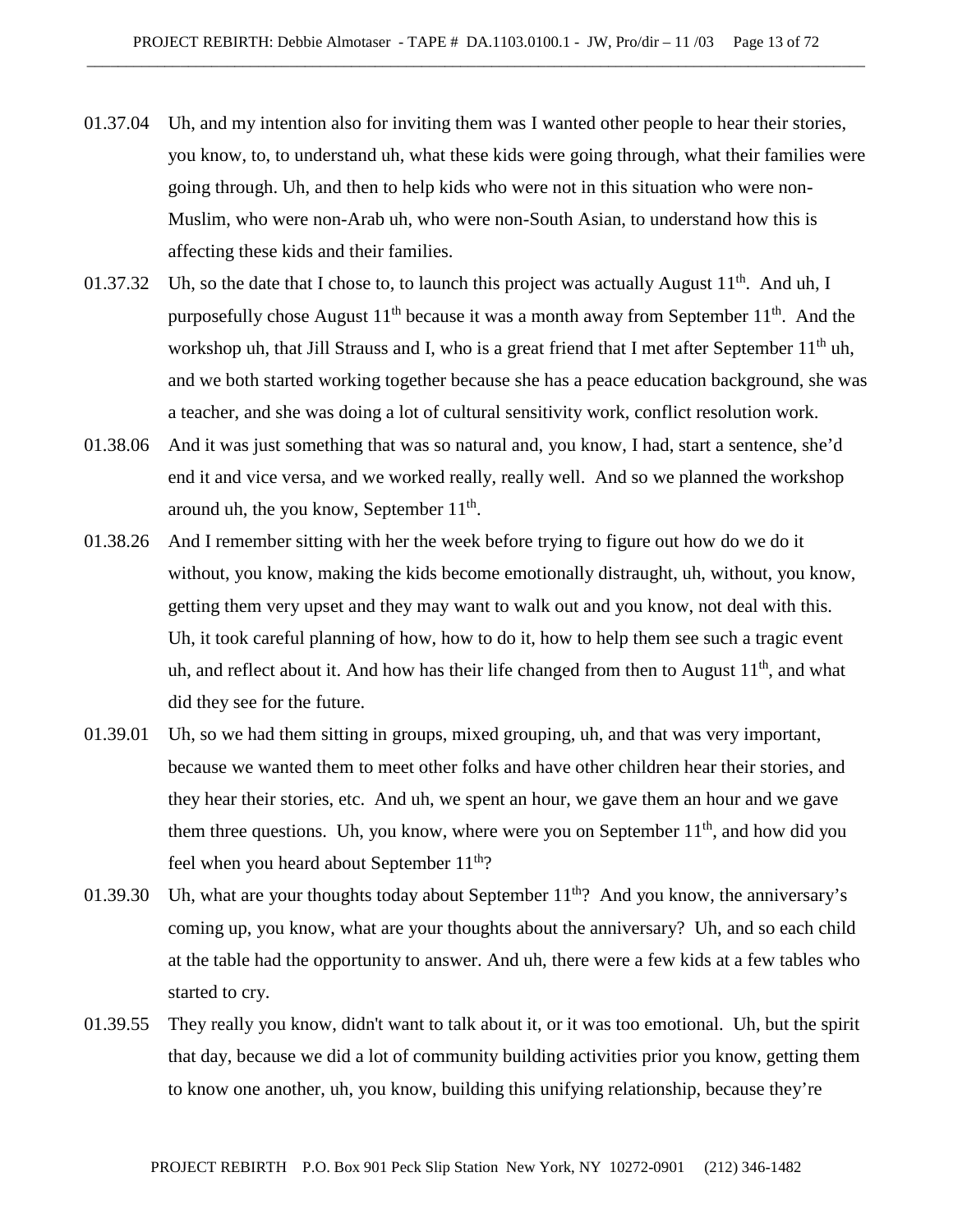youth, regardless of their religion or ethnic background. Uh, but some kids felt comfortable enough to share, and those kids who were having a hard time sharing, were actually the Muslim students.

01.40.26 They were the ones that cried. And uh, it was interesting, because I, you know, I was taken by surprise uh, that some of them were just so, so hurt. You know, and were so emotionally uh, moved by what happened or just uh, it was interesting for me. I didn't expect it.

JW : Why not?

- 01.41.00 DEBBIE : I don't know, I don't know. I was just surprised uh. I don't know. I still can't figure out. You know, and I guess I was surprised by the whole group, too, because we were so careful in how we worded the questions. Uh, we were so careful in making sure that we built community. I guess why I was surprised was because I didn't know where (?) you know, why they were crying. Is it because of feeling guilt?
- 01.41.31 Uh, that they were Muslim? Is it because someone in their family may have been affected? It is because uh, I was surprised, I guess, because I didn't understand where it was coming from for them. Uh, and especially for the fact that, you know, throughout my work, I, I've witnessed a lot of youth as well as children as well as adults feeling like they had something to feel guilty about.
- 01.42.00 Uh, you know, and embarrassed and ashamed. Uh, and so I think that's where my surprise was, was it that or was it something else?

JW : Was it because it was in children as opposed to adults?

- 01.4231 DEBBIE : So I, I was surprised by that. And uh, so as, as other members of the group were sharing, those who were upset were able to share, and one of the children uh, happened that day to have her brother in school there uh, in, in the city, not too far from the Trade Center. Uh, and her father. And her uncle uh, working there.
- 01.42.56 And she uh, reflected you know, the intense moments of not knowing if they were safe, if they were gonna get home, if you know, how serious the situation is, is it just the World Trade Center area that was you know, bombed. Was it other places, was it gonna be other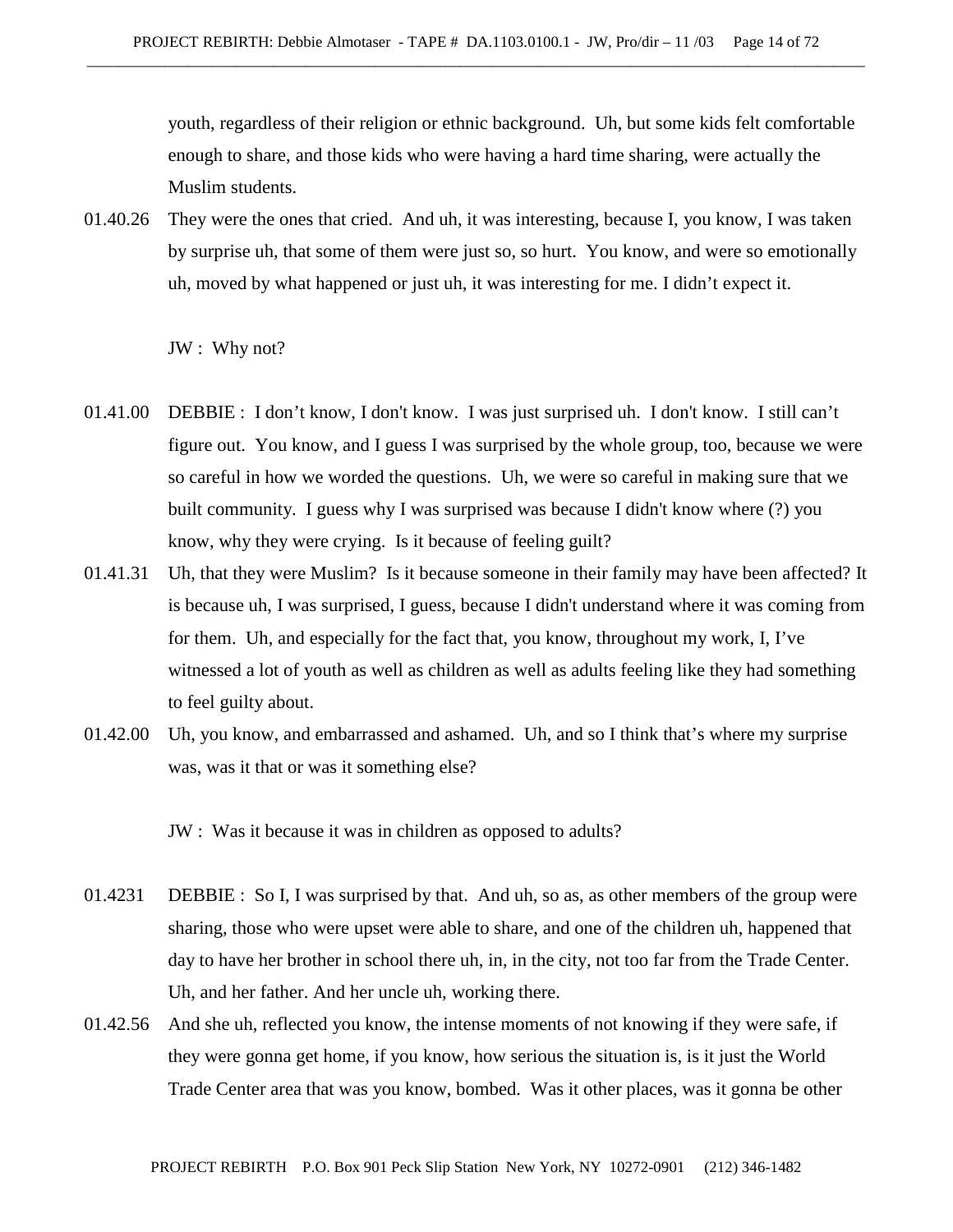places in New York City? And uh, she'd you know, she retold those feelings uh, how terrifying it was, you know, to hear and watch and then, you know, think and speculate that much worse was gonna happen.

- 01.43.34 Uh, and so she, that, that's what upset her, just rethinking about those feelings. Uh, another child uh, had (?) that, that had cried when sharing in, in his group, he talked about uh, the fact that his name, you know, was Osama uh, you know, and uh, his last name was Mohammed.
- 01.43.58 Uh, and you know, he was never gonna, his life was never gonna be the same again. Uh, Osama Mohammed. Uh, and people will know he's Muslim, and you know, and will torment him. And that's what happened. You know, he, he just you know, once he knew that the people, you know, who did attack the Trade Center were Muslim, that's what he was fearing. Uh, and he was just crying for you know, the ridicule that he's been feeling and how he felt.
- 01.44.30 And, you know, if September  $11<sup>th</sup>$  never happened, you know, he wouldn't be feeling this way about himself. Uh, so that saddened him, you know, and he cried. Uh, and  $(\sim I \sim)$  he was about 12, I think about 12 or 13. Uh, and then you know one other child, you know, just uh, was just terrified, you know, for her life, for her family, for everybody and you know, thought that everybody in the US was gonna be under siege, and you know, when reflecting she was like you know, I didn't want to leave my house, I didn't want my parents to go out, I didn't want us to do anything.
- 01.45.09 I just wanted us to be home, and so she shared her, her fears. And that's what made her cry. And uh, uh, you know, when we asked them what are your feelings today, she still felt that, that fear, but she was able to go to school, you know, to go on about her life. But yet still has this fear looming.
- 01.45.30 Uh, so after the kids got that opportunity to share, and those kids who were carrying shared, I think that the most important learning uh, experience that took place that day was uh, that many of the non-Muslim, non-Arab, non-South Asian students or youth that were sitting there listening to this, had never had the opportunity to hear this community share their feelings.
- 01.45.59 Uh, so one young woman, you know, and out of pure, you know, uh, ignorance uh, but not in a malice or vicious way, said, well, you know, I never thought that Muslims thought that way. I thought they were happy this happened. Uh, I didn't think, you know, that there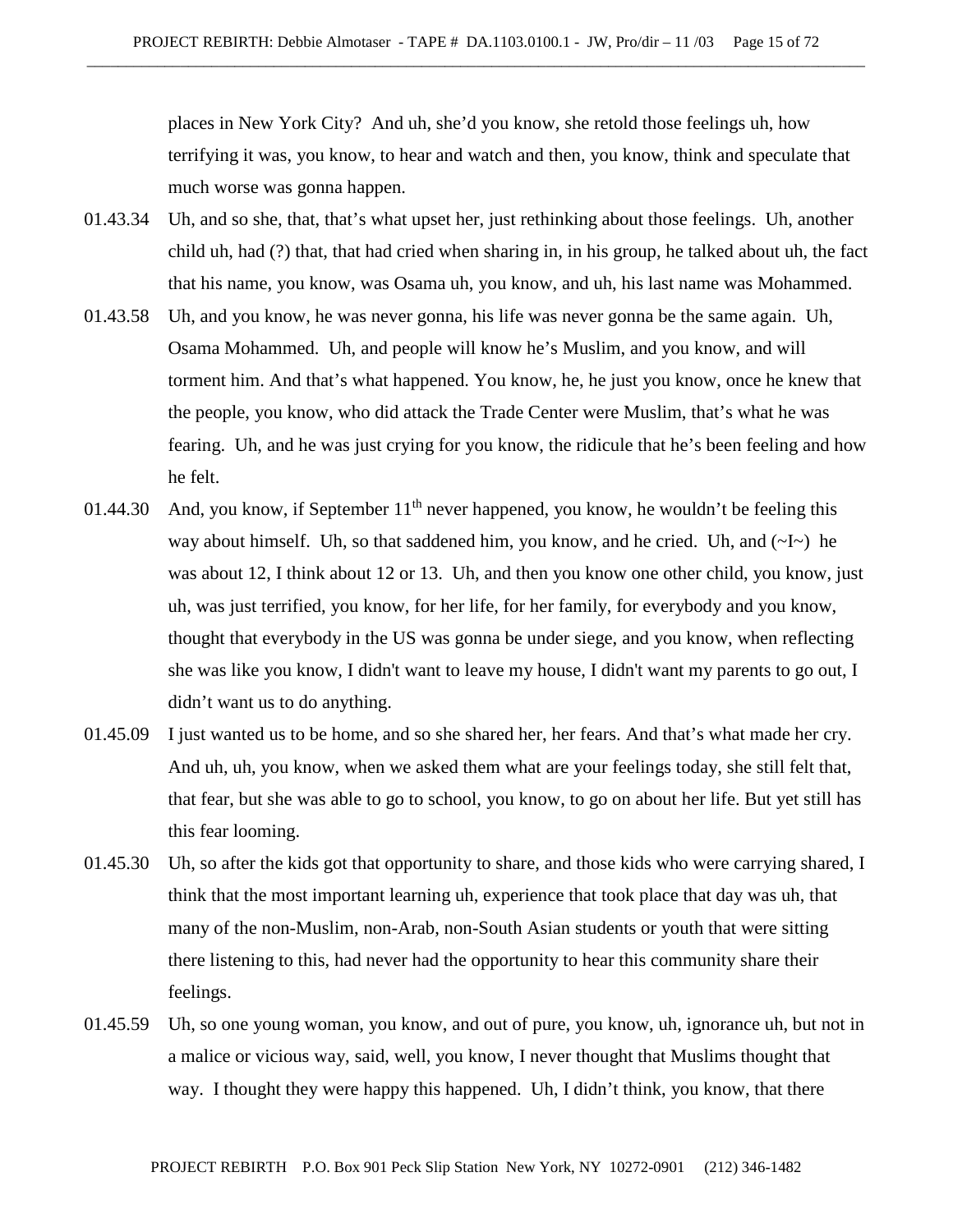would be some people like all of you here today that were so affected by it and so hurt by it. Uh, so for her that was a learning experience, that you can't generalize.

- 01.46.30 You know, that you have to hear people's story. You have to talk to others to, to develop an understanding. Uh, and so that was (?) a very powerful uh, moment when we were processing the whole, you know, activity for her to so bravely say that to the whole group uh, was very powerful. Uh, and it was because she felt safe in the community to be able to say something like this.
- 01.46.57 Uh, and then some of the other kids uh, particularly some of those who cried and others, uh, at the end, thanked us for giving them this opportunity, because they never had the chance to really talk about what happened. And how they were feeling and how it affected them, and you know, or any, anything like that. They didn't get that chance. And you know, one child uh, said to us, you know, I feel like you've lifted a mountain off my back uh, by giving me this opportunity to hear others uh, and to be able to share how I was feeling.
- 01.47.33 Uh, and that was very, very moving. So what we did uh, (CLEARS THROAT) following that is that we had lunch, and they got the opportunity to socialize some more. And we culminated uh, the day by asking them what are their hopes and dreams for the future. And the muralist uh, that we had gotten to do that with them brainstormed uh, some words from them, what does it mean to them, hope and their dreams for the future.
- 01.48.03 And uh, she charted all of their words. And following that, you know, she asked the kids to really look at the chart and you know, take some of the words that were there and that meant something to them that moved them and create an image, an image that, you know, that speaks about the future for them.
- 01.48.27 And uh, kids got the opportunity to start sketching, and some of the sketches were, you know, quite interesting, and some were, were quite horrifying. Uh, and the ones that were, I would say, horrifying were the ones that captured the uh, captured the World Trade Center, you know, it collapsing. Uh, you know, people jumping out of windows. Uh, you know, really graphic.
- 01.48.58 And uh, it was pretty, you know, sad, uh, because those kids were still in that moment. Uh, but it, you know, it was almost a year since, but yet were still in that moment. Uh, so we sat with them, and we talked, it was just a few of them who, who had, you know, drawn such images, and we asked them, you know, how can you, you know, how can you move on from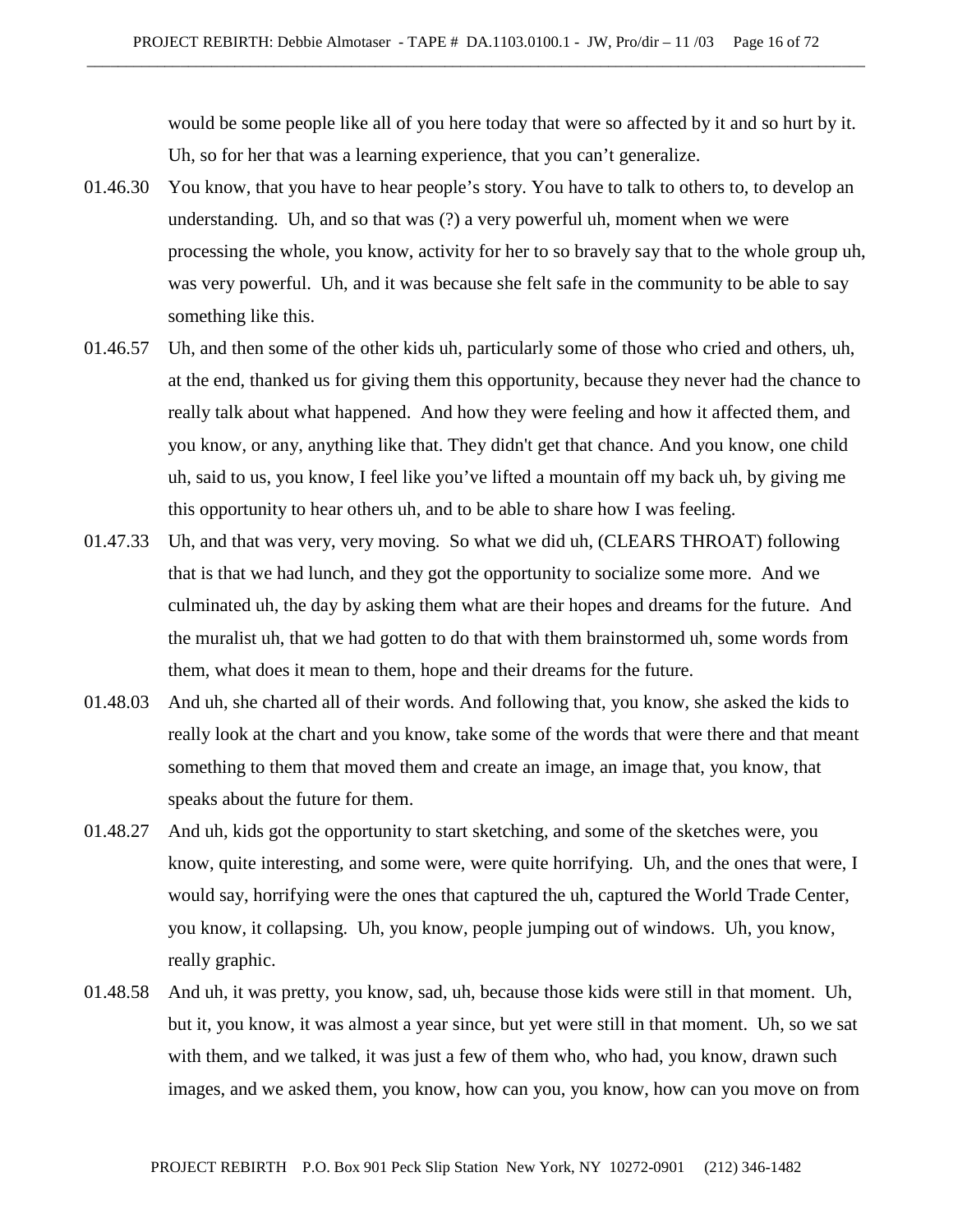this image? You know, how can, what can you see, you know, that, that is positive, that is beautiful, that is hopeful. Uh, for the future.

- 01.49.35 Uh, so one of the children actually then drew and it was on the same page, he drew uh, a tree, and in that tree, you could see the, the Twin Towers, and so the, the tree is going like this, and the Twin Towers are just like cracking in the middle and just falling. Uh, and it's so hard to (?) you know, describe. You have to see the, the images.
- 01.50.05 But uh, for him, what it symbolized was that you know, from destruction there is regrowth, and the regrowth is this beautiful tree uh, that just takes over most of the, the canvas. Uh, and so that's what it symbolized for him. Another child actually drew uh, and this is the one that really moved me a great deal, two towers, and people jumping out and you could see, you know, the smoke and what have you. And in between, he drew a heart connecting the two, and over the towers high above were two large eyes.
- 01.50.45 And out of these eyes were tears coming out. And when we asked him to describe to us what, what was the symbolism in his picture, what did this picture mean, and what are the eyes, what did the eyes signify, uh, he said the eyes were God's eyes.
- 01.51.02 And that God was watching what had happened, and he was crying that his people are behaving in so, in such a way uh, that they did something so horrible. Uh, and uh, so that was very powerful. (STOPS)
- 01.51.23 END OF INTERVIEW # DA.1103.0100.1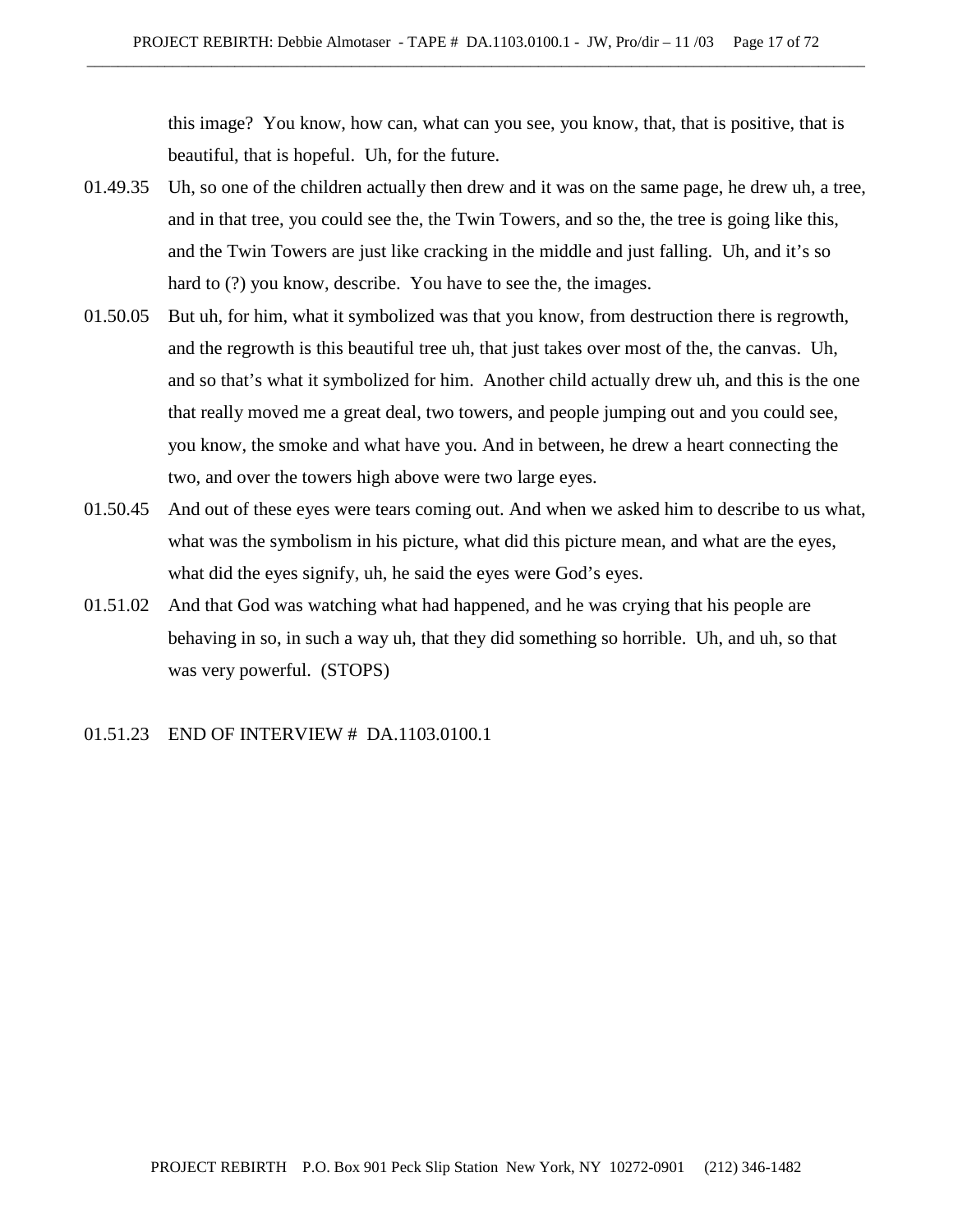# **TAPE # DA Debbie Almontaser November, 2003 JIM WHITAKER, Producer/Director PROJECT REBIRTH**

#### 02.02.01 PICTURE UP

- 02.02.01 DEBBIE : (MID-STATEMENT) so it, what I've had uh, what I've been doing is actually taking it to different places. It's been in a synagogue, it's been at a church, in a few, actually, churches and synagogues. Uh, it was at the September Space, I don't know if you're familiar with that here. It was there actually for, for September  $11<sup>th</sup>$ , and we just took it down, I think, about three weeks ago, or two weeks ago.
	- JW: What does all this emotionally mean to you?
- 02.02.38 DEBBIE : What is emotionally for me?  $(\sim I \sim)$  I, I don't know what emotionally for me. (STOPS)

#### (OFF CAMERA REMARKS)

- 02.02.59 DEBBIE : I guess well, I don't want to say I guess. Why do I keep using the word, I guess? Uh, after doing the mural with the school, it was just so gratifying to see the, the mere joy and happiness uh, that it brought people. And I truly, from that experience uh, realize that art is healing. And it's truly, truly healing.
- 02.03.26 Uh, there was one parent who participated in that school, in the mural, and uh, she in her interview said that she's never picked up a paint brush in her life. Uh, but when you see the image that she created, it's incredible. Incredible. You'd think she had painted since she was a little girl. Uh, you know, she's from South Asia. I think she's from Bangladesh. But she was very honest and open uh, and for her to share that was very moving.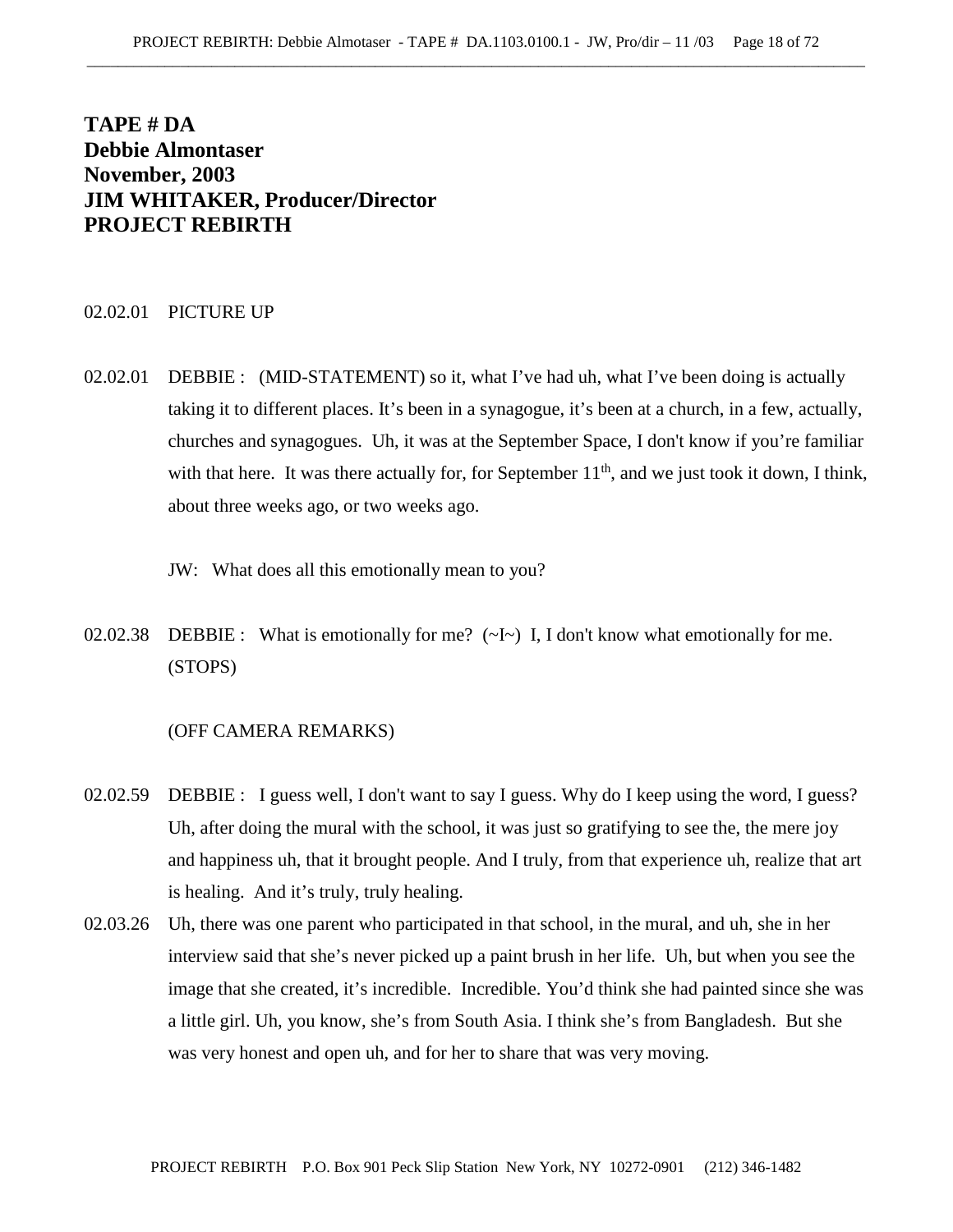- 02.04.01 Because you know, what she was feeling uh, came out in, in the image that she drew. Uh, and from that point on you know, as an educator, I've always been told that art is a form of healing, that it's a great thing for kids to be engaged in. Uh, and yes, I believed it as theory. But uh, once I truly had other folks and myself engaged in it uh, as a practice, I really uh, am a firm believer that it's a uh, great way to heal.
- 02.04.35 Uh, and so I think for me uh, the importance of it all is just you know, bringing happiness to people. Helping people uh, you know, find a you know, a closure to something in their lives, you know? And uh, the mural that I did at the school uh, it was twofold.
- 02.05.02 It was to build community, but then when I heard of the art teacher's story you know, the loss of her brother uh, I made it, you know, I made it my business to make that mural happen. You know? I wrote letters uh, drew a plan of what it was gonna look like uh, speak to like 5 different people, make them listen to me that this was something important that we can't keep putting off, that you know, we have to get approval to paint on a wall.
- 02.05.33 Uh, I was driven, truly driven. And then to, to also come up with the funding. Uh, I was truly driven 'cos I felt like this was so important to her, and it was something that I can do for her. You know, uh, and be a part of for her as well as the other families that were you know, going to participate in this project.
- 02.05.57 Uh, she's also interviewed on the (?) you know, on this documentary, and it's very, very moving, uh, to hear her story. Uh, and uh, I remember the first day that we met uh, to talk about the mural. I had no idea about her brother. And I just happened to ask her it's amazing that you wanted to do this since December, and uh, you haven't really progressed, you know? Uh, could I ask why, why are you so committed to this project?
- 02.06.32 And that the story about her brother came out. Uh, and she you know, she had said, you know, if there is anything that I know my brother would be proud of, uh, is to know that I'm working with people from different parts of the world to create a beautiful image. And uh, it was just so moving, and I just could not bear the fact you know, that she couldn't do this.
- 02.06.58 You know, so I know in her heart, in her mind, that this was something for her brother. Uh, and so I felt like this was my way of giving to her to give to her brother, by supporting the project.

#### (OFF CAMERA REMARKS)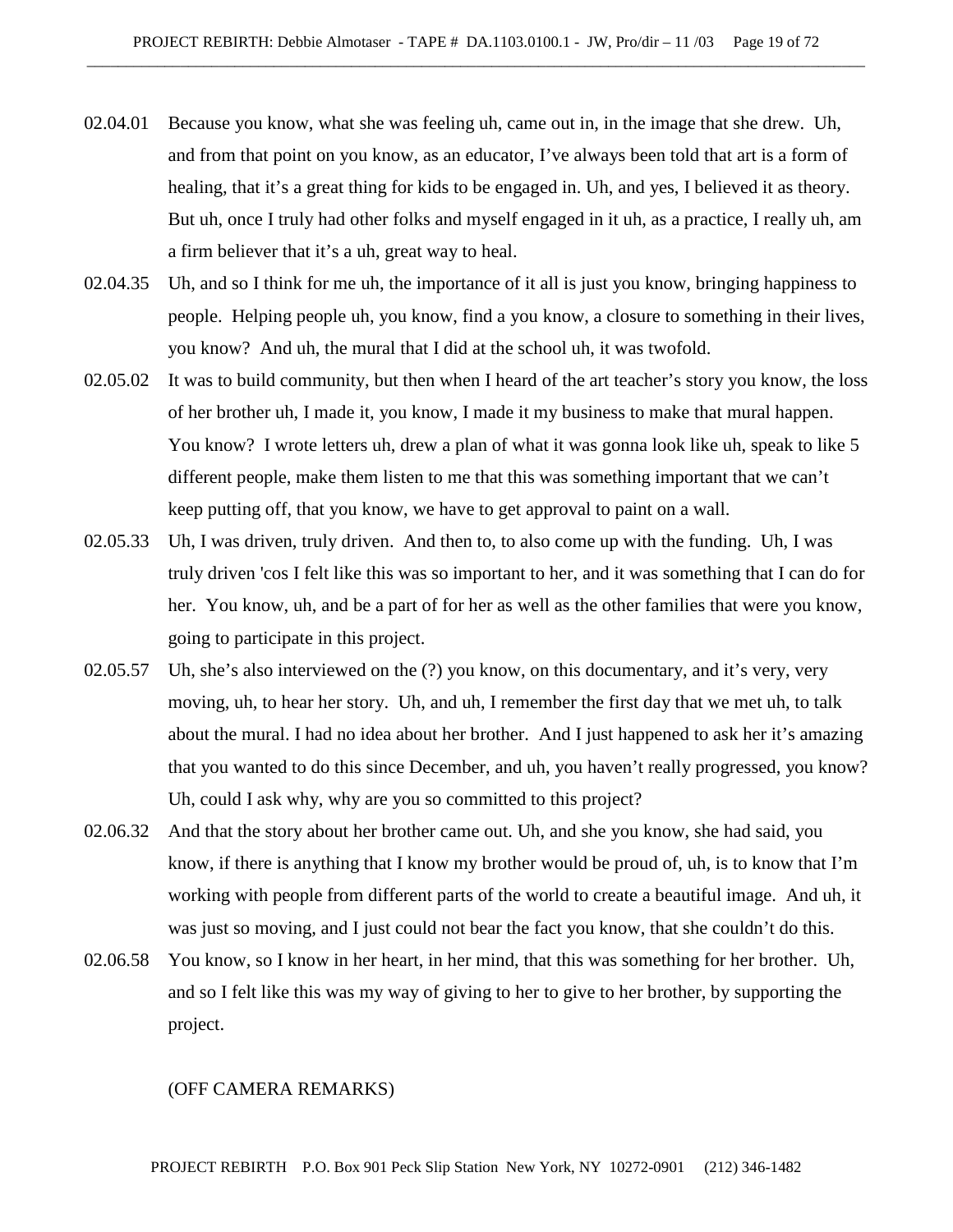JW: You're quite a driven person.

DEBBIE : I know. Sometimes I'm too ambitious for my own good.

JW: What drives you?

- 02.07.29 DEBBIE : What drives me? Passion. When I'm passionate about something, you know, uh, I don't give up very easily. Uh, I don't give up very easily and I sometimes I surprise myself on how resourceful I am (LAUGHS). I truly surprise myself, you know, and when I sit down or when I'm laying in bed at night and I, and I just reflect on my day and I'm like wow, I actually did that. I can't well, how did I come up with that idea?
- 02.08.03 LAUGHS) Where did that come from? Uh, and uh, yeah. And it's, it's passion, just my passion and uh, you know, and, and deep convictions to, to things that really, really move me. Uh, and just my, uh, I guess also what drives me is the fact that I know that I have talents that, that can help others, you know?
- 02.08.32 I know uh, and I don't know how I know this, but I, I still am trying to figure out how do I know this? That you know, the way that I interact with people, the way that I am able to you know, talk and articulate ideas, that somehow I can be persuasive. Uh, and. It was interesting.
- 02.08.56 Because yesterday, this, this is really uh, it's very moving, I was sitting with uh, a co-worker who just began the same time I did at this new job with the department of education. And we were actually uh, at a luncheon held by the superintendent at her house. And uh, I got to sit with this woman who, I always uh, I gravitated to her you know, for who she is, and we finally both got the opportunity to sit.
- 02.09.29 You know, it's only end of November, almost, and we started in September. But we never had this chance to really talk about other things, and what we do in the office. And uh, as we were talking uh, just getting to know each other, you know, talking about our houses, refinancing our mortgages and you know, where we live and the shape of our houses, etc.
- 02.09.56 And uh, (?) out of the blue she just turned around and said to me, did anyone ever tell you that you just, you have this you know, this calmness and, and this solitude and this you know,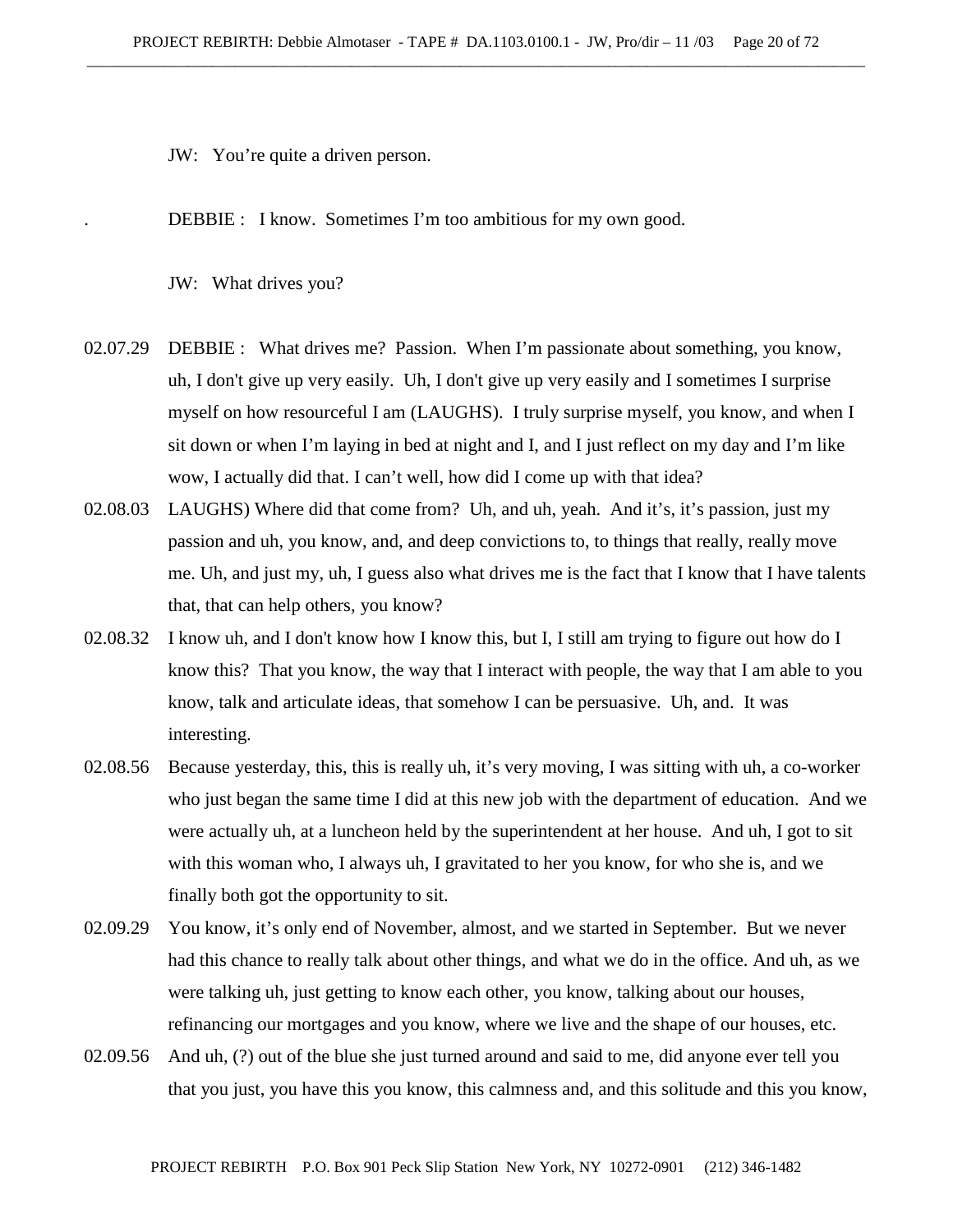thing about your voice. You know, that makes people gravitate and just want to listen to you that you mesmerize people? (LAUGHS) and I looked at her and of course I blushed. I was embarrassed by this. And she said, I'm sorry if I put you on the spot or if I made you, you know, embarrassed.

- 02.10.27 Uh, but she said there was just something about your voice that uh, that just is so soothing and so calming and, and, and you know, just makes, makes me want to just keep listening to you. I don't want to talk any more (LAUGHS). So uh.
	- JW: It's very true I've said that independent of this.

## (OFF CAMERA REMARKS)

- 02.11.12 DEBBIE : So yeah, so she said that to me. I said, well, uh, a couple of people have uh, in the past two years have said that to me. And she said, really? And I'm like, well now that you bring it up (LAUGHS) you know. Uh, yes. And she said, so where, you know, you know, what (?) she started to ask me, so what do you do?
- 02.11.33 You know, and she knew that I was Muslim. Uh, she knew that I was Arab because uh, she talked about going to Egypt. And she said, are you from Egypt. And of course I said to her, no. And what have you. So I told her that uh, after September  $11<sup>th</sup>$ , I've done a great deal of talking and speaking at uh, churches, at synagogues, on panels, etc.
- 02.11.58 And uh, and I mentioned to her, I said, you know, uh, and sometimes it's even gotten me into trouble (LAUGHS). And so she, she said, oh, really? And she didn't want to pry. I said, well, you know when you're talking against issues, when you're talking you know, about things you, you know, don't believe in uh, it, it could be something that could be troubling, you know? And uh, you know, sometimes it's just gotten me more busier than what I want to be.
- 02.12.27 Uh, because I can't say no to speaking at a church or a synagogue or for any organization because of how important it is, you know, to have people hear you know, about Muslims and Islam and Arabs. And, and the impact that people have gone through post 9-11. And uh, so, so that was it. So it, but it was really funny for her to say that.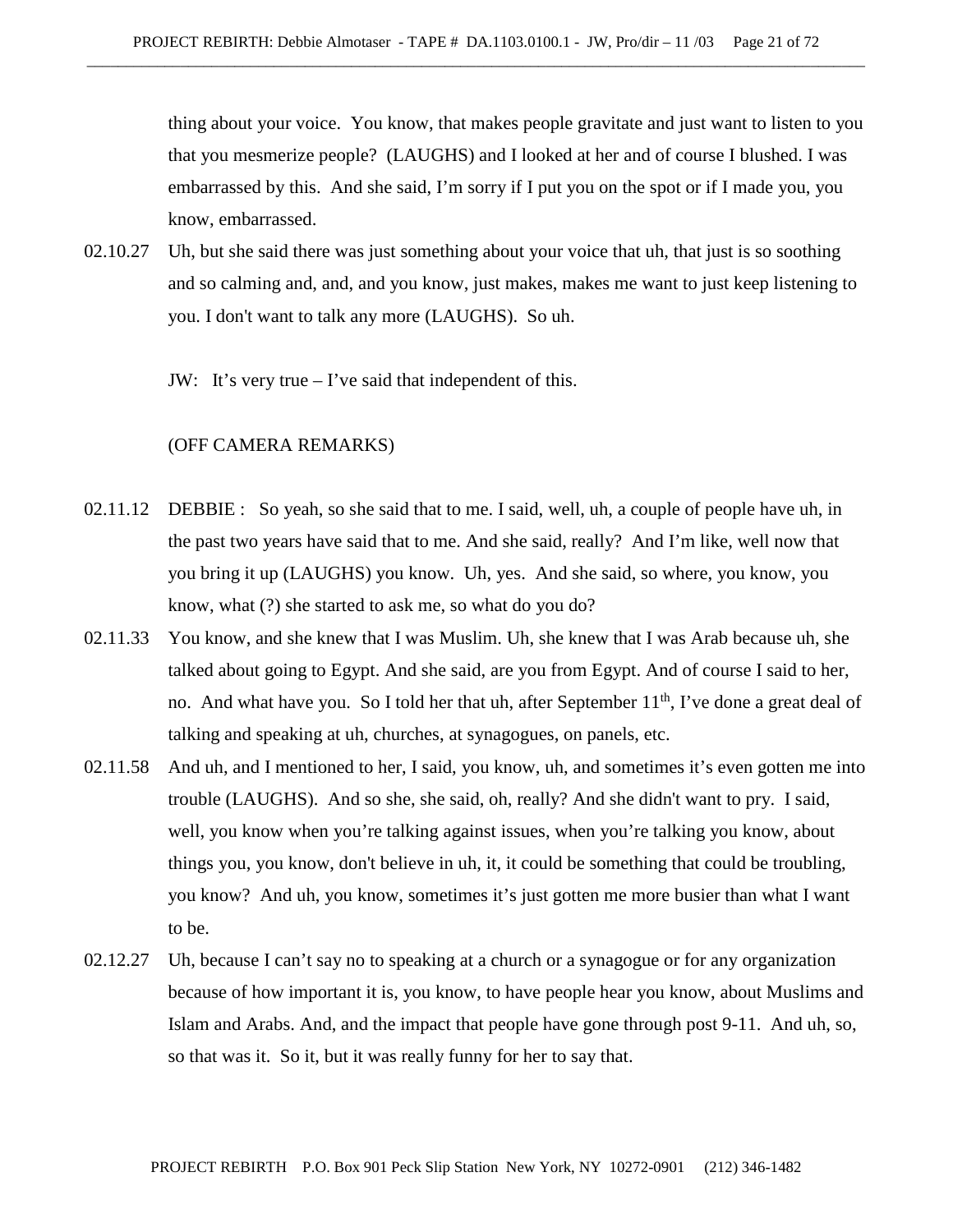JW: Before 9-11, did you do that at all?

- 02.12.59 DEBBIE : Uh, before 9-11, I didn't do it on a big scale. I remember and it's because of my affiliation with a dialogue project uh, which is uh, an organization that brings uh, Arabs, Jews, Christians, Muslims and interested others to talk about the Middle East conflict. Uh, and the purpose of bringing people together was to help develop an understanding of the individual.
- 02.13.28 Uh, helping people get away from generalizing about Arabs or Muslims uh, or generalizing about Jews uh, and the way that is reflected by, by the Israeli government. Uh, helping people see you know, people for who they are. Not based on you know, this bigger representative force. Uh, really helping people connect with their neighbors. And that's what the, the goal of the dialog project is, is to really bring neighbors together, you know, to be able to hear and understand one another's stories.
- 02.14.06 And, and you know, become real, real friends, real neighbors. Rather than you know, oh, he's an Arab. I wouldn't talk to him because Arabs are just you know, or he's Palestinian. I wouldn't talk to him because you know, they're fanatics. Uh, etc. So that started before September  $11<sup>th</sup>$ , and uh, I did a few presentations for some of the circles that we were working in.
- 02.14.34 And I spoke at a synagogue where we were actually trying to recruit people to become a part of the circles. Uh, and then of course you know, in my profession pre-9/11, I was a literacy staff developer. Where I trained teachers in reading and writing, elementary teachers.
- 02.14.55 And so every six weeks I ran workshops for teachers where I would have like 40 to 50 teachers coming to do a whole day training on reading or writing. Uh, so I think that prepared me, you know, not having stage fright, you know, speaking to a large audience. Uh.

JW: Do you think there's a fate to the preparation of all that?

02.15.20 DEBBIE : Oh, my gosh, there is, there is. It's, it's uh, it's quite interesting because I've shared this with a few friends. When I started teaching, uh, one of the rules and regulations with the department of Education is to do 60 new teacher credits, and that is actually hours.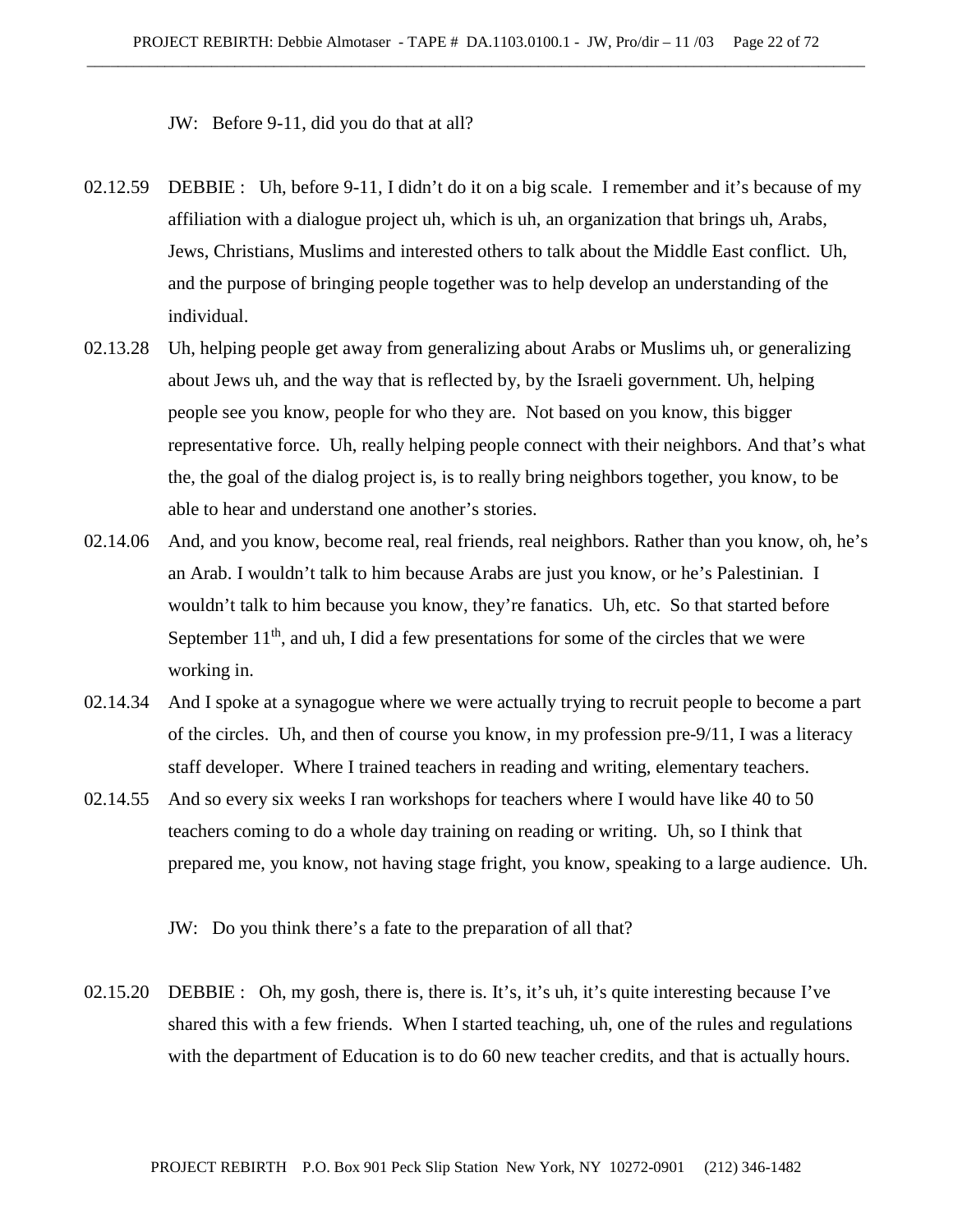And uh, there was this one workshop uh, or course, that was being given that was in conflict resolution. Uh, and which is a very broad thing.

- 02.15.59 And I remember when I saw that it said 25 hours, I was like yes. (LAUGHS) Twenty-five hours, all in one place, all in the same day, I'm doing this. And uh, I applied for it, I attended it. It was the most incredible training that I'd received as a new teacher. And I remember, maybe it was like in the  $3<sup>rd</sup>$  or  $4<sup>th</sup>$  session, I was sitting there, and I remember this so vividly. And I said to myself, I wonder if I will ever, every truly use all of these techniques I'm learning.
- 02.16.29 Uh, in conflict resolution in my, you know, in my work as a teacher. Uh, and I remember thinking that. And post-9/11, when I started doing this work, I was like it's, it's truly fate, you know? You know, God you know, in his own mysterious way, you know, prepares you far in advance for things. You know? And uh, it was really, it was quite chilling when I realized that.
- 02.17.01 You know, and I started to do this work that one, you know, and, and actually using some of those techniques, you know? Uh.

JW: What kind of techniques so you use and when do you use them?

- 02.17.13 DEBBIE : Right. Well, uh, I, when I came to this revelation it was the active listening skills, you know? Being able to hear the other person, even if you don't want to hear them uh, but being able to do so, you know, out of respect for them as a human being.
- 01.17.32 Uh, and being able to hear what they're saying uh, and reflect what they're saying. You know, be able to, to paraphrase uh, but paraphrase with the reflection of their feelings. Uh, and that is the most difficult thing to do. If you have this mindset or if you're angry at someone, you know, you, it's very hard for you to cross over the line, to really hear what that person is saying, and be able to interpret uh, and internalize what they're feeling.
- 02.18.07 Uh, and uh, you know, this was something that was dealing with post-9/11 with people uh, in the community who are feeling very angry at Muslims. Uh, and couldn't hear what people were saying because this defense mode or you know, this anger uh, wall that they put up.
- 02.18.31 Uh, and, you know, it, the techniques that, that I learned, you know, in conflict resolution is how do you help people overcome those barriers? How do you help them, you know, be able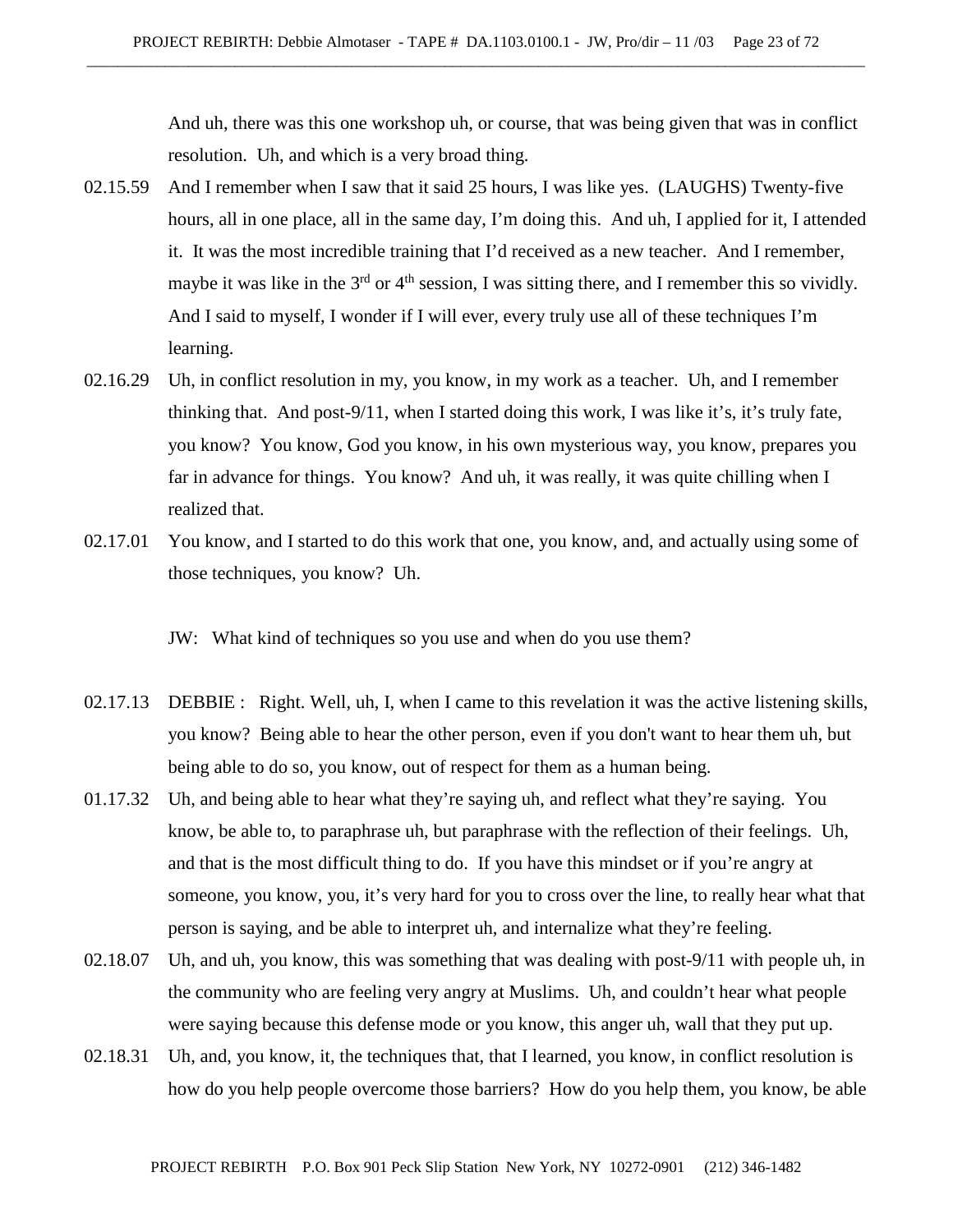to really hear and reflect what the person is saying and feeling. Uh, and, and that was, that was very challenging for me after September  $11<sup>th</sup>$ , because you know, I was always walking into a church or a synagogue or any meeting space uh, and not knowing whom my audience would be. And how they would react to me. Uh, you know, and uh.

JW: Do you have any memories or instances of particularly confrontational happenings?

- 02.19.12 DEBBIE : Uh, there was one uh, there was one that was very confrontational. And uh, I was uh, I was very frightened by it. But I also at the same time knew that I was safe because there were people there who knew me, who respected me, and who would, you know, protect me if, if it came to that.
- 02.19.33 Uh, and it was uh, it was actually at a non-violence training that I had attended uh, that uh, I was invited to help uh, the people being trained to understand the cultural and religious nuances that Muslims uh, you know, were uh, practicing, you know. For example, the hand shaking you know, is it permissible, is it not permissible.
- 02.20.01 The body contact between a, a woman and a man who's you know, non-Muslim etc. And so I was there almost as the expert to help them understand like what are the do's and don'ts. Uh, and the person uh, that had come to that you know, nobody really knew him in the group. It was about a group of 40 people or so. Uh, you know, he sat through it, and then when it was my part to talk, when they were asking these questions.
- 02.20.31 Uh, you know, he like totally missed the boat of what this training was about. The boat was to train people to help people who are being you know, who are under attack you know, with the backlash. And so these people were actually getting prepared to walk children to school, to go grocery shopping, to escort people to the doctor or whatever, you know? Who are Arab, Muslim or South Asian or perceived to be.  $(\sim I \sim)$  Post 9/11.
- 02.20.59 And uh, (CLEARS THROAT) when he realized you know, what this was all about you know, he uh, he just you know, he started blurting out and, and yelling and, and carrying on and uh, you know, I was like did I trigger him? I don't know what I could have possibly said. Uh, but then uh, people had a, they, he had to be escorted out, you know, and you know, and I never saw that person again.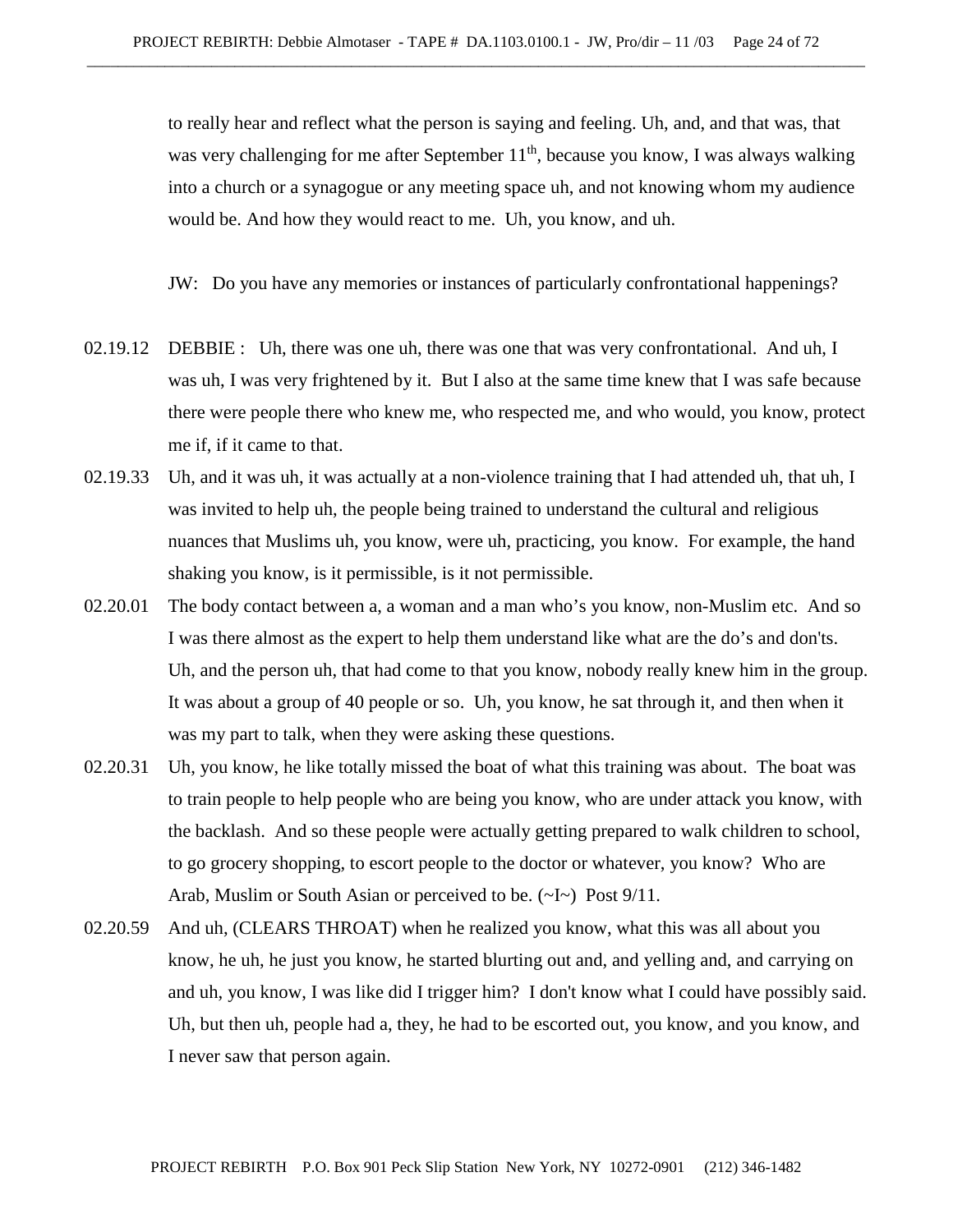- 02.21.27 I don't know if that person was you know, sane or had issues, but it was you know, really, really frightening. Very frightening experience. Uh, and then people who were there were very supportive and like you know, nobody knows him from the community. He's never been to this church before. He must just have been passing by you know, and not understanding, you know, how to react. Or is very angry. Uh, but other than that, I have not had any uh, you know, any negative experiences.
- 02.22.04 Uh, except one other one, but that wasn't that big of a, well, it maybe for him. Uh, and this actually happened fairly recent. Uh, I was invited to uh, a Rosh Hashanah service to speak with the rabbi. Uh, the night before. And uh, we both prepared our presentations together.
- 02.22.29 She had asked me to do it because she felt that you know, her congregation needed uh, an uplifting and moving experience, and what, what would be the most moving than to have someone who's Arab and who is Muslim to help them, you know, see that, you know, not all Arabs and not all Muslims feel the way they do about Israel uh, and about Jews.
- 02.22.56 And uh, uh, we focused our, our presentation around uh, Hagar and Sarah, from the Bible and from the Koran. And we retold the story of the two uh, based on our own faith traditions and uh, what was amazing was the parallels, you know, between the two stories were so amazing. They were so similar. Uh, but there were a few things that were different. And uh, we then got talking about the tough issues between the Arab and the Jewish community and what's happening in Palestine and Israel.
- 02.23.36 And uh, the question that she had asked me uh, was uh, and you know, what do you think of Israel as a Jewish state? And uh, my response to her and you know, when we were preparing I said to her, I said, you know, I want to do this and I want to be true to myself. And at the same time I do not want to disrespect you know, your community uh.
- 02.24.02 You know, this is a service you know, uh, this is uh, you know, a religious service that I do not in any way want to you know, turn bad. And uh, she was very open and understanding, and I said to her, I said, you know, what I, what I think of it you know, it's a state.
- 02.24.27 You know, I acknowledge it as a state, but do I acknowledge it as a Jewish state, I don't. Uh, I said, because based on what I know about Judaism, uh, I have great deal, a great deal of respect you know, and admiration for the Jewish teachings. And I know that in Judaism you know, there is you know, no oppression. Uh, that there is this you know, sense of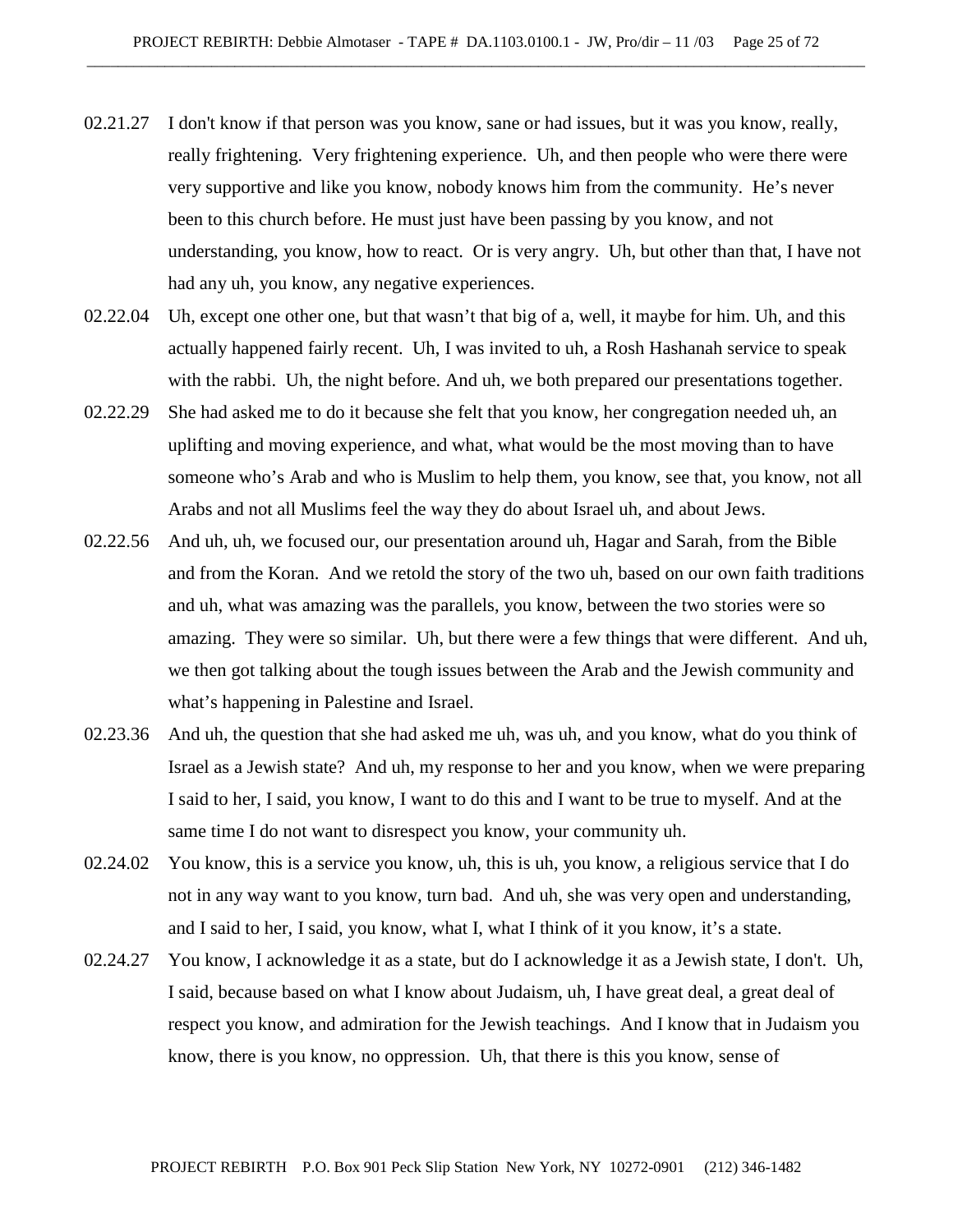community caring for the other, caring for the stranger uh, feeding the stranger, helping the stranger.

- 02.25.04 Not oppressing, not discriminating. Uh, and I started to, to share with her some of the different lectures that I've done to and heard rabbis speak you know, on issues of discrimination and how uh, it is not tolerated in Judaism to be unjust. Uh, and that justice must prevail for all, regardless of the race and religion.
- 02.25.28 And I said to her, at this point, Israel is not there uh, you know, and I hope and pray that one day it will be. That it will uh, you know, follow its religious doctrine. Uh, and that's I think when there will be peace. And uh, she was just so moved by my response because I, I think at one point she was expecting the worst (LAUGHS). But when she heard my response and when we were having the conversation she was just so moved, and you know, she said to me, she said, you know, I feel the same way.
- 02.26.00 You know, that we're not, we're not, we're not following our religious doctrine, and maybe if we were we wouldn't be in such a conflict. Uh, so I said to her, I said, you know, do you think that people who will be attending the service will be offended by this, because I do not want to offend anyone, or disrespect anyone because it's a holiday. Uh, and if you do think so, then you know, I don't want us to, to go down this route, you know?
- 02.26.28 Let's keep this conversation neutral. And she said to me that she didn't think people would be offended by it. And uh, it was interesting. There were over 500 people at this synagogue. Uh, and uh, I knew a few of the people, and I guess before the event, I wasn't so concerned. I was really happy to do it. And I thought it would be such a, a great thing to do. And I, remember I was talking about my ambition, how ambitious I am.
- 02.26.59 Sometimes like I jump head-in (LAUGHS) and not think about what I'm getting myself into. Well, the night before I started thinking about the (?) you know, the 600 people 'cos that's the estimate she had given me. And then what if one of those people, you know, or what if 10 of those people don't like what I have to say? And I was so nervous and (?) that night, I couldn't sleep because I was just so nervous. But I kept saying to myself, I have to be true to myself.
- 02.27.27 You know, I, I cannot go up there and speak in front of 600 people and put on an act, you know, about something I don't believe in. And uh, I, you know, stuck you know, to my ground. And I did it, and there was just one man who didn't like my comment about not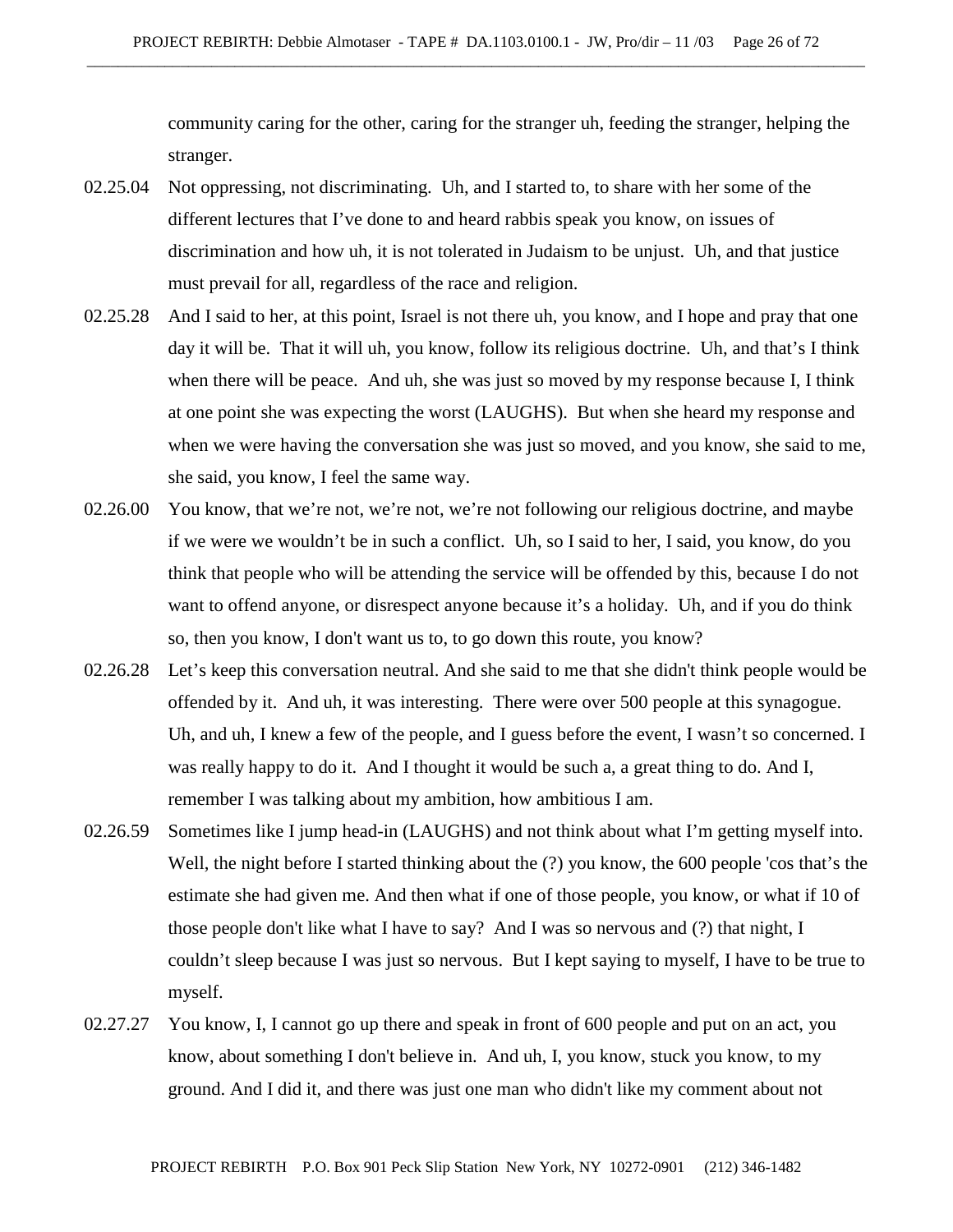recognizing Israel as a Jewish state. He was really angry. And that I know people walked him out.

- 02.27.55 And uh, I was able, I was calm and I was collected and I was able to continue what we were doing. And I guess the most moving uh, moving part of this whole, that experience was afterwards uh. We, before actually before we ended, we both uh, we both shared our hopes and dreams for a better future. And she shared what she would like to see her community do, and I shared what I'd like to see my community do.
- 02.28.29 And uh, it, it was (STUMBLE) very moving, it was a very moving thing to do. Uh, and I know at that time, that I, I was very emotional about what I was saying, because it was so something that I really wanted so badly to happen. You know, to have peace, to you know, have people working together to better understanding one another and importantly for each of us, the rabbi and myself, to continue educating our communities about one another.
- 02.28.59 And creating opportunities to come together to develop an understanding and respect. And uh, after, after saying that uh, everybody got up and clapped for me. Everyone in (?) the entire synagogue. I was so moved. It was incredible. I've never, I've never had a standing ovation (LAUGHS). And uh, so they're crying and then I was happy that it was also over, that I did not offend anybody. Uh, and everybody stood up and they were clapping for at least, I would say, five minutes, maybe shorter.
- 02.29.33 But it felt that long, or longer. And uh, and I was, I, I said to them, I said please sit down (LAUGHS) you know, you don't have do to this. And I said, I never (CLEARS THROAT) and this is the silly part. I say never, you know, ever dreamt that you know, during my lifetime I would actually get a standing ovation, so. You know, thank you so much, you know, for having me uh, for listening to me and uh, for giving me such a, a warm and wonderful experience.
- 02.30.06 Uh, and so I was embarrassed later that I, I said I never thought I'd get a standing ovation (LAUGHS). But you know, it, it went well. People laughed. Uh, yeah, so that was the, the most moving part, you know, for me. Uh, to actually you know, get into a controversial, controversial subject, and be able to, to really talk about it with dignity uh, and not compromise in my beliefs and my thoughts. And my ideas.

JW: I hear you standing up for yourself?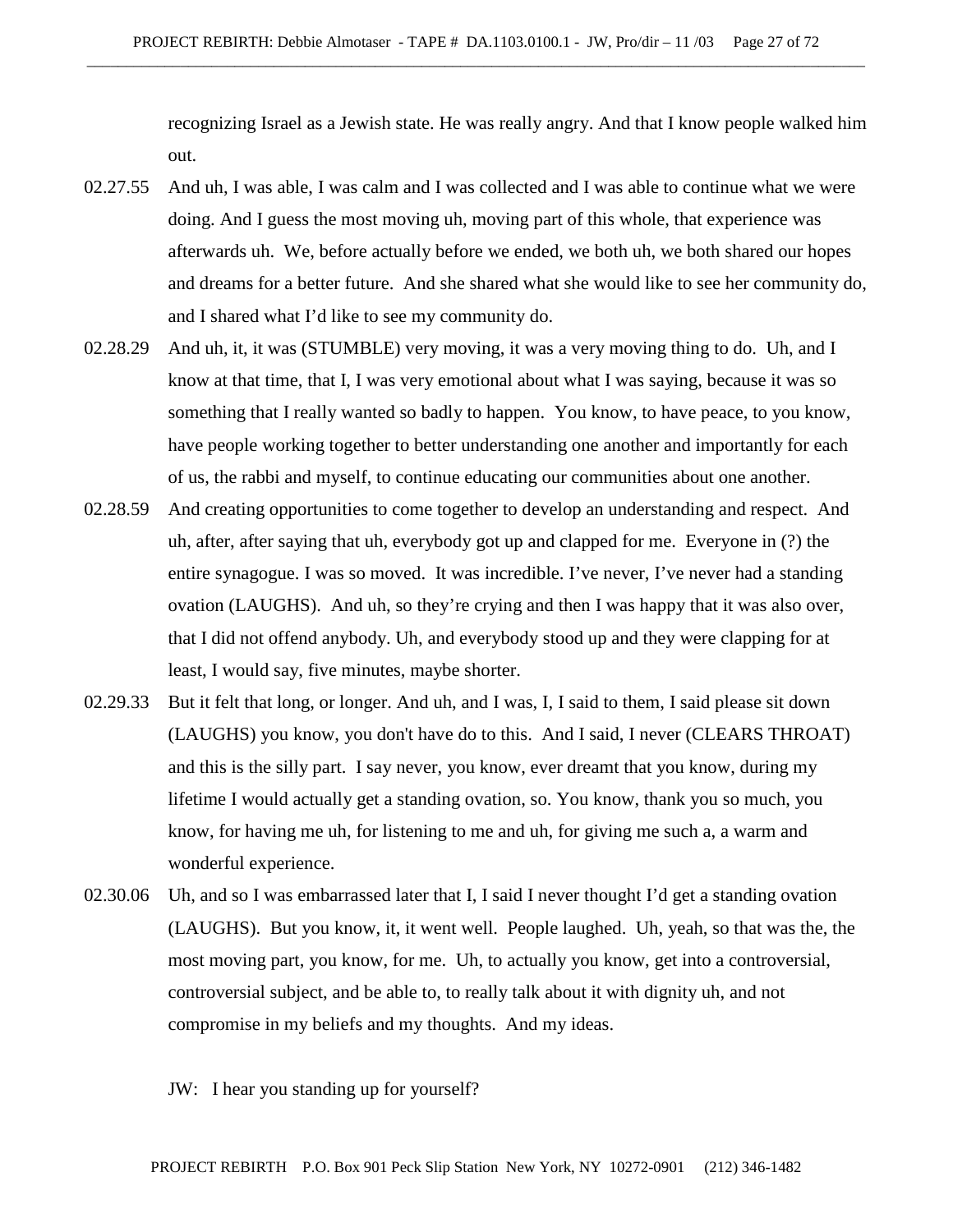- 02.30.54 DEBBIE : (LAUGHS) You know, I was thinking about that last night, too. Uh, I'm so tired, I'm so tired. (PAUSE) You know, I'm so tired that it has, you know, that I've, that I've you know, been put into that (?) uh, I have to speak for thousands, for hundreds of thousands of people who are Muslim who are Arab.
- 02.31.34 You know, who have become you know, a targeted community. And it's not that I don't want to do it, but it's just so draining, 'cos you know, at every moment I have to watch what I'm saying uh, and how I say it, and how I'm perceived. Uh, you know, 'cos I feel like I can, my words can affect my community, can truly affect my community.
- 02.32.04 Uh, for the worst. And so it's, it's a, it's a huge responsibility that I don't know how I've uh, uh, you know, that I've taken on. And uh, (?) but I just don't know how it, it's me.
- 02.32.34 Why, how did I become the chosen one? I don't know. Uh, it also goes back to what we were talking about you know, my voice. And people gravitating to me. Uh, we had a friend who came over uh, and he is from the Middle East.
- 02.32.58 And uh, a very learned man uh, very respectable. Uh, and my husband showed him a video that I was on uh, I was profiled by Japanese TV for a show called New Yorkers. And uh, my husband showed it to him, 'cos he spent the night over. And he told my husband, he said, you know, your, your wife is a (daiah?) and the translation for that uh, the translation for the word (daiah?)
- 02.33.38 God I can't, I can't even find the right word to give you, but it's someone who has a calling, you know, who has a calling. Uh, who can, whom can move people, who can get people to listen to her who uh, you know, who is very you know, and he was telling him, he said, she's very gifted.
- 02.33.58 You know, she's very gifted and uh, you should support her uh, you should uh, continue to encourage her uh, because she has this gift. So I remember when my husband shared this with me, it was like oh, brother, he's uh, you know, another person saying this to me. But uh, this is something that I, I constantly you know I'm faced with.
- 02.34.27 Uh, I was invited to be on a panel a few weeks ago, and it was at a church. And uh, the, the panel was of different faith backgrounds talking about what does your faith say about peace? And uh, I was the person that was called on to do it as a Muslim. And uh, when they, I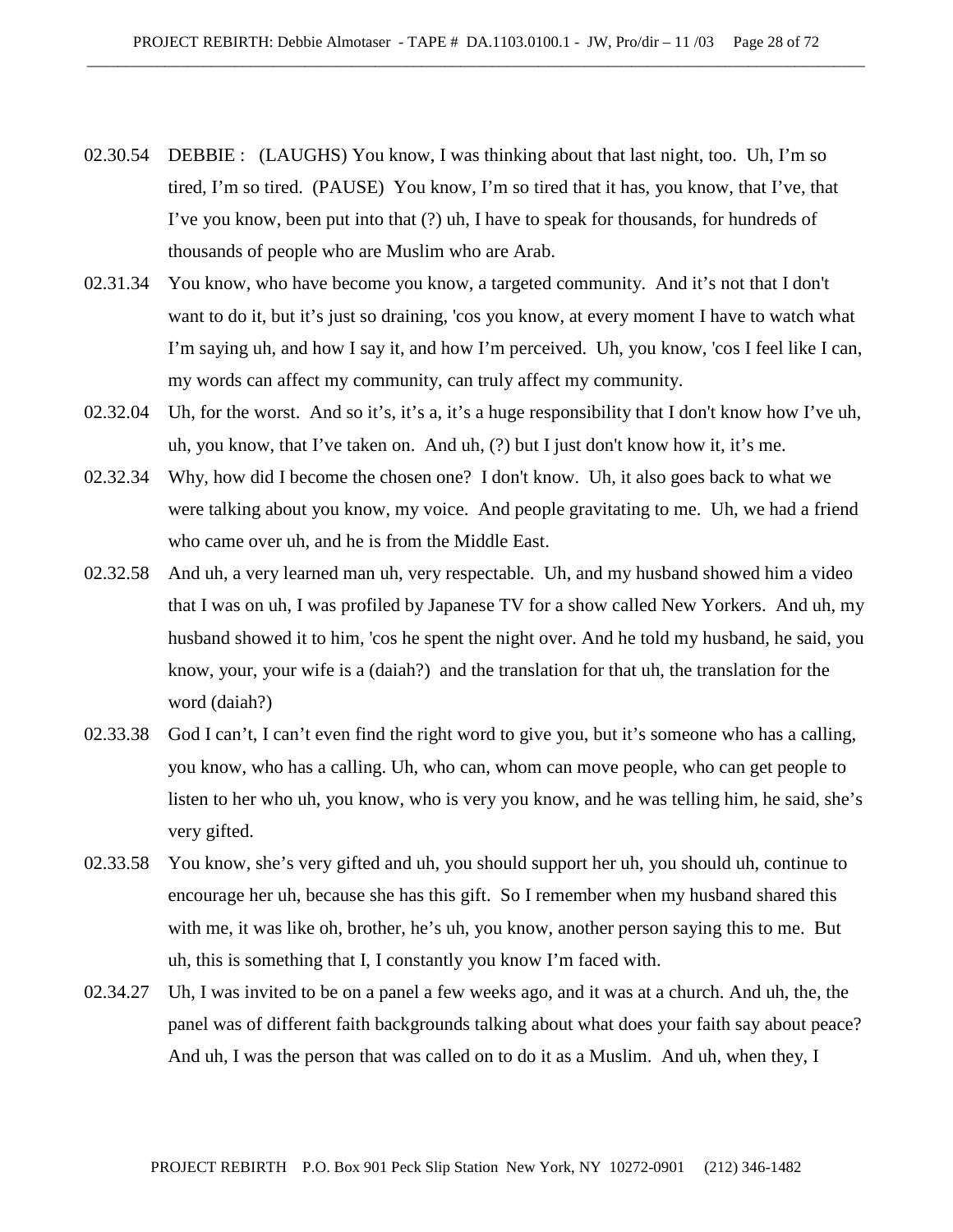remember when they called me and I said, well, I'm, I don't have you know, a religious degree you know, in Islam. Islamic studies degree or etc.

- 02.35.08 I said I am someone who knows a lot, but I'm not an expert, and maybe I should give you someone else. And I remember the woman saying to me, we really want you. And uh, she said, you know, it, it just, it would be great, you know, we don't want a man because that's you know, generally uh, in the Muslim community is that you, someone who's the, has scholarly background is usually a man.
- 02.35.35 There aren't that many women, yet, who have you know, taken Islamic studies as uh, as a subject or to become scholarly. There are, don't get me wrong, there are, and I can name five on you know, in my hand. But that, none of them live in New York City. Uh, and so I was invited uh, it, it went really well.
- 02.36.00 It was wonderful to hear how the different faith traditions had so much in common around peace and, and uh, following that, after our presentations, the pastor, the minister I think it was the minister, minister of that congregation, came over and he thanked me and, and just you know, I was telling me about how wonderful it is to listen to me.
- 02.36.28 And uh, you know, how moved he was and touched by my words and my sincerity and, and my wisdom, and I kept saying to myself, what wisdom do I have (LAUGHS) that this man thinks I have, and uh, and he said, you know, you must be asked a great deal to speak at different places, but I really, really would love if you can come and speak to my congregation on a Sunday morning. They need to hear you. My congregation needs to hear you uh.
- 02.37.03 They need to hear you and, and they just, they need someone to uplift their spirits and, and give them hope. And uh, when he said that to me I said to him, I said, I, I really how can I possibly give your, your congregation hope, you know? Uh, and lift their spirits, you know? If you want me to talk about Islam, I just don't see the connection about being Muslim, about Islam.
- 02.37.01 He said there is, there is, because you know, you bring the message of peace by your demeanor uh, by the way you carry yourself and, and just by being you. And uh, I was very moved by his words. And I told him I would do it. You know? And so uh, in fact I got a call that I have to return. The person who's organizing it.
- 02.37.59 But uh, as I had mentioned earlier, I'm just like it's tiring. It's so hard not to say no. Uh, I feel if I say no, then there won't be the opportunity for people to learn and, and develop an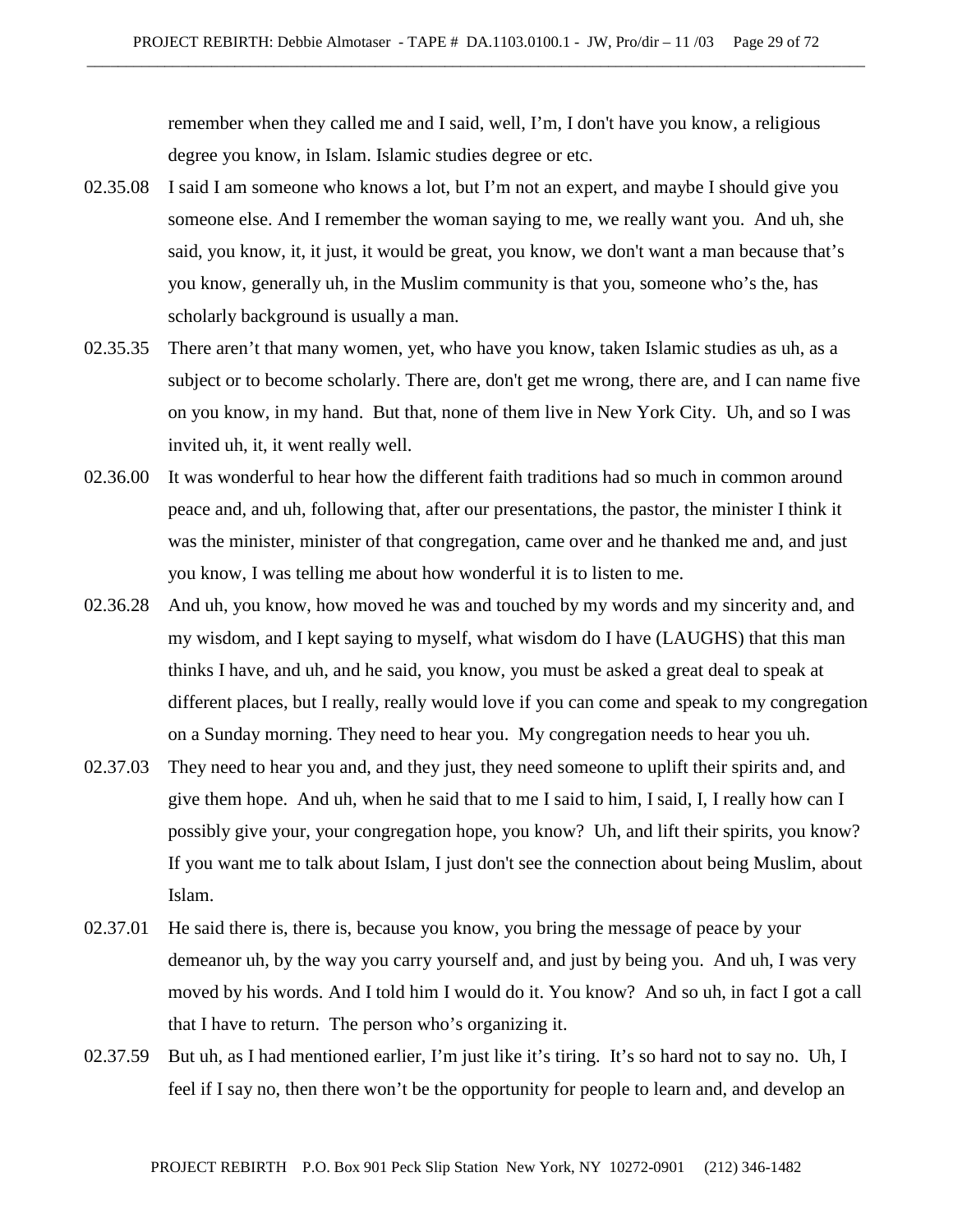understanding. Uh, and then when I try to refer other people that I've, in my travel uh, I've met other Muslims from different ethnic backgrounds who are just as you know, amazing and even much more experienced and, and wonderful.

- 02.38.38 Uh, and I always get you know, well, no, we really want you. And you know, if, if we have to work around your schedule, we'll do that. You give us a date and we'll organize an event around your time. And uh, you know, it, at times, you know, it's the most flattering thing, but then sometimes I just feel so burdened that I have to, I have to be the one you know, to do it.
- 02.39.06 And it's not that I don't want to do it, but sometimes I feel like I've reached my breaking point. Uh, I felt that way on September  $11<sup>th</sup>$ . (PAUSE) When we uh, (PAUSE) when we were actually at the, walking in the vigil.
- 02.39.30 And uh, as I was walking I was trying to identify with other Muslims in the group, or Arabs, or anybody that looked anything comparatively you know, similar to me. And there weren't that many. There were people who were there because I remember when we started at Union Square, there was at least a group of 25 or 30 people uh.
- 02.39.59 But then, you know, the crowd was so large and people dispersed that I really didn't see any, you know, in front of me or back or me or the side of me. And I would look at far back as I could try. And I wouldn't see uh, I didn't see anybody. And so a part of me at that point was feeling like, you know, why aren't they here, too? Why aren't people standing up? You know, why aren't people you know, a part of this?
- 02.40.29 And I know, you know, and I know the answers to some of the, the whys that I ask. And at times I try to deny that they're there. And I know that a lot uh, in some of these things that I deny a lot are that people are afraid to be at certain events such as this, you know? Uh, because they are Arab or Muslim or South Asian or uh, because they don't know how people may react to them in the, you know, in the group.
- 02.41.05 Uh, some of them are just not feeling safe because of their you know, legal status. Maybe they're not documenting, not documented uh, or just not feeling safe because of, you know, some of the things that have been passed down by our government. You know, with the Patriot Act etc.
- 02.41.29 And I know that these are uh, justifiable reasons, but I'm angry, you know, that people have to be, that you know, are so uh, afraid by all this. That they, you know, don't have enough, I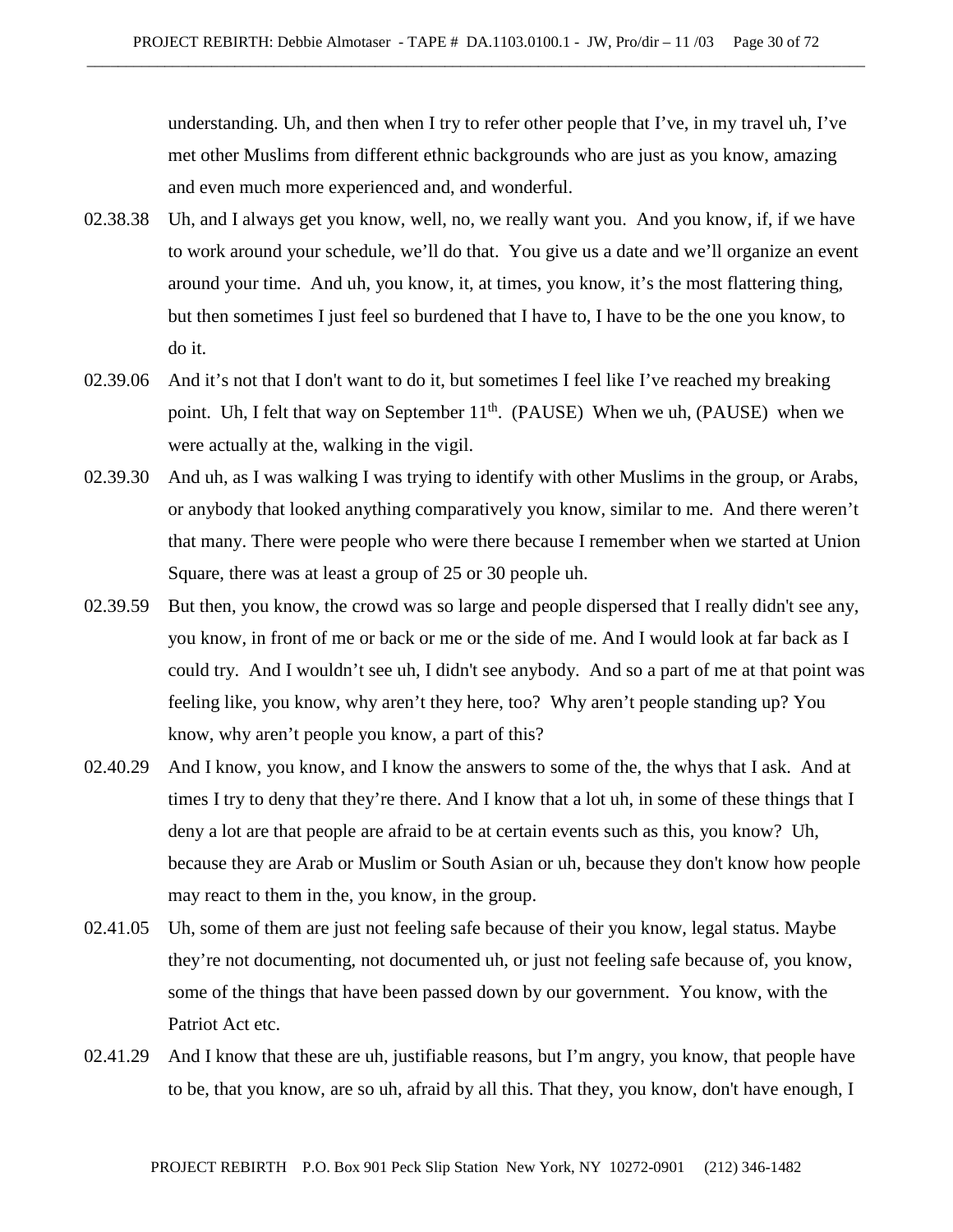don't want to say courage, but they don't feel safe enough to be out there. Uh.  $(\sim I \sim)$  I feel very lonely.

- 02.42.01 Are you asking about me? I feel very lonely. I feel very lonely and I remember that, that day when we got to the site and I just stood there and I kept looking to identify with others. And there weren't any. And a good friend of mine uh, and her partner were both there. And uh, as we were talking, it just, this all came out of me, you know, how I was feeling so tired and uh, and lonely.
- 02.42.35 And uh, you know, Abby was so comforting and, you know, she helped me understand that sometimes that you know, these things happen to certain people, and that it's normal for me to feel this way. Uh, and not to, to give up on what I believe in. Uh, or run away from it.
- 02.43.00 Uh, and just keep the spirit and, and try to connect with others as much as I could. Uh, but yeah. It's, it's been you know, it's been uh, quite a, a, a challenge as well as a learning experience.
- 02.43.27 Uh, and I just hope and pray that you know, that I can continue and not break. That's, that's what's really concerning me, is just reaching my breaking point. Uh, and so you know, this month for me at Ramadan uh, has been it's been like my, my escape of all of this, just trying to reflect and to regroup you know, and to just to pray to get the energy, you know, the energy and the sophistication and, and the knowledge to continue this work. (STOPS)

## (OFF CAMERA REMARKS)

# 02.44.18 END OF TAPE DA.1103.0200.2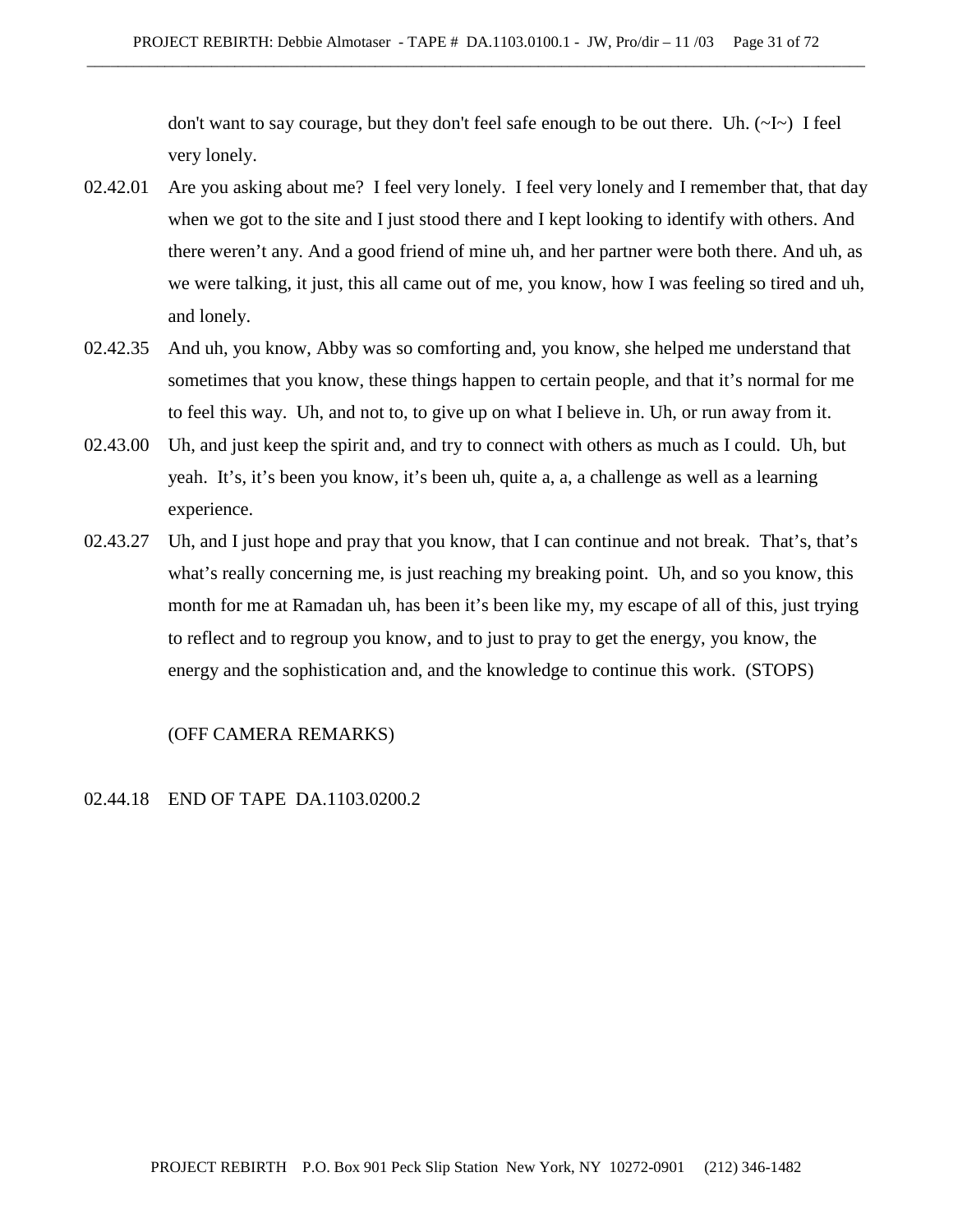# **TAPE # DA.1103.0300.3 Debbie Almontaser JIM WHITAKER, Producer/Director PROJECT REBIRTH**

#### 03.01.00 PICTURE UP

## (OFF CAMERA REMARKS)

- 03.02.12 DEBBIE : That day was uh, I will never forget that day. I will never forget that day as long as I live. Uh. And it's interesting, you know, how it, how and when it happened. Uh, it was January. It was uh, January  $21^{st}$ . It was the day after Martin Luther King's birthday. Uh, that Monday, Martin Luther King Day, I believe it was that Monday or the Sunday, I can't remember, we had gone to uh, my husband and I had gone to the uh, the big demonstration in Washington.
- 03.03.04 Uh, that was being organized by ANSWER: United for Peace and Justice. A whole slew of uh, peace organizations uh, that were protesting against the war on Iraq, against the war uh, on terrorism at home that has been literally affecting Arabs, Muslims and South Asians post- 9/11. And uh, I remember that day, the weather report was supposed to be very, very cold uh, in like the teens.
- 03.03.39 Uh, and we were so dressed, well-dressed, like 3 layers of socks, boots, sweaters, turtlenecks, jackets. And when we got there that day, it was cold, but at the same time we didn't feel the cold, because there were so many people.
- 03.03.59 I would say at least 500,000 people were out there. Uh, all speaking the same language, all there for the same cause. Uh, and all just really wanting to make a difference, you know, and make a change you know, in our, in our country's legislation and, and the way that our country has uh, just taken a detour from what, you know, we as Americans have been brought up to believe.
- 03.04.30 You know, in the freedom to speak uh, a freedom to live and pursue happiness. You know, freedom of religion. Uh, all that, you know, has become compromised since September 11<sup>th</sup>.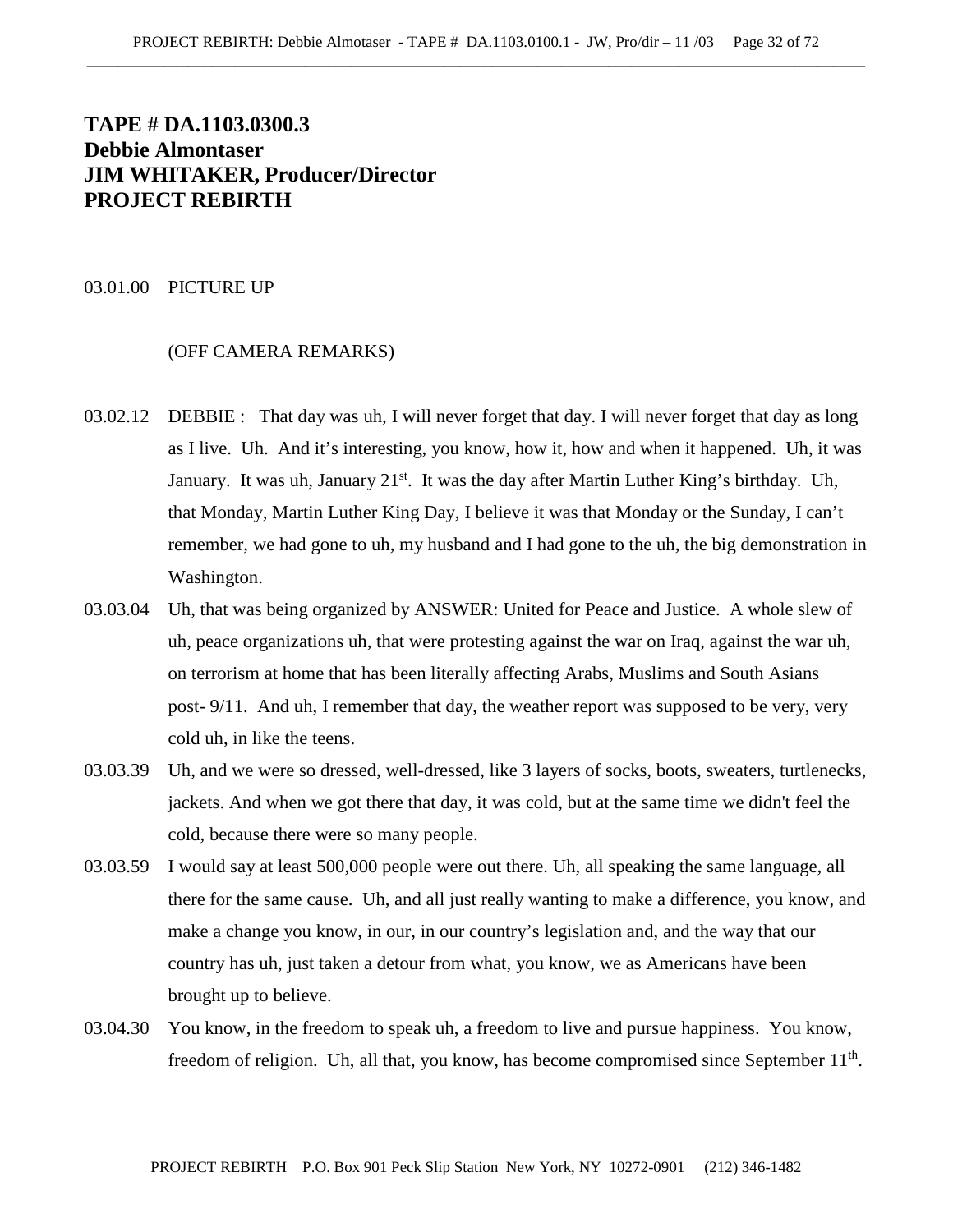Uh, so we came back that evening and just going about you know, our regular daily life routines.

- 03.05.00 Uh, getting ready for work, going to work that day. And uh, coming home to find out that there were two investigators who came to my house and uh, what was the most painful for me was to know that my kids were home alone. Uh, my husband wasn't there yet. Uh, they were all home, I wasn't home.
- 03.05.29 Uh, they knocked, they rang the bell. My younger son, Mohammed, answered the door and they asked, they said, you know, we're private, we are uh, investigators uh, from you know, NYPD intelligence, etc. They started to explain that they were a part of the FBI as well as the New York police department. And uh, my son said, can I help you?
- 03.05.59 And they're like, yes, we're here to speak to uh, Debbie Almontaser. Is she available? And so my son said to them, no, she's not, she hasn't come home yet. And my older son, Yusef uh, walked over to the door and, you know, they showed him his badges again, and he said, you know, can I help you? Is there anything wrong? Is my mother OK? Uh, like you know, they're you know, we're, you know, we're not here to give you any bad news or anything. We just wanted to speak to her.
- 03.06.30 And uh, my son walked out of the house and spoke to them on the porch. He said, you know, I hope everything's all right. You know, I'm very concerned, you know, can you tell me what you'd like to see her about? She's not home, she'll be home in a couple of hours. And he uh, told him, well, you know, we just wanted to talk to her because uh, we had received a tip uh, that she was, you know, saying anti-American things.
- 03.07.02 Uh, and bragging about one of her sons going to Yemen and to train. And uh, my son looked at him and laughed. He said, you know, where you know, we're not that kind of family. Uh, you know, my mom, you know, would never say anything anti-American. Uh, you don't know my mom. Uh, and he said and, and about my brother, about one of her sons, you know?
- 03.07.32 And they said, yeah, your brother. Uh, you know, he was bragging he had gone to Yemen and train. He said, my brother and I both have gone back there uh, for summer vacation, but we don't do that kind of stuff and, you know, that's, that's crazy. And so they asked him who he was. He identified himself. Uh, they asked him what he did for a living, and he told them that he was a National Guardsman.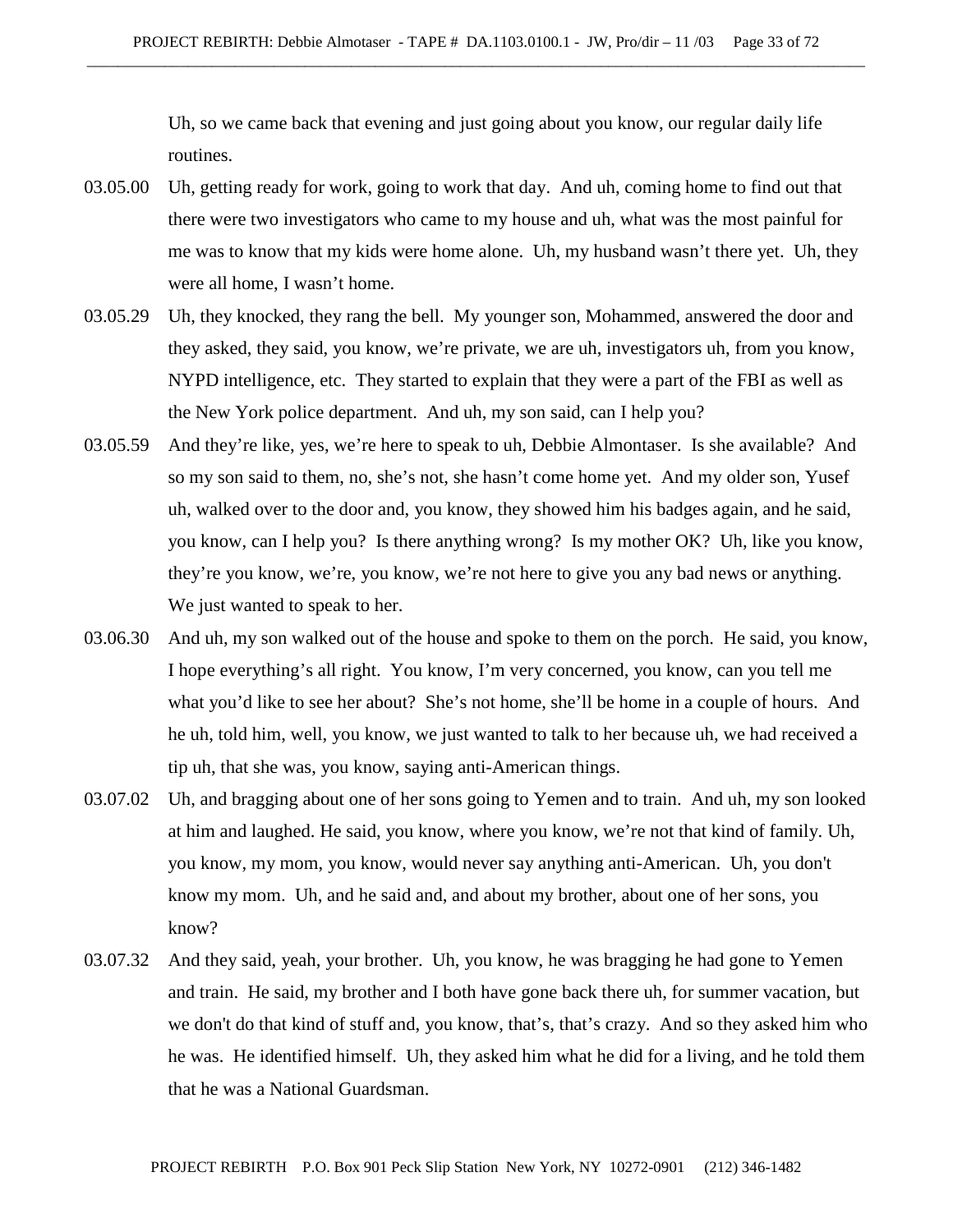- 03.07.59 They asked him for, to show his ID. He did. They asked him about which unit he was serving in, who was his commanding officer, etc. And uh, they said, well, you know, it's great to talk to you, you're really a fine young man. Uh, can you please have your mom call us when she gets in, 'cos we, you know, we really need to talk to her. So uh, my husband got home before me and uh, my son gave him the news.
- 03.08.31 Uh, and my husband decided to call. And uh, the uh, agent said to him, you know, sir, we really don't want to talk to you, we want to talk to your wife. So just have her call us when she gets in. And you know, it was very painful, you know, for my husband, you know, to know of this, you know, that they're coming to look for his wife, and feel so powerless.
- 03.09.01 You know, utterly powerless. And uh, and not be able to know why, you know, your asking about my wife. Uh, so during all of this, a, my friend, Jill, was also meeting me there to, to work with me 'cos we were gonna do a cultural sensitivity training later that week.
- 03.09.27 Uh, she had come after they had been there, and so she heard like all the racket with my kids, what's going on? What's happening? Uh, and then Naji was like trying to calm them down because he didn't want them to be so overly upset 'cos when I got home, he didn't want me to get upset or frightened. Uh, I get in, and so he, you know, just casually told me uh, you know, there, there were some people here to, to look for you and they wanted to talk to you, and I said, who is it?
- 03.10.01 And he said, well, they're from the intelligence department. Uh, and they left their number, and they want you to call them, they want to speak to you. I said, well, what's it about? And he briefly told me what my son had told him. And (CLEARS THROAT) I said to him, well, I'm not calling without a lawyer. And my son uh, my oldest who's like Mom, these are really nice people, you know, I don't think you should be concerned. You know, they just got a tip and they just want to talk to you about it.
- 03.10.34 And I don't think that you should feel like you know, you have something to worry about. I said, well, I understand what you're saying, but you know, I've spent months and months helping people understand that they should not speak without lawyers. That they need representation uh, and educating people about their rights. And now I'm gonna go and not you know, do what I preach?
- 03.11.00 I said that's unethically wrong. Uh, and it's my right as a citizen, American citizen, to have legal representation. And uh, I remember uh, the feeling that I had when I walked into my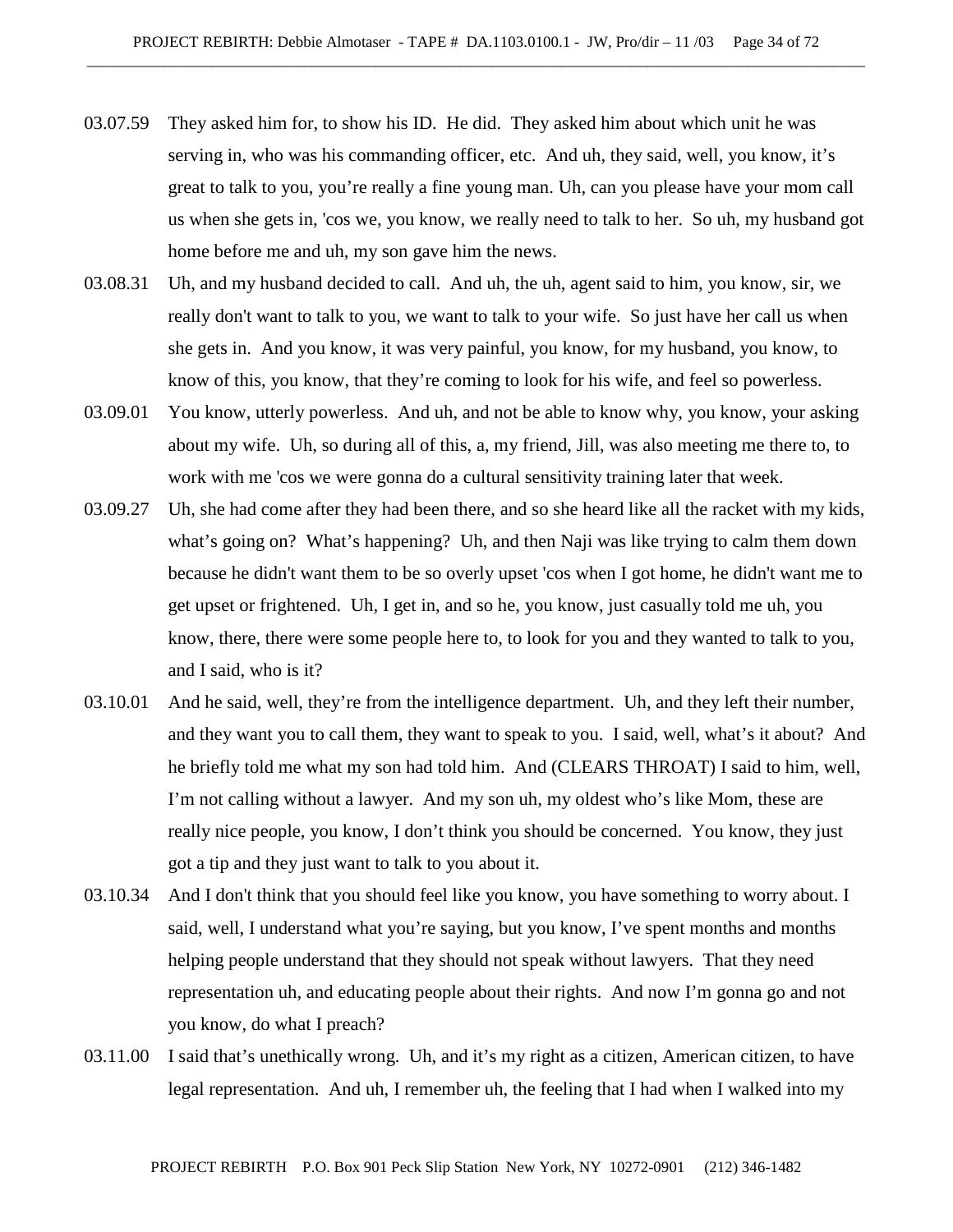house and then looking at my husband and uh, when he approached me to talk to me like there's this way about him which when he's about to give me bad news, he's you know, like I could tell he's gonna give me bad news.

- 03.11.34 And uh, you know, I remember like when my grandmother died, he was you know, very, just very, trying to make me laugh. Uh, you know, to get me comfortable and relaxed. Uh, and then just tell, you know, tell me the news very casually, like without any alarm. You know, and then I have to ask him like again, you know, what are you telling me?
- 03.11.58 Uh, you know, and he's like well, your mom called and you know, your (?) grandmother passed away. And you know, in that same way that day, that's how he broke the news to me. He says, you know, uh, while you were at work and uh, the boys were home and somebody had come over and they were looking for you and they wanted to talk to you, they're from intelligence department. And he said, and I called and I wanted to see what it was about, and, and I was like I can't believe this is happening.
- 03.12.31 Are you serious? You know, I was like questioning like uh, like it was a dream or you know, unreal. And uh, I was pretty shooken up. I was so shaken. Uh, and I, was just a million and one things were going through my mind and like why me? What are they coming to look for me for? What's this about? And what's going on? And you know, I'm thinking, do I have any traffic violations?
- 03.13.00 Do I have any (LAUGHS) you know, I know I didn't put in for my taxes for 2001, and you know like all of these crazy things were just going through my head, and you know, my husband and my son are like, just call and get it over with and see what they want. Well, I'm like, no, I'm not calling without a lawyer. And I remember sitting there with my cell phone scrambling you know, scrambling through, you know, my phone book to, to find uh, Omar Mohammadi's phone number uh, who is a good friend. Uh, an ally.
- 03.13.36 Uh, and who is an immigration lawyer as well as civil rights lawyer uh, who I was doing a lot of work with. I was organizing getting him to speak at trainings to the Muslim community about knowing their rights. Uh, etc. And uh, it was just by chance that I had his cell phone number, because I had had a conversation with him about 3 or 4 days ago, and it was still in my phone book.
- 03.14.04 And uh, I called him, and he returned my call shortly after, and I told him what was going on. And he said to me, he said, well, do you know if this is a target, you know, or is it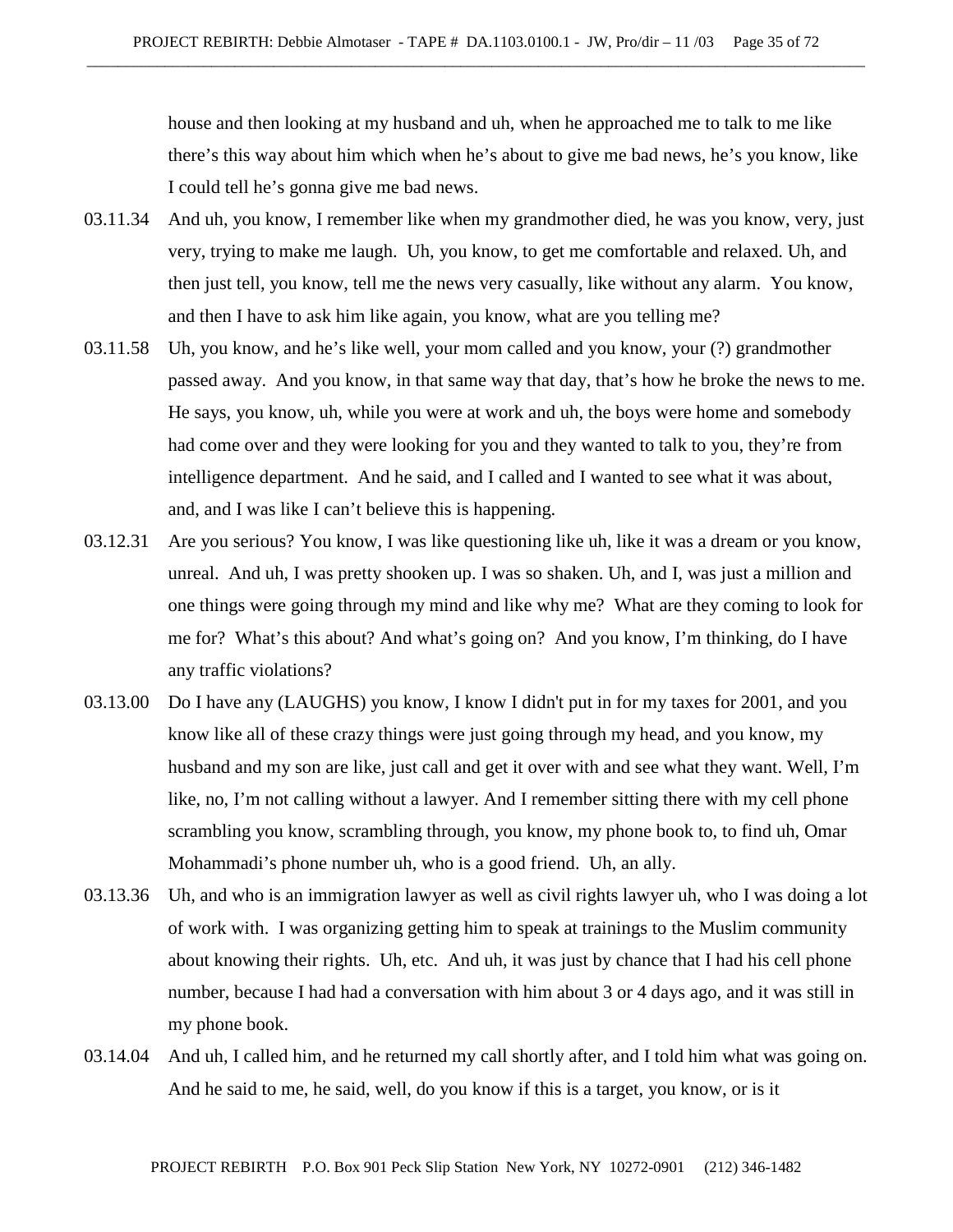informational investigation? I said, I don't know anything, you know. I have just come home, they have been to my house, they spoke to my son, they've left a number and they're expecting me to call.

- 03.14.31 And I want to know what you think I should do. Uh, he says, well, do you want to set an appointment or try to have a conference call? I said I want to get this done and over with tonight. And it was about 6 o'clock by then. Uh, I said, I, I cannot spend the night without knowing why they came to my house. And uh, he then took the number of the uh, the agent and he called him and he asked if it was a target or informational.
- 03.15.04 And uh, and what he meant by target or information was it about my son, what was this all about my son? And getting more information about him, or is my son become a target for an investigation, etc. And so the agent explained to him that uh, it was just uh, you know, a small thing based on a tip that they received in October that they had to follow up on and they just needed to let me know of what was said and to speak to me.
- 03.15.40 Etc. So uh, he proposed the idea to them of having a conference call. And uh, he got back to me uh, he said they, you know, they agreed to have a conference call. I'll set it up. He said, you know, how are you feeling? Are you ok? I said, I'm a bit shook up. He says, well, they're just gonna basically ask you some informational information about you, where you work, you know, typical stuff like that.
- 03.16.10 And uh, and then they're just gonna get into the conversation and it's, it's supposedly this you know, tip that they got in October, you know, about your son and they're just following up. It you know, it's nothing that I think you should be overly uh, alarmed about.
- 03.16.27 And uh, he said, ok uh, he said just answer the questions, you know, stick to the topic and you know, and we'll take it from there. So he did the conference call uh, all three parties were on the line. And uh, the agent asked me for my name, and I gave him my name. Uh, he asked me for my date of birth, he asked me for what country I was born, he asked me for my home address. He asked me my (?) profession.
- 03.17.03 Uh, how long have I been in this profession, what did I do before this profession? You know, did I live any other houses before that? Uh, and what was interesting was he kept asking me where was I born. He asked like twice and I answered it again, and then the third time I said to him, I said, you know, you've already asked me, this is the third time. You've already asked me three times where I was born.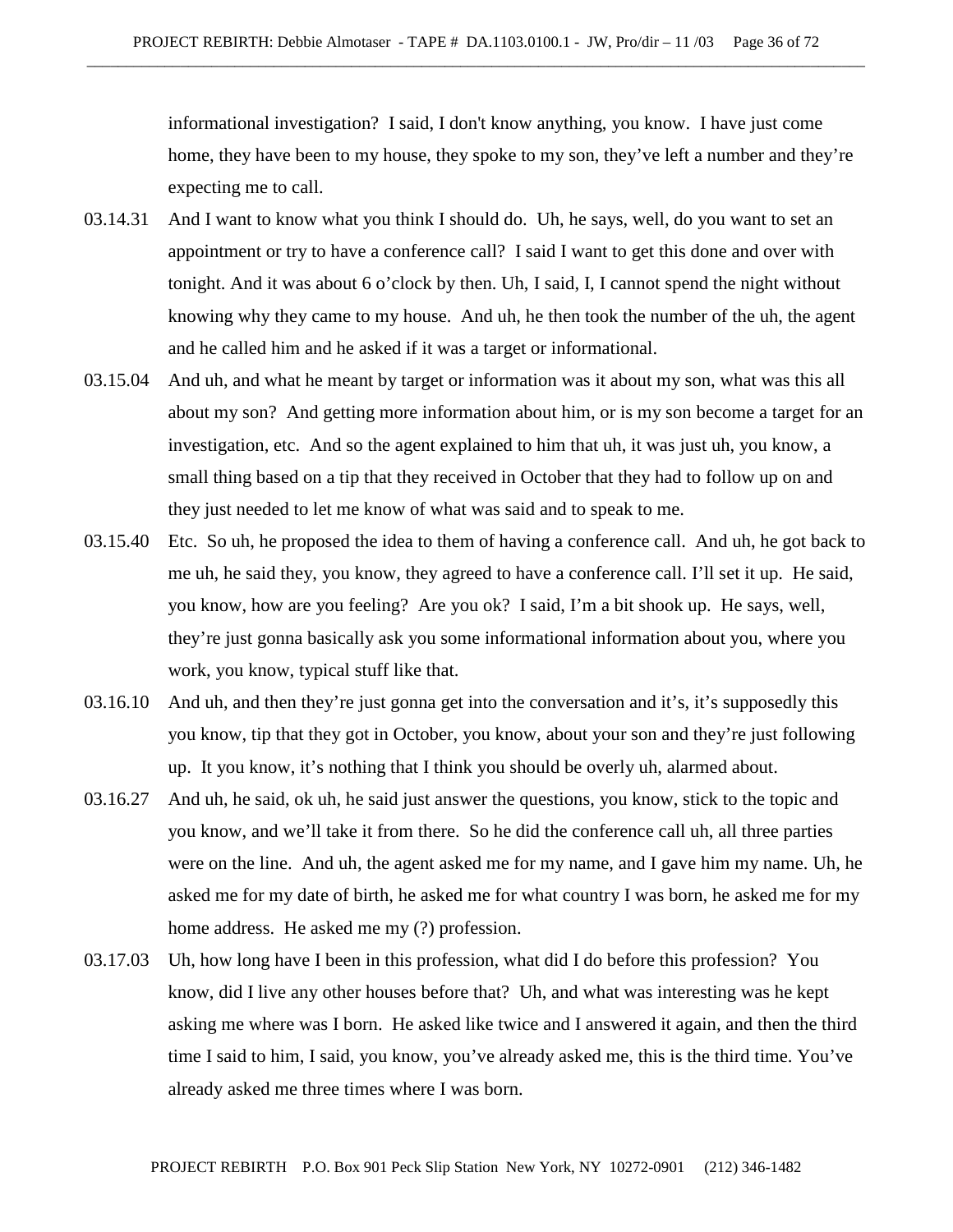- 03.17.30 Uh, and I don't know why you keep asking that question. Uh, then he asked for my social security number, and uh, I said to him, I said, you know, I'm finding these questions a bit uncomfortable right now. Uh, you know, I don't feel like I need to give you my social security number. You should have this information already. Uh, you know, if you are investigating me or my son or whatever, you should have this information all ready.
- 03.18.00 And so then my lawyer uh, jumped in and said, you know, my, my client has every right to uh, to feel this way. You know, we live in a very cautious time and, you know, people are being prosecuted and uh, antagonized for you know, all sorts of reasons and, she's, she's very cautious and I understand. So the agent says to him, he says, well, and to me, he says well, how do I know she is who she is, how do I know she's not your wife? You connected us on this call.
- 03.18.35 Uh, and so my lawyer said, can you please answer the question? And then I gave him my social security number. Uh, he asked me where I grew up, I told him where I grew up. And immediately, as soon as I had said Buffalo uh, upstate Buffalo, he said where, exactly, in upstate Buffalo? And I said in a small town called Lackawanna.
- 03.19.00 And he says oh, so do you know those guys that, that are being held up there? And I said, no, I do not know them. He said, wow, you know, it's such a small community, it's a small town. I said, yeah, it's a small town of, you know, at least over 30,000 people you know? That does not mean that I may know them. Uh, I grew up there, I went to high school there, to school and high school, and I finished, and I moved to New York City to do my undergrad and move on with my life.
- 03.19.34 And I've been here for over 23 years. I wouldn't know these guys, because these guys are very young. Uh, and he said, well, ma'am I'm not, you know, I'm not trying to, you know, to uh, say you do or push the subject. I was just curious, please don't get me wrong. I said, well, I'm just telling you the facts as they are.
- 03.19.55 Uh, and I think he asked me all the questions and I was so irritated because it was just so, I was feeling like it was so petty, you know? All of this information I'm sure they knew all this. And I said to him, I said, well, can we really get to why you, you came to visit me? You know, I'd like to know why were you here at my house looking for me? Uh, and he said, well, ma'am in October we had received a tip uh, from someone that they had overheard you uh, saying anti-American things.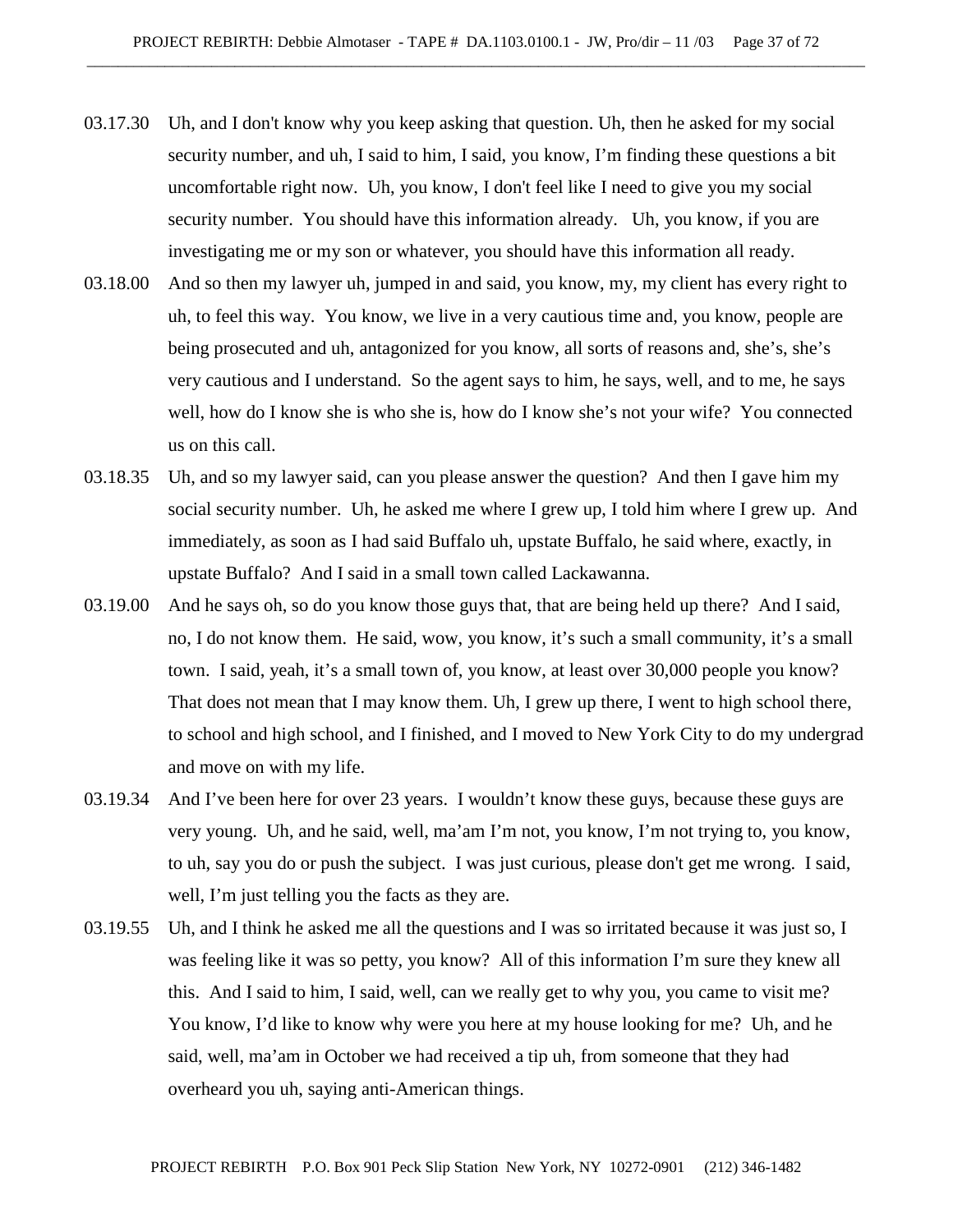- 03.20.36 And bragging about your son uh, going to Yemen to train and then coming back uh, to the US and is now a National Reservist. And (?) in the Army. And it was just, I was so disgusted. And uh, because they had told my son another story and they were telling me another story.
- 03.21.00 And uh, you know, they asked him as many questions as they possibly could. And when they started talking about my son who's you know, a National Guardsman, uh, you know, I, it struck a nerve, because it's like you know, he's my oldest uh, he's gone through so much and you're asking about him?
- 03.21.27 I mean, I didn't say that to him, but uh, I said, well, can you tell me a little more? He said, well, you know, that you had been bragging about that. And I said, well, who is this person that, that said this? He said, well, I don't have that information and, and generally they don't reveal the source. And I just happened to have been given your case. And uh, I said to him, I said, and when was this called in? He said, in October. And I said to him, I said, well, I have to tell you, uh, I'm very, very concerned, as a US Citizen, that you are following up on a tip or a complaint or anything how many months later?
- 03.22.07 I said, this is January. You know, and you're supposed to be protecting our welfare? You know, and our safety, and you're following up in January? Uh, he said, well, ma'am, you know, we didn't really take this seriously because uh, you know, it's, you know, it's just someone calling and (?) saying they overheard you.
- 03.22.29 I said, well, you're quite right that it is petty, you know, that they overheard me saying things. Uh, but I just don't understand why that took so long to be followed up on. I'm very concerned. Uh, and he said, well, ma'am, we get so many calls, etc. And I said, ok, well, can you exactly tell me what you want to know about this? And, and I had mentioned to him, I said, you know, this is totally ridiculous uh, that I would say anything anti-American and uh, that my son had gone to train and you know, is now, you know, in the Army for other reasons.
- 03.23.10 Uh, so he said to me he said, ma'am, you know, I understand where you're coming from, but I need you to verify these accusations for us. Are they true or they're not true? And uh, it was very, very hard. It was very emotional for me to talk about uh, about my son.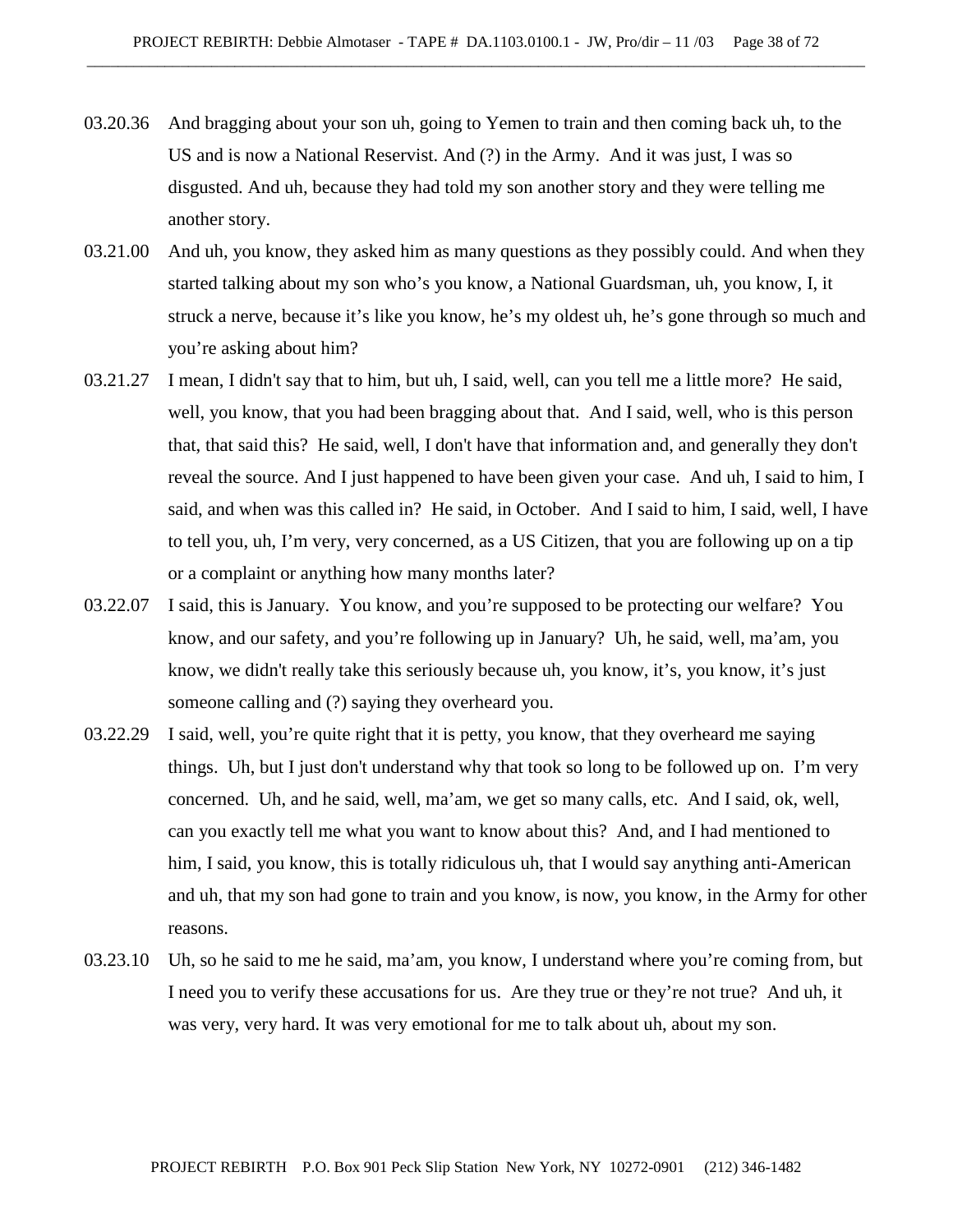- 03.23.34 You know, and I said to him, I said, do you have any idea what my son has done uh, within the past year and a half? Do you have any idea? And he said no, ma'am, I don't know. I said my son was activated on September  $11<sup>th</sup>$ . He had to report to his unit, and the following day, 6 AM was at Ground Zero.
- 03.24.06 There to be a part of the rescue mission, to patrol the area, do to whatever needed to be done. And you're asking me about his loyalty to this country? You're asking me about him training somewhere and coming here to, to cause destruction?
- 03.24.27 And you know, I remember it was so painful to sit there, you know, you know, I was so appalled. So appalled to hear such crazy things about him. I said you have no idea how loyal he is to this country. His responsibility was to serve for two months at Ground Zero, but because he was so moved and so touched uh, he felt that he needed to continue being there. Uh, this was his city, this was his home.
- 03.24.59 Uh, this was very important for him to be a part of this. You know, to help you know, understand what was happening and, and to help people. I said I can't believe that you're asking my son's loyalty to this country. I said he has been honored by the governor, by the mayor. He met President Bush who shook his hand and thanked him for being there for his country and you're asking me for my son, about my son's loyalty?
- 03.25.29 Uh, and he just you know, he said, ma'am, you know, I'm just, I just needed to have this conversation. I'm not asking about his loyalty, but these are the directives that I have gotten, and I have to follow up. And uh, I said to him, I said, well, you've met my sons. Do my sons look to you like they can cause havoc? And he said to me, no, ma'am, not at all. And I met your oldest son uh, the National Guardsman and he's a, a quite an amazing young man.
- 03.26.01 Very articulate, very responsible and you should be very proud of him, and your other son as well. So then we got to the, the second part of this uh, which was you know, the uh, anti-American things. And I said to him, well, can you tell me some of the things that, that I may have said that are anti-American? And he says, well, we don't have anything written down or quotes or anything, but this person just reported that you, you know, you were saying anti-American things.
- 03.26.33 And I said, well, for the life of me I can't ever think of a moment that I may have said anything anti-American, nor do I have anti-American sentiments, nor do uh, you know, nor do I even see, you know, myself ever engaging in such a conversation in private or in public.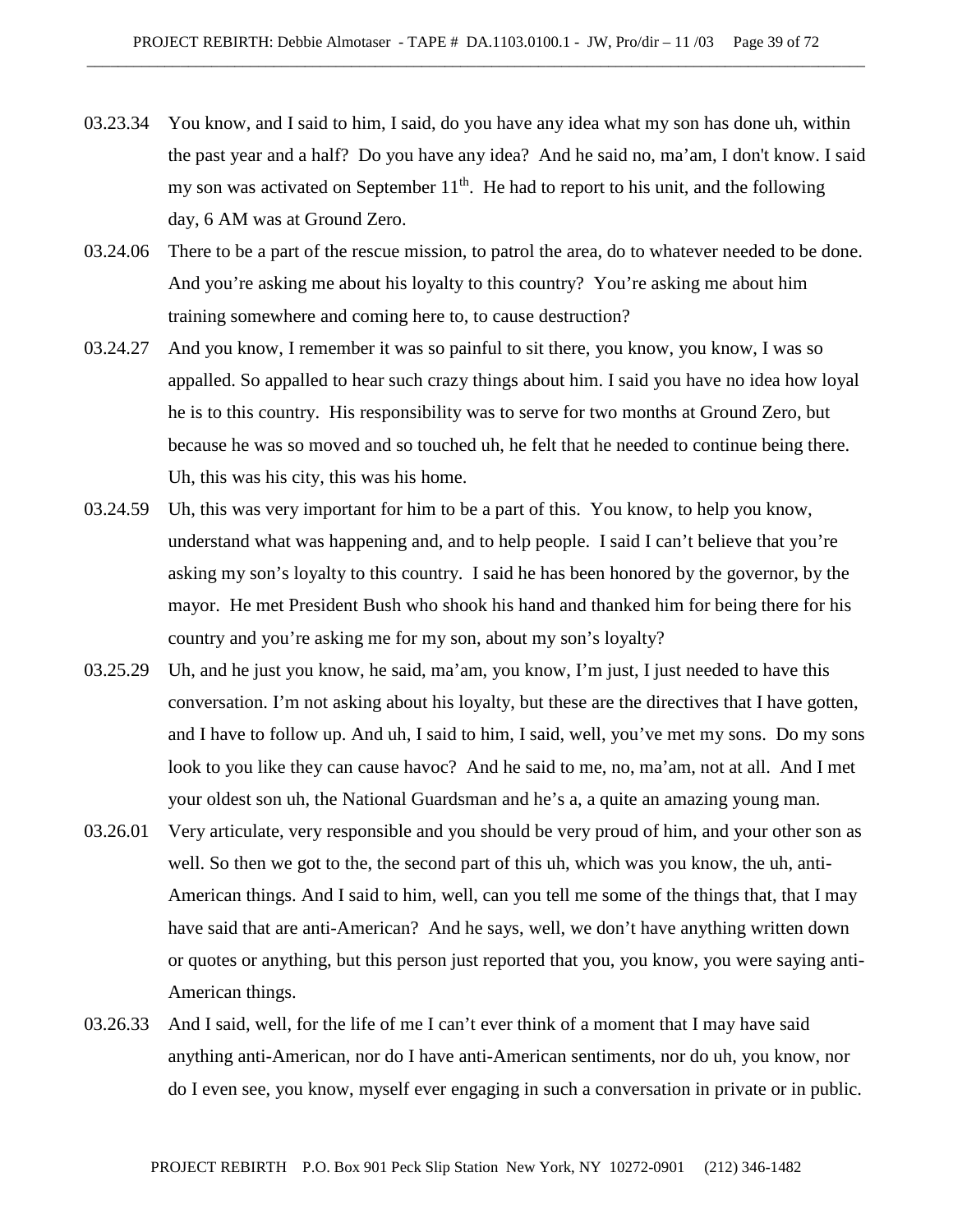- 03.27.01 I said, there seems to be a very big misunderstanding here. This is my home. This is my country. Uh, I don't think I'd ever, every say anything uh, against my country. Uh, because I know no other place than this country as my home. My family has come from the Middle East, but that's their country. This is my country, this is where I've chosen to raise my kids, to create a life for myself, to pursue an education and career.
- 03.27.35 I don't see myself going anywhere. And I said to him, and for that matter, you know, I resent the fact that I have to sit, stand here and justify my loyalty to you. My loyalty to this country is exemplified in my work as an educator, in my work as a community advocate and activist uh, in everything that I do.
- 03.28.07 And I find it very, very difficult to stand here and have to tell you this, you know, and explain to you what my rights are as a citizen. Uh, I have every right to dissent to things that my government is doing. Do I see eye-to-eye with my government and the policies that are being uh, passed?
- 03.28.29 No, I don't, I said, but do I see eye-to-eye with other Americans who believe in this country, who believe in the US Constitution and what it offers to people living in this country? Yes. That's why my family came here, and that's why I grew up in this country. Because I knew that I had an opportunity to have a better life. And to life in a country where I could have religious freedom and freedom of speech and pursue happiness.
- 03.28.58 Uh, and I explained, I said, you know, yes, there are things that I dissent. I dissent the fact that we have a president who wants to go to war with Iraq, an unjustifiable war. I dissent the fact that our government is targeting Arabs, Muslims and South Asians on the, based on this war on terrorism. I resent all these things and I dissent them because that's not what this country is about. It's not about alienating a community and targeting them.
- 03.29.30 And picking them up and detaining them and torturing people. I dissent the fact just like thousands of other Americans across the country dissent this, and I think as a citizen I have every right to do so. And so he basically uh, he said, ma'am yes, absolutely you have every right to do so, by all means, it's your right as a citizen.
- 03.29.58 Uh, and uh, you know, I understand where you're coming from. You know, it's just we have to follow up and, and do what we're doing and uh, you know, you had to be notified. And he asked me if he had ruined my evening He thanked me, he said, thank you for being cooperative, you know, I know this was difficult. Blahblahblah. Uh, and uh, you know, uh, it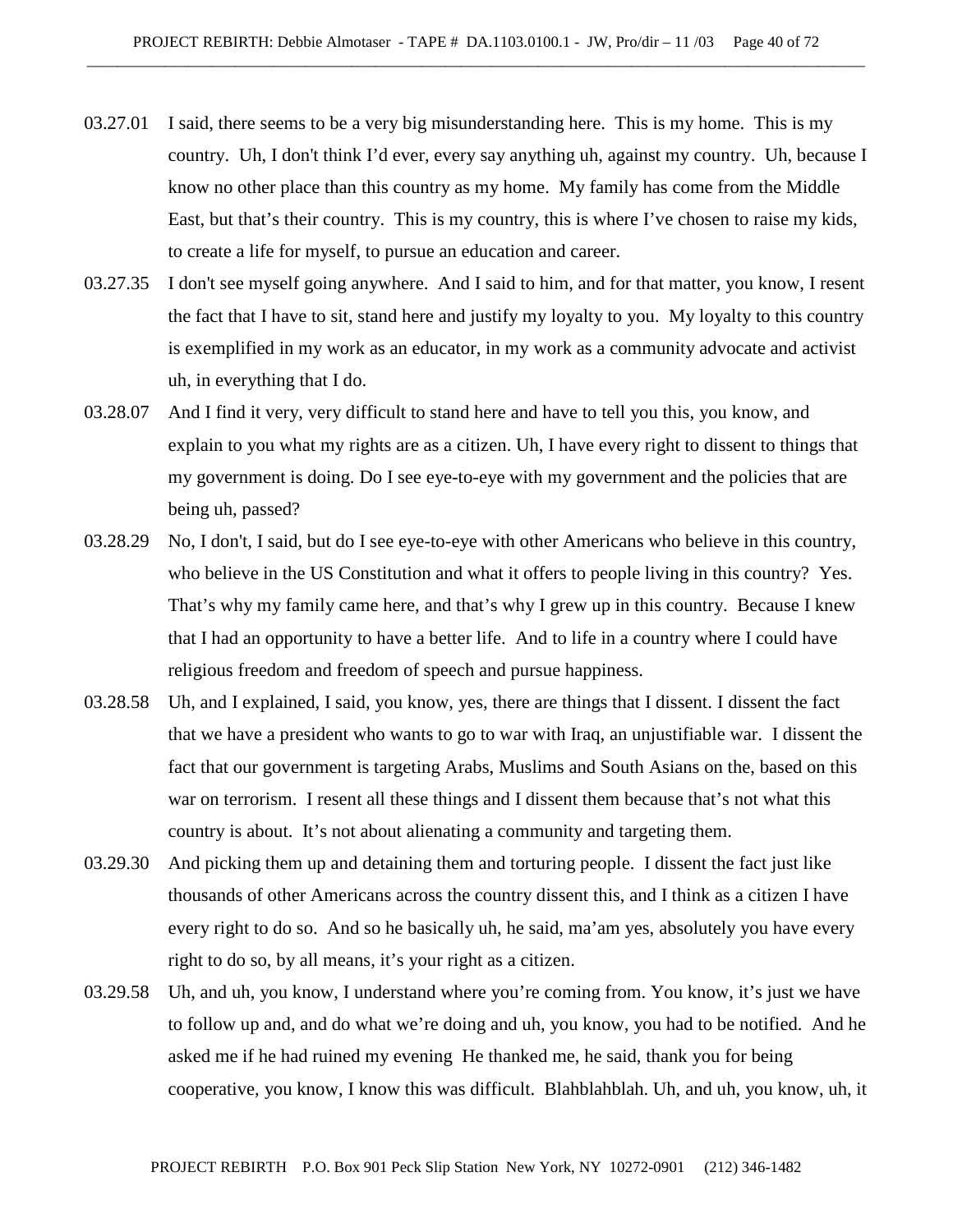was great to talk to you, it was also great to talk to your sons and this was the part that was really eerie, that made me very uncomfortable.

- 03.30.36 Was that uh, he kept talking about my sons, you know, nice young gentlemen, very mature, great heads on their shoulders, and you should be very, very proud of them. And they will really make something of themselves and you'll be proud of them. And uh, you know he kept repeating himself. And it was like yes, I know, I already know that, thank you.
- 03.30.57 And he asked me if he ruined my evening, and I said yes, you have ruined my evening. I said this is not how you would typically want to come home from long day of work and, and you know, find someone coming to look for you. Uh, and he thanked me and uh, he said to me uh, you know, thank you very much, you know, you have our number if you have any questions or if you want to contact us, feel free to do so. I said I very much think I won't need to contact you, but thank you anyway.
- 03.31.31 And uh, so we hung up. Uh, then my lawyer and I were on the phone. And my lawyer started saying to me, Debbie, you didn't have to say all that stuff (LAUGHS). And I'm like what do you mean? And he's like, I had said to you just answer the questions, don't get too you know, involved, you know, yes, no uh, you know, brief. He said, you didn't have to like justify uh, you didn't have to you know, voice your dissent.
- 03.32.02 I said, no I wanted, I wanted him to know what my politics were. I have nothing to hide. This is how I feel and I think I have every right to do so. I said, I'm sure if they have investigated me and they've done their homework, that they have seen me and heard me at demonstrations speaking against these policies. And what it is doing to our community. Uh, and I think it's important for me to be open and upfront about this.
- 03.32.28 I have nothing to hide. Uh, and then so he said, well, I know and I understand, but in the future, you know, just be brief as possible 'cos you don't know, anything can be used against you and I was like oh, great, you know, uh, now you tell me this. And you know, but uh, he was joking, he said, well, no, if you would have said anything that sounded bizarre, I would have stopped you. You know? Uh, so that was over. I felt relieved. Uh, but it wasn't over. It wasn't over.
- 03.33.02 Uh, you know, the trauma that my family was put through was beyond belief. You know, beyond belief. Uh, my husband that night, you know, was just in a daze the whole night.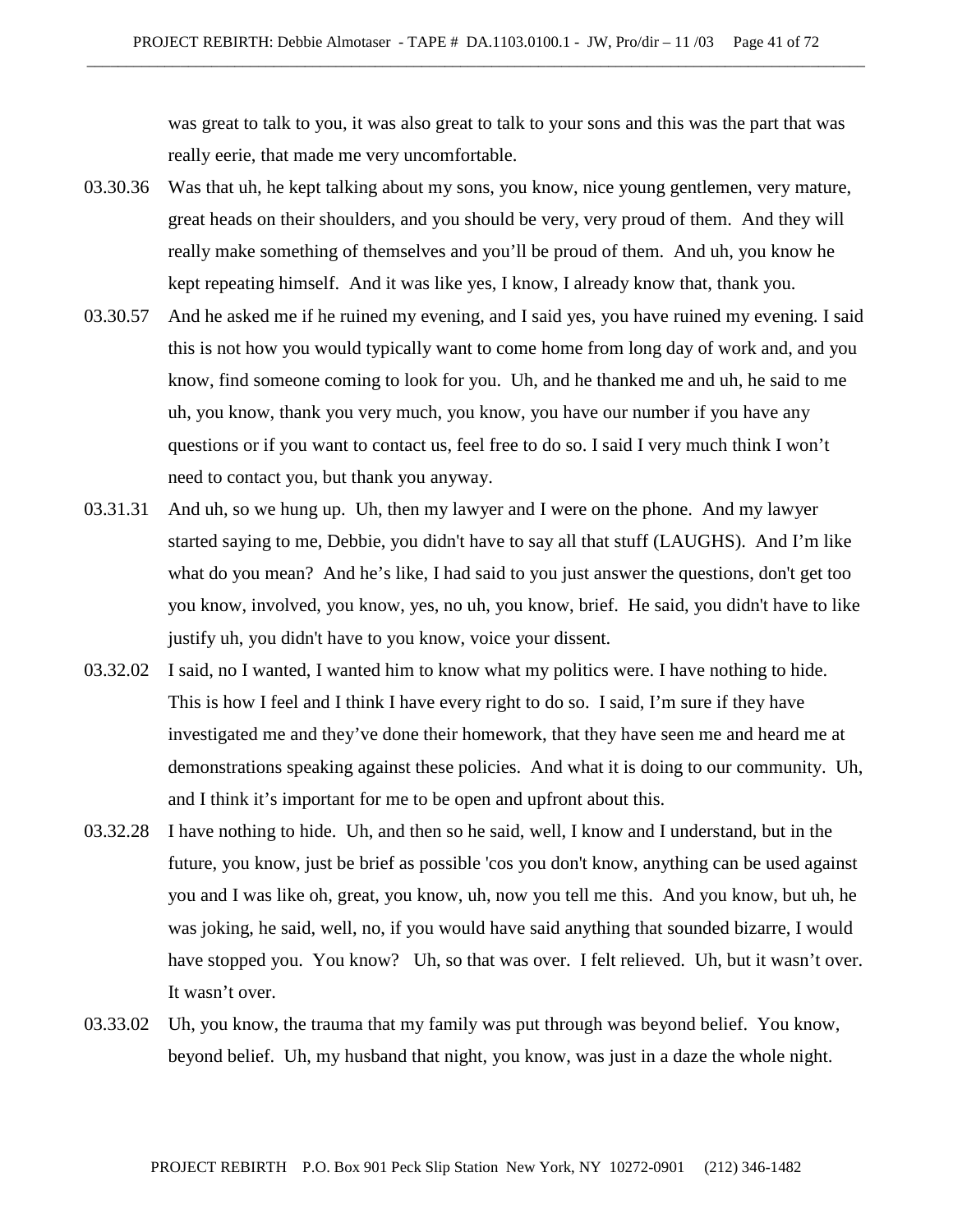And uh, just couldn't believe you know, that something like this would happen, could happen. And uh, you know, we sat that evening and we were eating.

- 03.33.30 I told him, you know, what the lawyer had said, you know, that this should not you know, stop my uh, my engagement in community issues. Uh, my engagement in protest uh, and organizing to educate people about the Patriot Act and about people helping people advocate for themselves. And he, he didn't say anything, but uh, you know, he had a hard time sleeping that night, and so did I.
- 03.34.04 Uh, I remember vividly I had dozed off and he was very close to me, and I, I had a nightmare but I can't remember what it was, but I know that it had to do with this whole experience. And I, my body, my whole body jerked and he woke up. And he was asking me if I was Ok, what was it, what did I dream about and I, I didn't want to tell him that it was a nightmare, but I just couldn't explain what it was.
- 03.34.31 Uh, and you know, I let it go. Uh, he couldn't go back to sleep. He got up uh, and washed up and he just you know, prayed. He started to pray, it was like 2, 3 in the morning, and he was praying and I dozed back to sleep and he was still praying. Uh, the following day he was still very shook up.
- 03.34.57 Uh, that very evening after the call uh, my younger son uh, and my older one had gone out and he came back later. I didn't see him 'til the following day, but my younger one was so traumatized by this because he was the one that opened the door and uh, I remember him, you know, pacing in my bedroom. And he's like I can't believe this, that they're turning on you, Mommy, they don't even know who you are, and, and what you do for the community and what an ally you are and you're trying to bring peace to everybody.
- 03.35.32 And uh, you care about this country and you're doing everything you know, in the name of this country. And, you know, you love this country more than you love anything and you find, this is your home and you know, they're treating you like this. And uh, he's like you know, I'm not gonna let them do anything to you if they're even thinking to come take you away. Uh, and I'm like you know, I hear him and I feel his pain and I was telling him, honey, that's not gonna happen.
- 03.36.02 That just doesn't happen that way. Uh, it doesn't happen that way. Uh, my friend, Jill, was also there and she was just like in a total you know, shock and daze and she was just like, you know. And I had to like turn around to her and say, Jill, are you OK? And she's like yeah,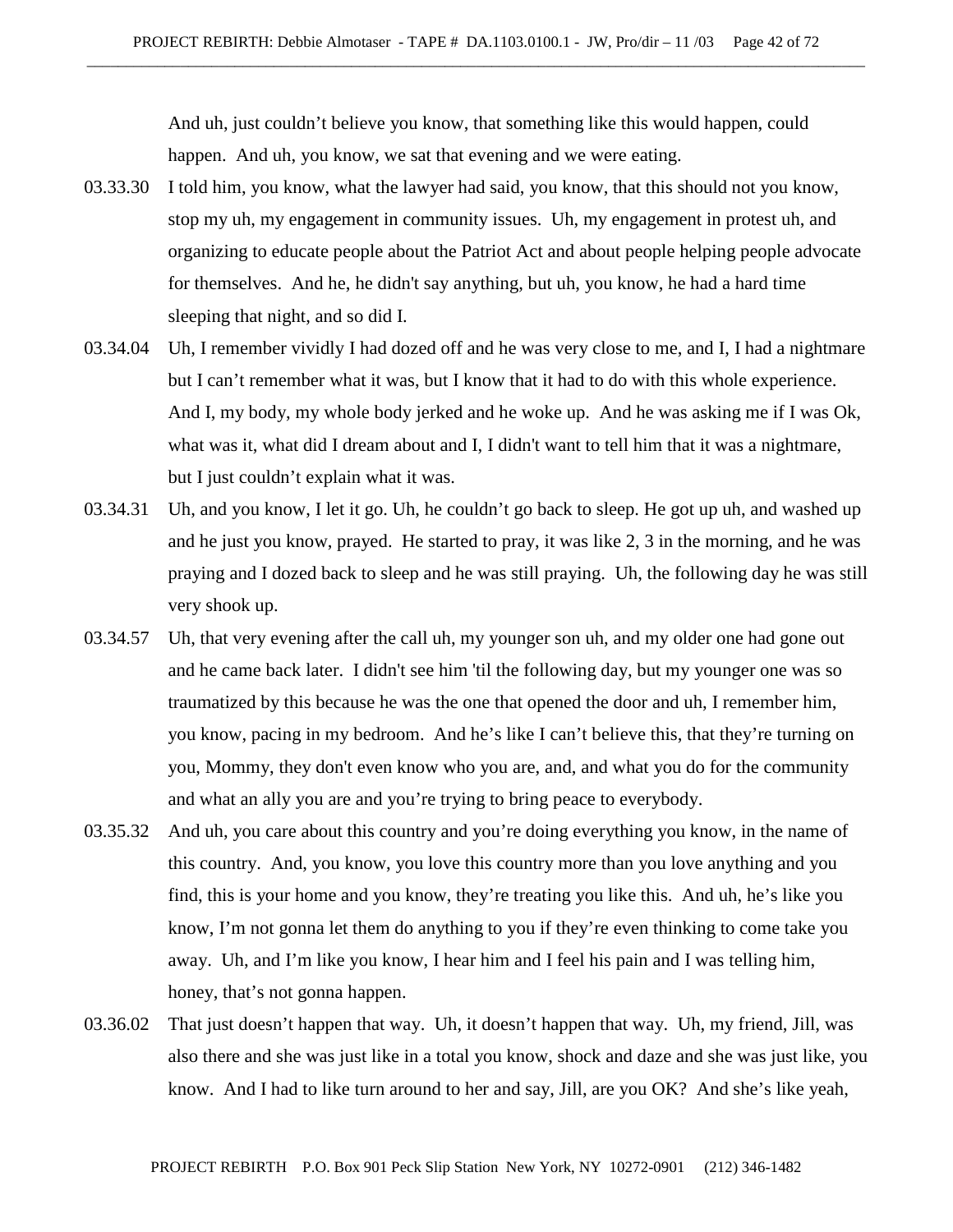Debbie, but I'm just, I can't even begin to tell you. I've never heard or experienced or saw anybody go through this.

- 03.36.28 And uh, but what was painful was to see my son felling this way. It was so painful to hear him uh, and to see him pacing. And then you know, saying that I won't let them take you away and, you know, over my dead body and just calming him down. And then my husband was like trying to calm him down, too, and you know, he was just like, he kept going at it. And uh, you know, it was like nothing could stop him and then my husband yelled at him. He said, can you please stop? Enough of this.
- 03.37.00 You know, you're not helping all of us by, by continuing this and then my son just stopped in his tracks and uh, he calmed down and uh, you know, I said it doesn't happen that way. They can't. I said, you know, people know of me, people know about me. They just can't come and decide to do something like that to a person that's a high-profile person. And uh, he calmed down.
- 03.37.30 We sat for a little bit uh, yeah, this is actually before I called. This is while we were waiting for the lawyer to call me back and to set up the conference call. That's what that, that was that part. God it's so hard to try to tell story (?) you know, in order. Uh, my friend and after I had the conversation with the lawyers you know, she left. She hugged me and she said, you know, I, I can't even you know, expect you to work now, and don't worry about the workshop if you know, if you feel up to it and you want to get together within the next two days we'll do so.
- 03.38.08 If not, I'll just do it by myself. You know, I think you need just time to be with your family. And uh, and so I ended up I don't remember if I did the workshop with her or not, but uh, the following day uh, you know, it, it was just very scary.
- 03.38.28 I, I started feeling like I was being watched. Uh, I was, I, I got to the point where I was feeling like I'm being watched everywhere. Uh.

JW: Did you see people?

03.38.42 DEBBIE : No. I didn't. but it was just, it was just really scary. Uh, and I, I guess what made me feel that way was that uh, this was a tip. This was somebody, it could have been anybody.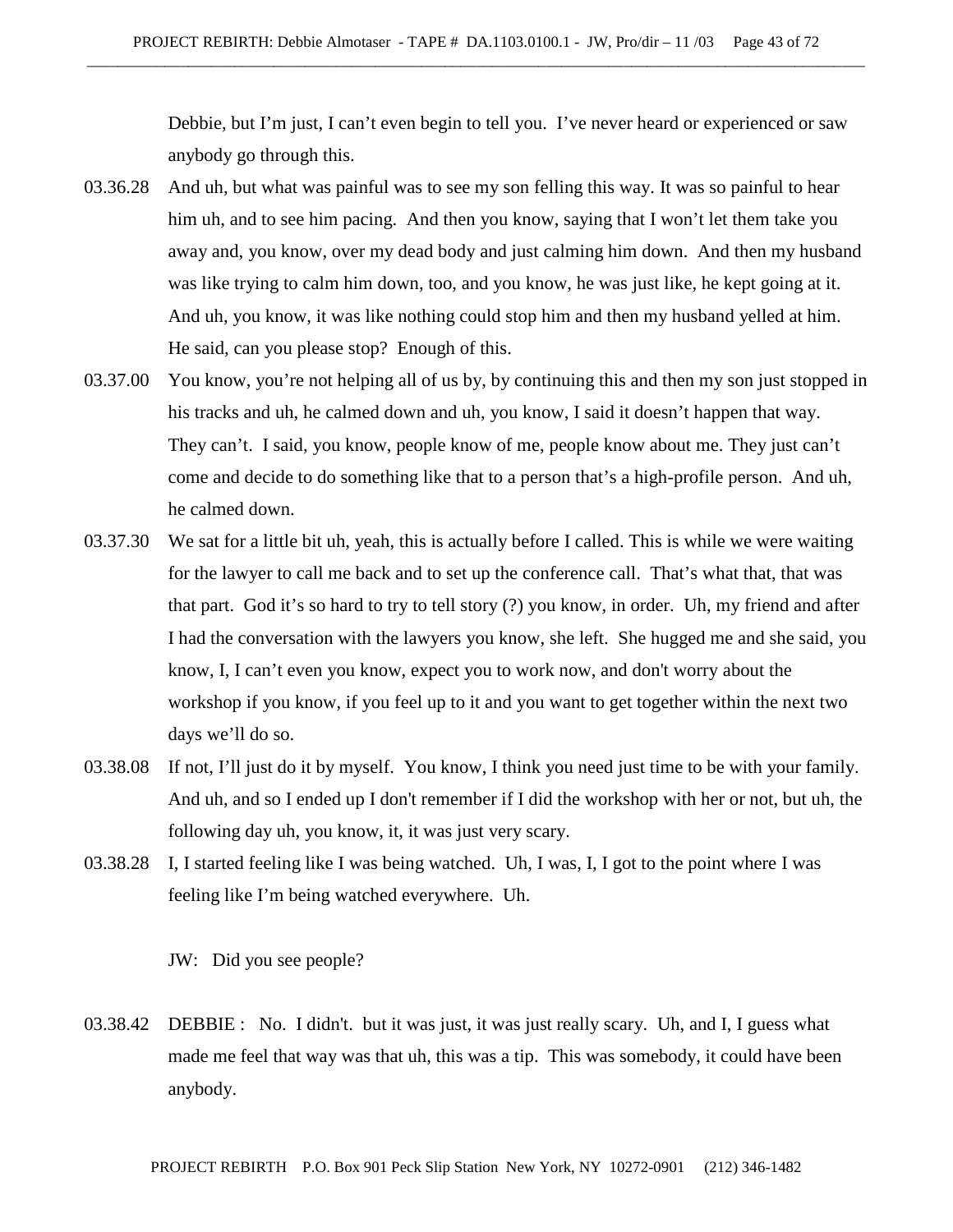- 03.38.58 It could have been a neighbor, it could have been someone who saw me in public. It, it could have been anybody. It could have been somebody that knew me. Uh, who knows? Uh, and uh, you know, I remember the following day calling another one of my friends who organizes with me, and I told her what happened and she was just in shock. And she said, Debbie, you have to tell people that this happened to you.
- 03.39.28 You cannot keep shut about this. You have to protect yourself. And uh, I said to her, well, I, I don't know what you mean. She said, people need to know this, because if you are picked up and nobody knows that you know, this has already transpired, you don't know, you know. You could be a disappeared. And you know, her call then (STOPS)

JW: What do you mean disappeared?

03.39.54 DEBBIE : Just being picked up and not, not anybody knowing if I'm picked up or given information that I am. Because the Patriot Act has given people, has given the government that opportunity to do so. Many of the people who were picked up post-9/11 and detained, some of their families didn't even know they were detained, because they did not release the names of the people being held.

JW: And a family never knows where they are?

- 03.40.19 DEBBIE : Yeah. And some families uh, because of their illegal status in the country were afraid to go to the police department and report their loved one missing.
- 03.40.34 You know? Because they were afraid for their own you know, safety to remain in the country.

JW: How do they find out?

03.40.44 DEBBIE : The way that people have found out was some of the organizations uh, DRUM, which is Desi's Up in Rising, I forgot the title, it's DRUM, that's the acronym. Uh, IGNA, which is another organization that was going into the detention centers and visiting some of these people that were being held.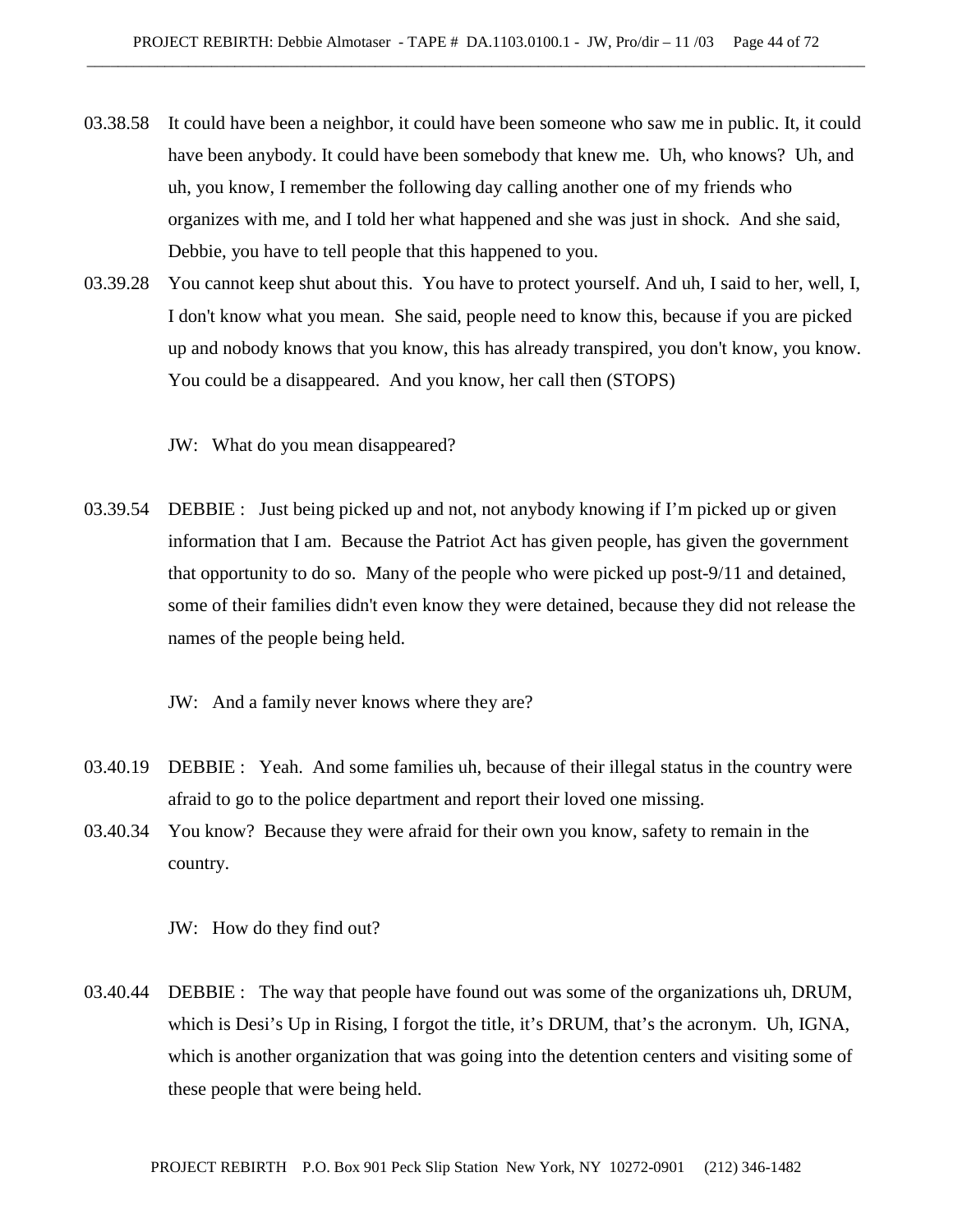- 03.41.08 Uh, and they provide them with some food or some you know, things, and some support. And uh, were able to, to be able to share with others, you know, So-And-So's being held here. And you know, etc. And those that were actually taken out of their homes, picked up out of their homes, their families obviously know.
- 03.41.30 But those who were picked up uh, you know in the street or at their jobs or wherever they were, people didn't have any idea. So uh, I then uh, contacted uh, the ACLU, and I shared with the executive director uh, what's her name?
- 03.41.57 Uh, Donna Liberman, my experience. Uh, I called the Center for Constitutional Rights and I shared my experience with uh, Bill Goodman, who is uh, a lawyer there. They uh, documented everything that, that transpired, what was said and what was done. And uh, they uh, their, their advice to, to my husband and I was to make this public.
- 03.42.29 You know, that an American citizen was being targeted uh, based on this legislation of tips. And uh, you know, that this war on terrorism is really getting out of hand. Uh, and that people who were citizens of the US should not falling victim as well as the immigrant communities. And uh, CCR (?) Center for Constitutional Rights uh, recommended that we write a letter to the mayor and the police commissioner uh, bringing this to their attention and requesting to meet with them uh, on this matter.
- 03.43.15 And uh, you know, dealing with it, that this should not have happened to me per se. Uh, someone who's very well-known and recognized uh, to fall into this category.
- 03.43.30 And uh, I wanted to do it. Uh, it was something that I felt that I needed to do to bring closure to this whole situation, but my husband was not ready to do it. And uh, he couldn't, he couldn't deal with, with what would come next.
- 03.43.58 Uh, you know, would there be retaliation, would there be scrutiny by the broader community, you know, if this became public information. Uh, they also had recommended to do a press release uh, that this was (?) that this had transpired with me. And uh, my husband was just frightened of what would come next. Uh, he was very frightened that it would, you know, cause more harm than good.
- 03.44.30 Uh, that maybe then you know, they'll really harass me or do something. Uh, it pained me, it pained me that uh, I couldn't convince him to do it. Uh, and.

JW: (Did you have any doubts about doing it?)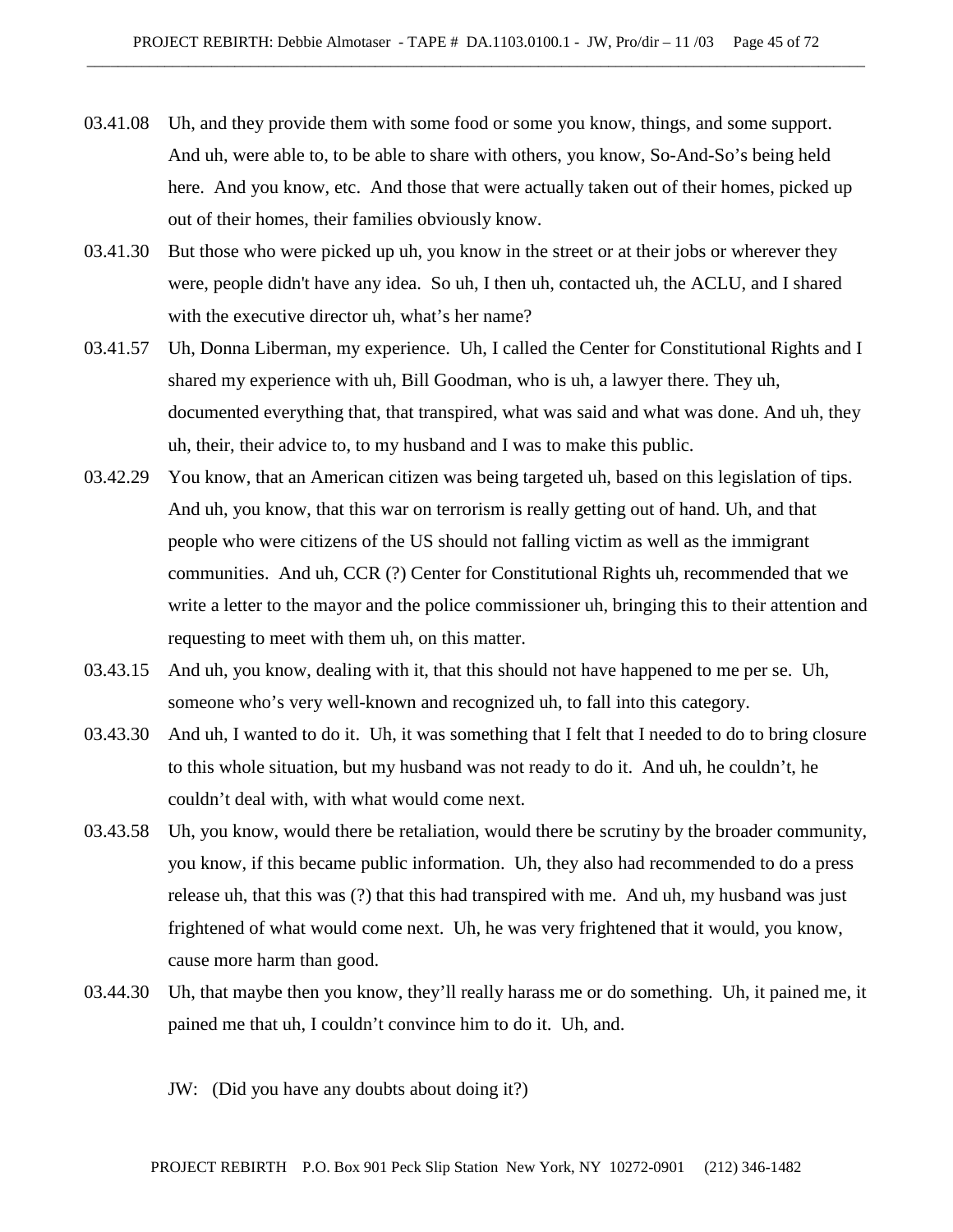- 03.44.47 DEBBIE : Any  $(\sim I \sim)$  I did and I didn't. Uh, I was more for doing it because it would become general public knowledge, and I know that the public would not sit back and take this easily.
- 03.45.08 Uh, that I would have support uh, and that I had absolutely nothing to hide or fear. You know? Uh, you know, that that, I was harassed for no reason. You know, and uh, but it was hard, because while I was trying to push this to take place, I was also frightened of what if something could really happen, you know?
- 03.45.37 And I thought of other political prisoners, you know, and how they've served years and years, and everybody's out there protesting for them, but it, it got uh, it, they're still there. Uh, so there was that fear and doubt, you know, but then I kept thinking, well, I'm a woman. It may not happen that way .
- 03.45.59 Uh, but uh, after a great deal of conversation and seeing how this truly shook up my family, uh, I had to respect and honor my husband's wishes of not going through with it. And uh, you know, this is the way that he found closure in dealing with it, was just letting it go, pretending it didn't happen or it did happen but we're, we're moving on beyond that.
- 03.46.31 Uh, but at the same time, he was also very, very concerned about my political involvement. Uh, he was always, always urging me not to speak publicly at demonstrations and at rallies. Uh, he was always uh, asking me to just be careful about the conversations I had in public, you know, you don't know who's listening.
- 03.47.00 You don't know who could take things and turn them around and use them against you. Uh, etc. And uh, you know, he was very, very, very traumatized by this, as well as my kids. And my kids after that happened, they spent like two weeks calling me, different times of the day and just saying, hey, mom, so where are you?
- 03.47.30 Like all three of them. That was like the famous line, so where are you? Uh, I'm like I'm at work. You know? I'm at the store or you know, I'm still at work. You know, but it was almost like they had to check to make sure I was somewhere. And that I was safe and that they can reach me. And it was very, very terrifying to see what they were going through. Uh, this feeling of insecure-ness and, and sense of you know, loss. That (?) they're gonna lose their mother.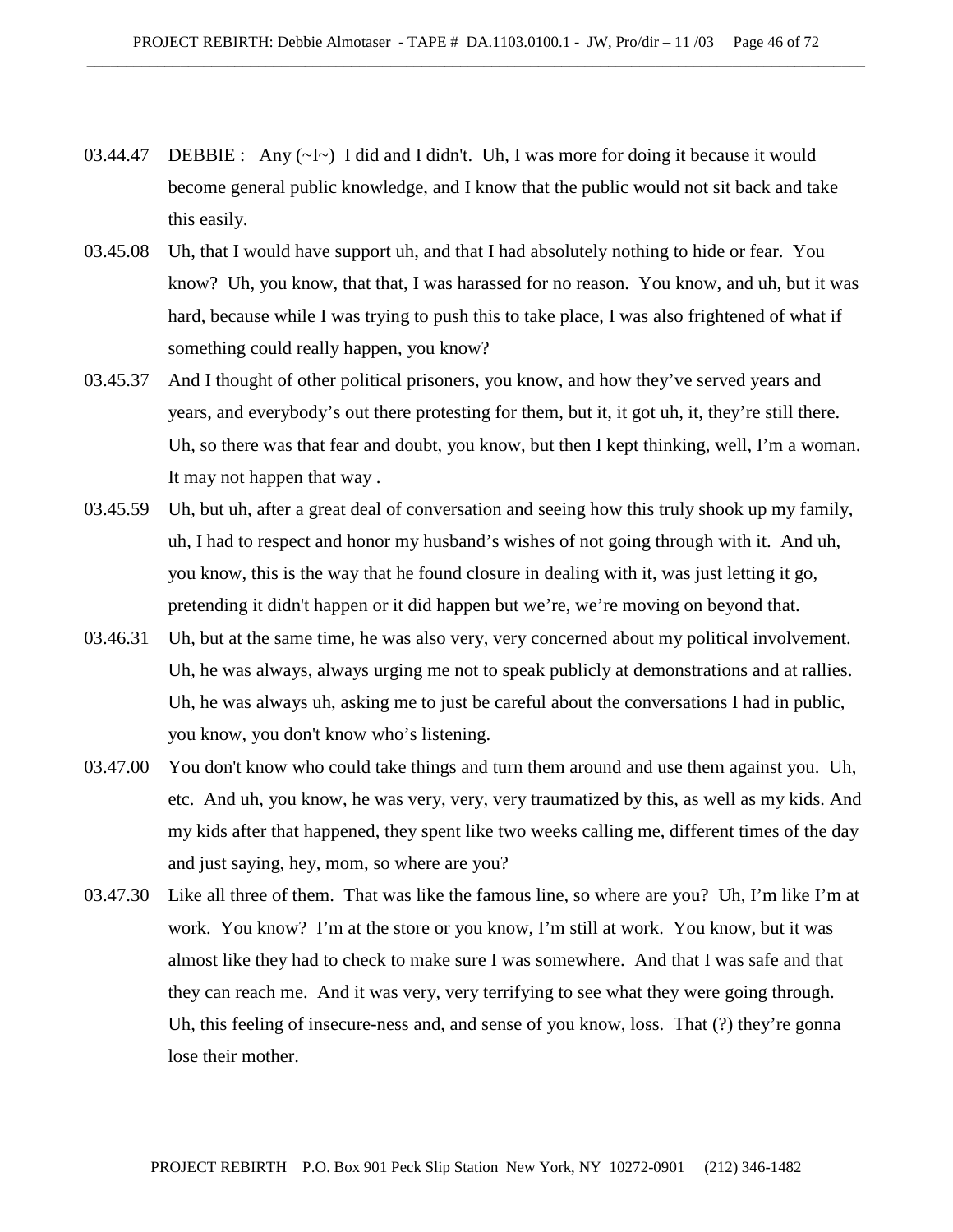- 03.48.04 Uh, was very, very frightening. Uh, truly frightening. Uh, and I hated to see my family feeling this way. I hated to see them feeling so insecure. Uh, and questioning like everything that we did as a family. Uh, you know, just well, (?)
- 03.48.34 I didn't know what the hell I just meant by that questioning what we did as a family. I guess, you know, going to demonstrations uh, I, my kids stopped going with me. They didn't go, uh, they didn't want to be involved at demonstrations. Uh, I mean, my daughter was always at most of them with me, and she's in pictures, you know, local newspaper pictures. But beyond that, that was it, you know, there was just, they didn't want to go there, and uh, it was quite painful.
- 03.49.06 It was quite painful to be able to, not to be able to continue doing uh, what I really felt like I needed to do. Uh, and I know that uh, it was hard then to constantly receive calls from people who were organizing and going to demonstrations and rallies and asking me to go with them.
- 03.49.29 And then I have to say well, you know, I'm not going. I have this, I have that. And uh, I basically started to book my days with other things to do, other than going. Uh, I remember the February  $14<sup>th</sup>$  or  $15<sup>th</sup>$  demonstration that took place here in New York. (STOPS)

(OFF CAMERA REMARKS)

# 03.49.54 END OF TAPE # DA1103.0300.3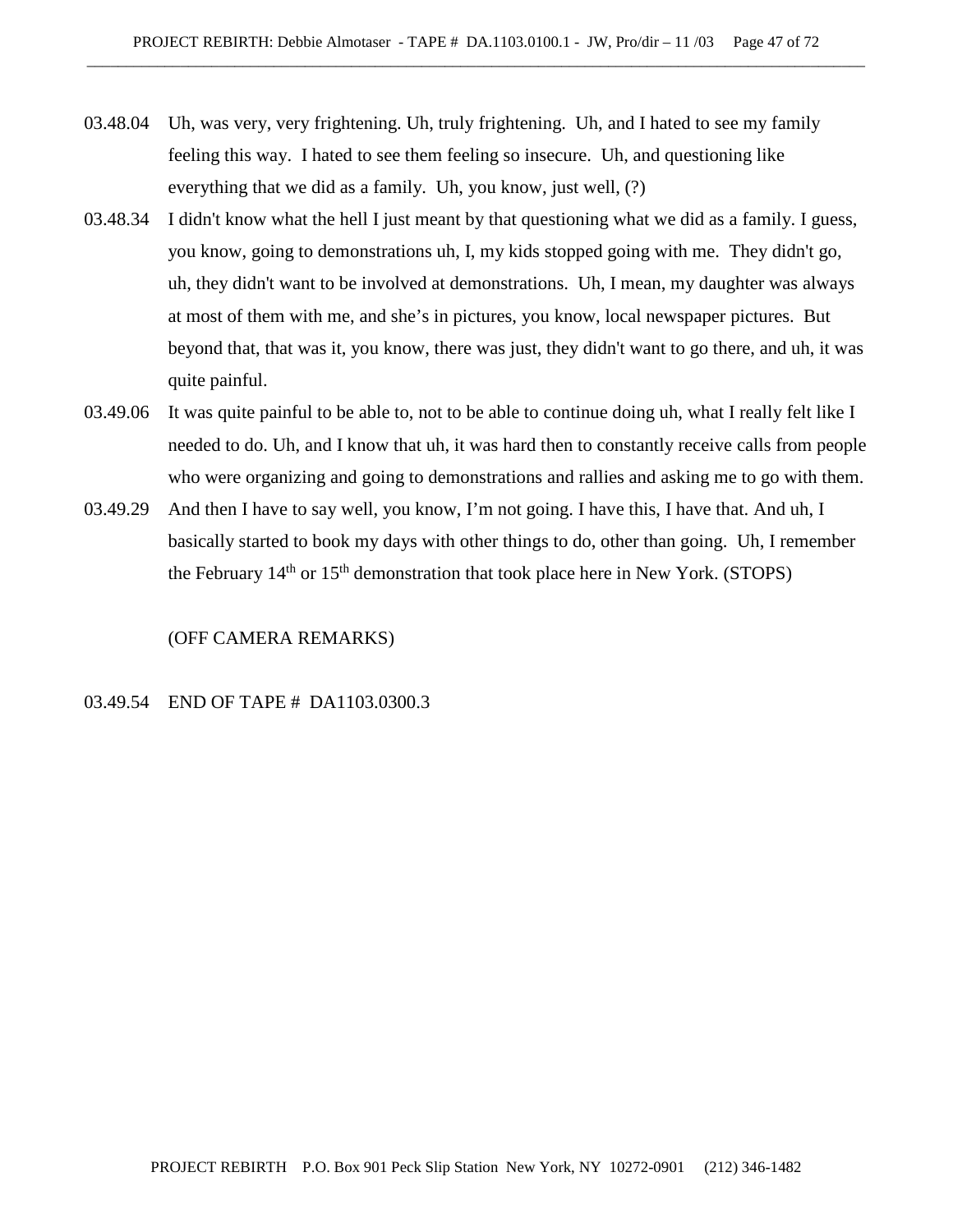# **TAPE # DA.1103.0300.3 Debbie Almontaser JIM WHITAKER, Producer/Director PROJECT REBIRTH**

#### 03.01.00 PICTURE UP

## (OFF CAMERA REMARKS)

- 03.02.12 DEBBIE : That day was uh, I will never forget that day. I will never forget that day as long as I live. Uh. And it's interesting, you know, how it, how and when it happened. Uh, it was January. It was uh, January  $21^{st}$ . It was the day after Martin Luther King's birthday. Uh, that Monday, Martin Luther King Day, I believe it was that Monday or the Sunday, I can't remember, we had gone to uh, my husband and I had gone to the uh, the big demonstration in Washington.
- 03.03.04 Uh, that was being organized by ANSWER: United for Peace and Justice. A whole slew of uh, peace organizations uh, that were protesting against the war on Iraq, against the war uh, on terrorism at home that has been literally affecting Arabs, Muslims and South Asians post- 9/11. And uh, I remember that day, the weather report was supposed to be very, very cold uh, in like the teens.
- 03.03.39 Uh, and we were so dressed, well-dressed, like 3 layers of socks, boots, sweaters, turtlenecks, jackets. And when we got there that day, it was cold, but at the same time we didn't feel the cold, because there were so many people.
- 03.03.59 I would say at least 500,000 people were out there. Uh, all speaking the same language, all there for the same cause. Uh, and all just really wanting to make a difference, you know, and make a change you know, in our, in our country's legislation and, and the way that our country has uh, just taken a detour from what, you know, we as Americans have been brought up to believe.
- 03.04.30 You know, in the freedom to speak uh, a freedom to live and pursue happiness. You know, freedom of religion. Uh, all that, you know, has become compromised since September  $11<sup>th</sup>$ .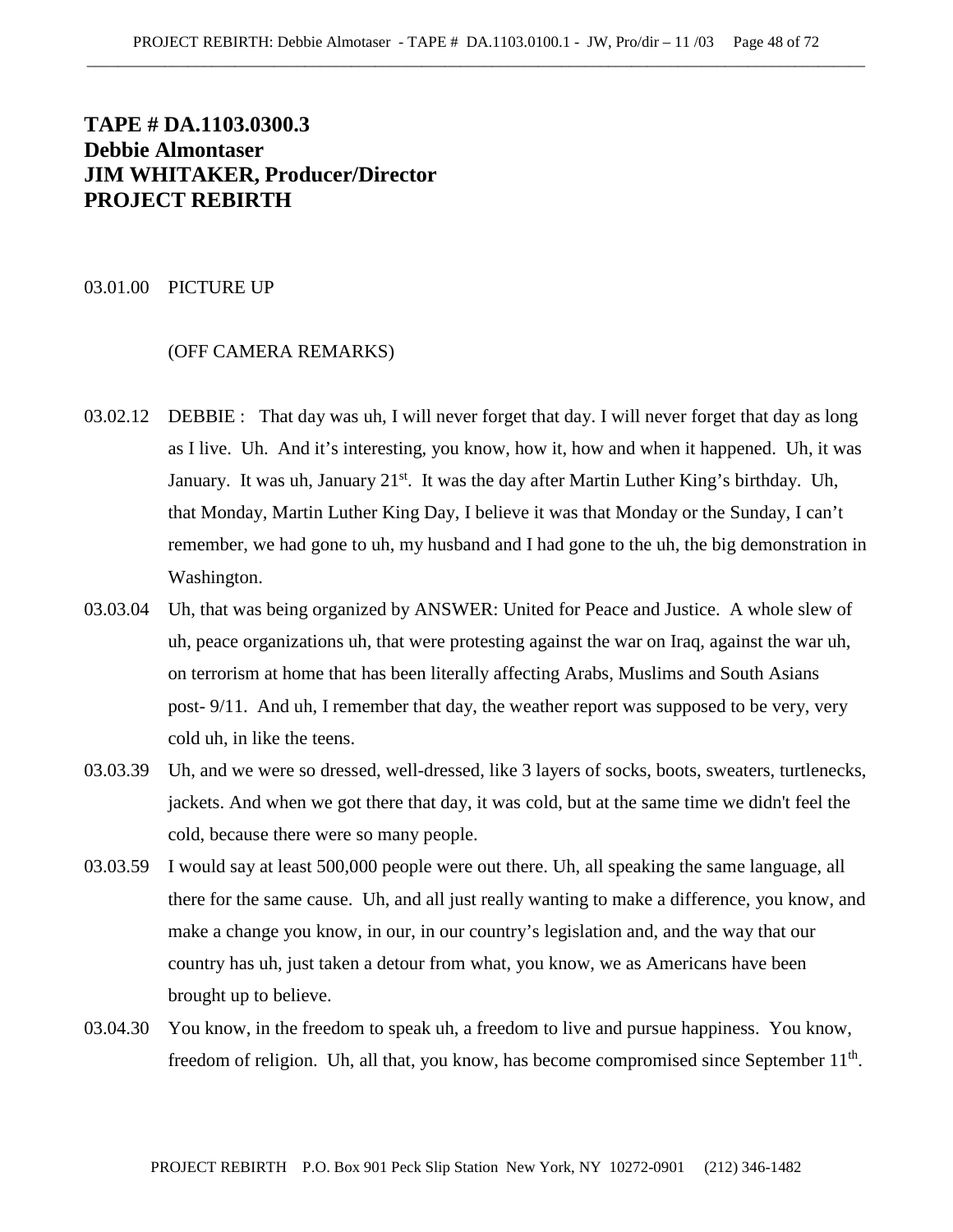Uh, so we came back that evening and just going about you know, our regular daily life routines.

- 03.05.00 Uh, getting ready for work, going to work that day. And uh, coming home to find out that there were two investigators who came to my house and uh, what was the most painful for me was to know that my kids were home alone. Uh, my husband wasn't there yet. Uh, they were all home, I wasn't home.
- 03.05.29 Uh, they knocked, they rang the bell. My younger son, Mohammed, answered the door and they asked, they said, you know, we're private, we are uh, investigators uh, from you know, NYPD intelligence, etc. They started to explain that they were a part of the FBI as well as the New York police department. And uh, my son said, can I help you?
- 03.05.59 And they're like, yes, we're here to speak to uh, Debbie Almontaser. Is she available? And so my son said to them, no, she's not, she hasn't come home yet. And my older son, Yusef uh, walked over to the door and, you know, they showed him his badges again, and he said, you know, can I help you? Is there anything wrong? Is my mother OK? Uh, like you know, they're you know, we're, you know, we're not here to give you any bad news or anything. We just wanted to speak to her.
- 03.06.30 And uh, my son walked out of the house and spoke to them on the porch. He said, you know, I hope everything's all right. You know, I'm very concerned, you know, can you tell me what you'd like to see her about? She's not home, she'll be home in a couple of hours. And he uh, told him, well, you know, we just wanted to talk to her because uh, we had received a tip uh, that she was, you know, saying anti-American things.
- 03.07.02 Uh, and bragging about one of her sons going to Yemen and to train. And uh, my son looked at him and laughed. He said, you know, where you know, we're not that kind of family. Uh, you know, my mom, you know, would never say anything anti-American. Uh, you don't know my mom. Uh, and he said and, and about my brother, about one of her sons, you know?
- 03.07.32 And they said, yeah, your brother. Uh, you know, he was bragging he had gone to Yemen and train. He said, my brother and I both have gone back there uh, for summer vacation, but we don't do that kind of stuff and, you know, that's, that's crazy. And so they asked him who he was. He identified himself. Uh, they asked him what he did for a living, and he told them that he was a National Guardsman.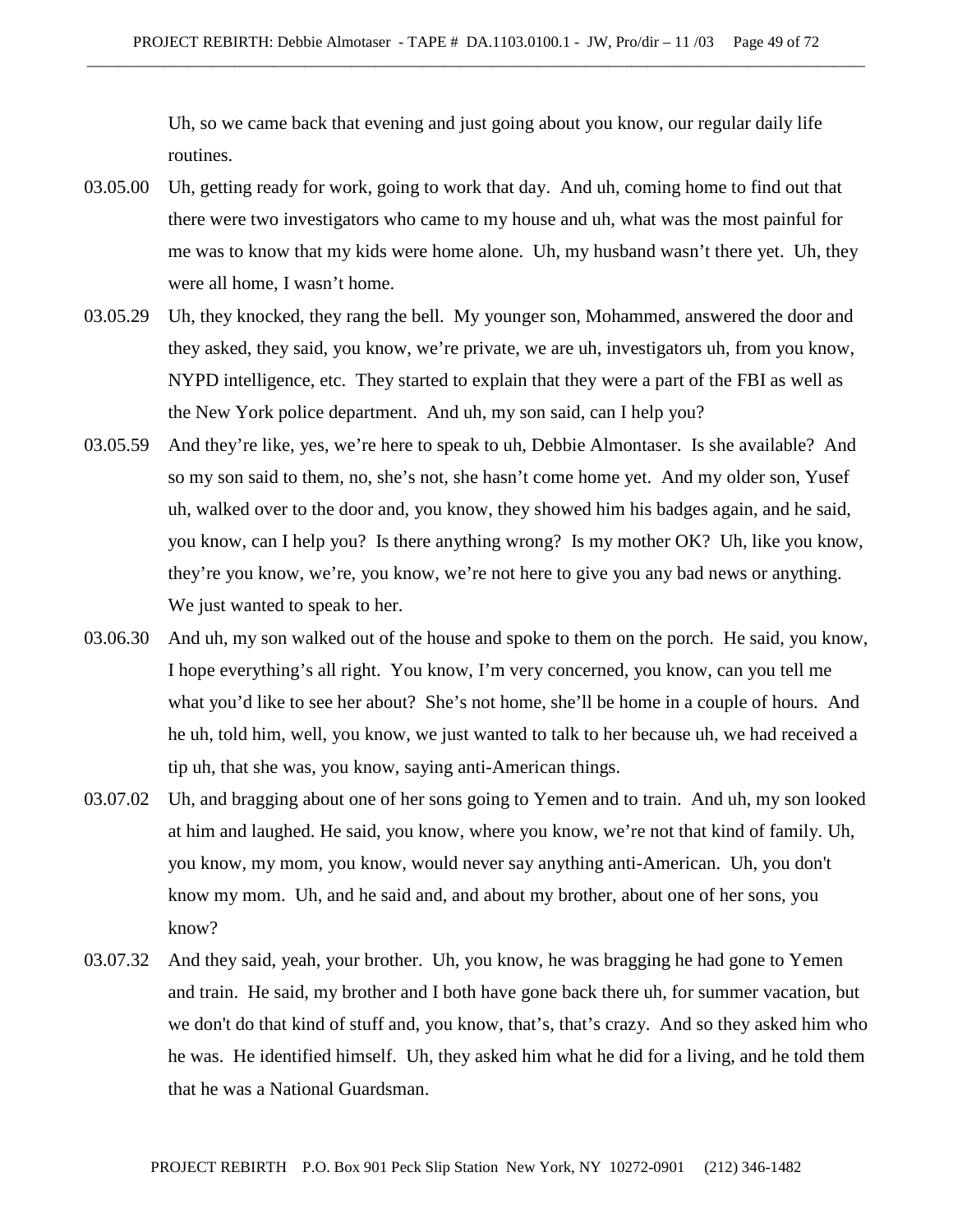- 03.07.59 They asked him for, to show his ID. He did. They asked him about which unit he was serving in, who was his commanding officer, etc. And uh, they said, well, you know, it's great to talk to you, you're really a fine young man. Uh, can you please have your mom call us when she gets in, 'cos we, you know, we really need to talk to her. So uh, my husband got home before me and uh, my son gave him the news.
- 03.08.31 Uh, and my husband decided to call. And uh, the uh, agent said to him, you know, sir, we really don't want to talk to you, we want to talk to your wife. So just have her call us when she gets in. And you know, it was very painful, you know, for my husband, you know, to know of this, you know, that they're coming to look for his wife, and feel so powerless.
- 03.09.01 You know, utterly powerless. And uh, and not be able to know why, you know, your asking about my wife. Uh, so during all of this, a, my friend, Jill, was also meeting me there to, to work with me 'cos we were gonna do a cultural sensitivity training later that week.
- 03.09.27 Uh, she had come after they had been there, and so she heard like all the racket with my kids, what's going on? What's happening? Uh, and then Naji was like trying to calm them down because he didn't want them to be so overly upset 'cos when I got home, he didn't want me to get upset or frightened. Uh, I get in, and so he, you know, just casually told me uh, you know, there, there were some people here to, to look for you and they wanted to talk to you, and I said, who is it?
- 03.10.01 And he said, well, they're from the intelligence department. Uh, and they left their number, and they want you to call them, they want to speak to you. I said, well, what's it about? And he briefly told me what my son had told him. And (CLEARS THROAT) I said to him, well, I'm not calling without a lawyer. And my son uh, my oldest who's like Mom, these are really nice people, you know, I don't think you should be concerned. You know, they just got a tip and they just want to talk to you about it.
- 03.10.34 And I don't think that you should feel like you know, you have something to worry about. I said, well, I understand what you're saying, but you know, I've spent months and months helping people understand that they should not speak without lawyers. That they need representation uh, and educating people about their rights. And now I'm gonna go and not you know, do what I preach?
- 03.11.00 I said that's unethically wrong. Uh, and it's my right as a citizen, American citizen, to have legal representation. And uh, I remember uh, the feeling that I had when I walked into my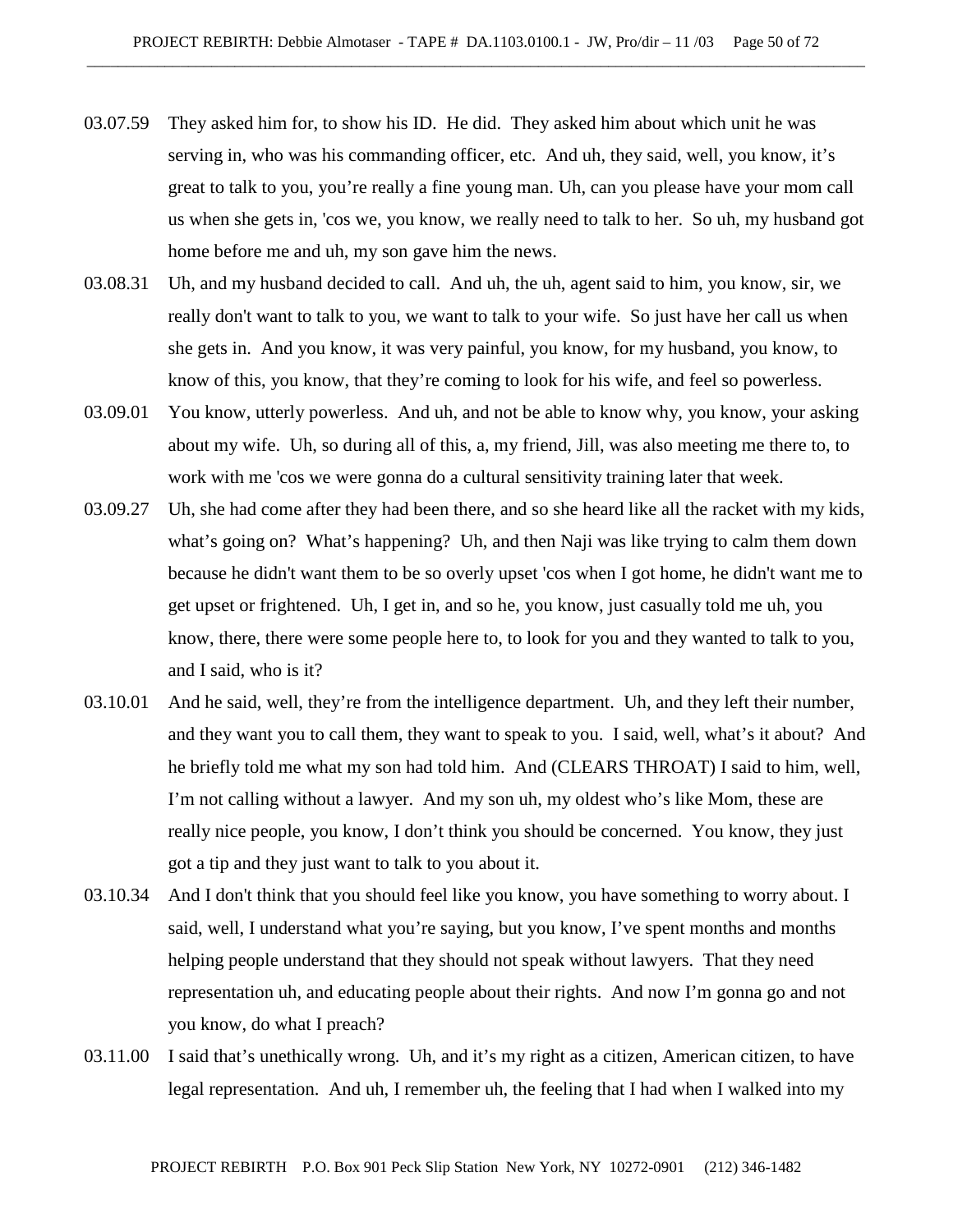house and then looking at my husband and uh, when he approached me to talk to me like there's this way about him which when he's about to give me bad news, he's you know, like I could tell he's gonna give me bad news.

- 03.11.34 And uh, you know, I remember like when my grandmother died, he was you know, very, just very, trying to make me laugh. Uh, you know, to get me comfortable and relaxed. Uh, and then just tell, you know, tell me the news very casually, like without any alarm. You know, and then I have to ask him like again, you know, what are you telling me?
- 03.11.58 Uh, you know, and he's like well, your mom called and you know, your (?) grandmother passed away. And you know, in that same way that day, that's how he broke the news to me. He says, you know, uh, while you were at work and uh, the boys were home and somebody had come over and they were looking for you and they wanted to talk to you, they're from intelligence department. And he said, and I called and I wanted to see what it was about, and, and I was like I can't believe this is happening.
- 03.12.31 Are you serious? You know, I was like questioning like uh, like it was a dream or you know, unreal. And uh, I was pretty shooken up. I was so shaken. Uh, and I, was just a million and one things were going through my mind and like why me? What are they coming to look for me for? What's this about? And what's going on? And you know, I'm thinking, do I have any traffic violations?
- 03.13.00 Do I have any (LAUGHS) you know, I know I didn't put in for my taxes for 2001, and you know like all of these crazy things were just going through my head, and you know, my husband and my son are like, just call and get it over with and see what they want. Well, I'm like, no, I'm not calling without a lawyer. And I remember sitting there with my cell phone scrambling you know, scrambling through, you know, my phone book to, to find uh, Omar Mohammadi's phone number uh, who is a good friend. Uh, an ally.
- 03.13.36 Uh, and who is an immigration lawyer as well as civil rights lawyer uh, who I was doing a lot of work with. I was organizing getting him to speak at trainings to the Muslim community about knowing their rights. Uh, etc. And uh, it was just by chance that I had his cell phone number, because I had had a conversation with him about 3 or 4 days ago, and it was still in my phone book.
- 03.14.04 And uh, I called him, and he returned my call shortly after, and I told him what was going on. And he said to me, he said, well, do you know if this is a target, you know, or is it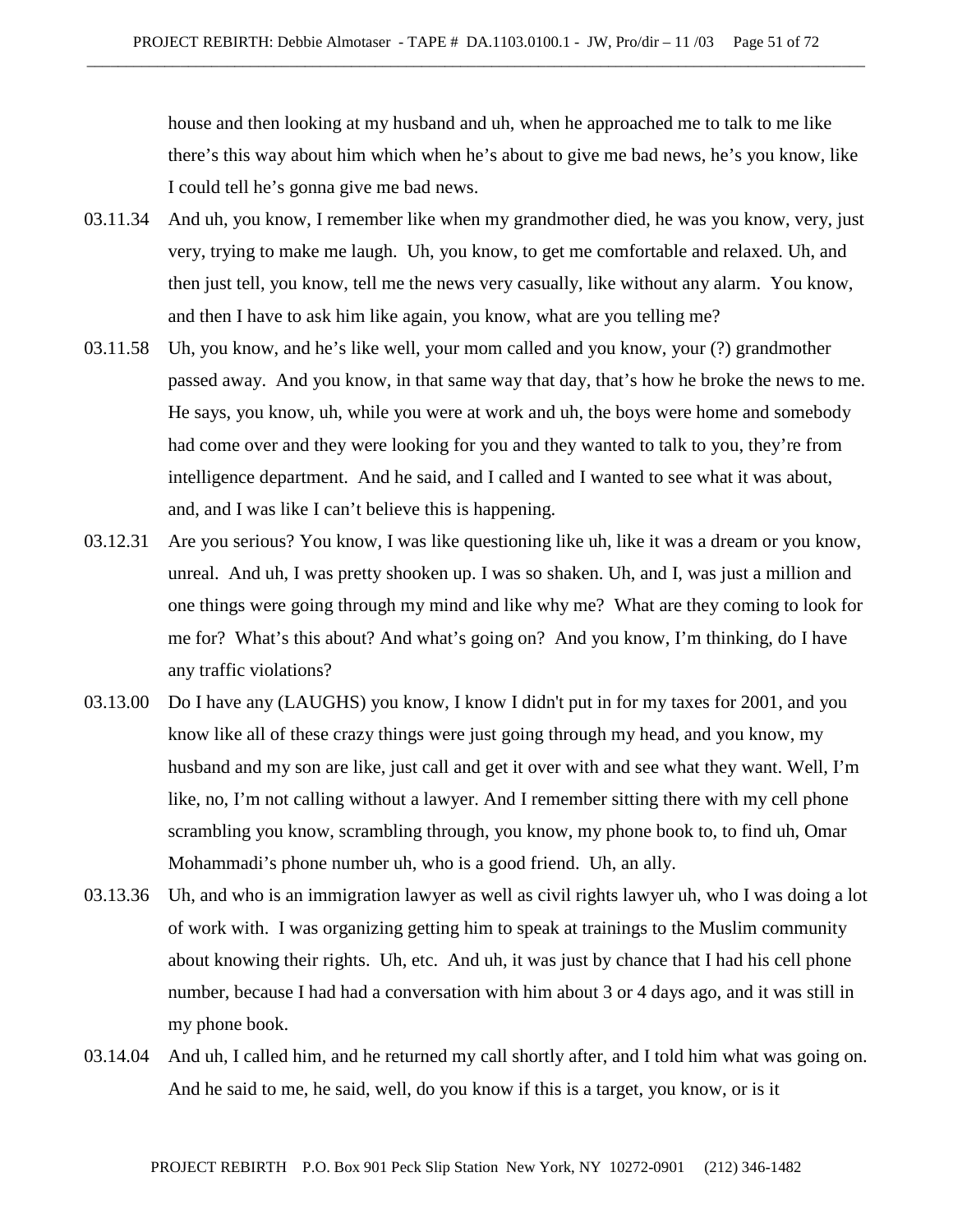informational investigation? I said, I don't know anything, you know. I have just come home, they have been to my house, they spoke to my son, they've left a number and they're expecting me to call.

- 03.14.31 And I want to know what you think I should do. Uh, he says, well, do you want to set an appointment or try to have a conference call? I said I want to get this done and over with tonight. And it was about 6 o'clock by then. Uh, I said, I, I cannot spend the night without knowing why they came to my house. And uh, he then took the number of the uh, the agent and he called him and he asked if it was a target or informational.
- 03.15.04 And uh, and what he meant by target or information was it about my son, what was this all about my son? And getting more information about him, or is my son become a target for an investigation, etc. And so the agent explained to him that uh, it was just uh, you know, a small thing based on a tip that they received in October that they had to follow up on and they just needed to let me know of what was said and to speak to me.
- 03.15.40 Etc. So uh, he proposed the idea to them of having a conference call. And uh, he got back to me uh, he said they, you know, they agreed to have a conference call. I'll set it up. He said, you know, how are you feeling? Are you ok? I said, I'm a bit shook up. He says, well, they're just gonna basically ask you some informational information about you, where you work, you know, typical stuff like that.
- 03.16.10 And uh, and then they're just gonna get into the conversation and it's, it's supposedly this you know, tip that they got in October, you know, about your son and they're just following up. It you know, it's nothing that I think you should be overly uh, alarmed about.
- 03.16.27 And uh, he said, ok uh, he said just answer the questions, you know, stick to the topic and you know, and we'll take it from there. So he did the conference call uh, all three parties were on the line. And uh, the agent asked me for my name, and I gave him my name. Uh, he asked me for my date of birth, he asked me for what country I was born, he asked me for my home address. He asked me my (?) profession.
- 03.17.03 Uh, how long have I been in this profession, what did I do before this profession? You know, did I live any other houses before that? Uh, and what was interesting was he kept asking me where was I born. He asked like twice and I answered it again, and then the third time I said to him, I said, you know, you've already asked me, this is the third time. You've already asked me three times where I was born.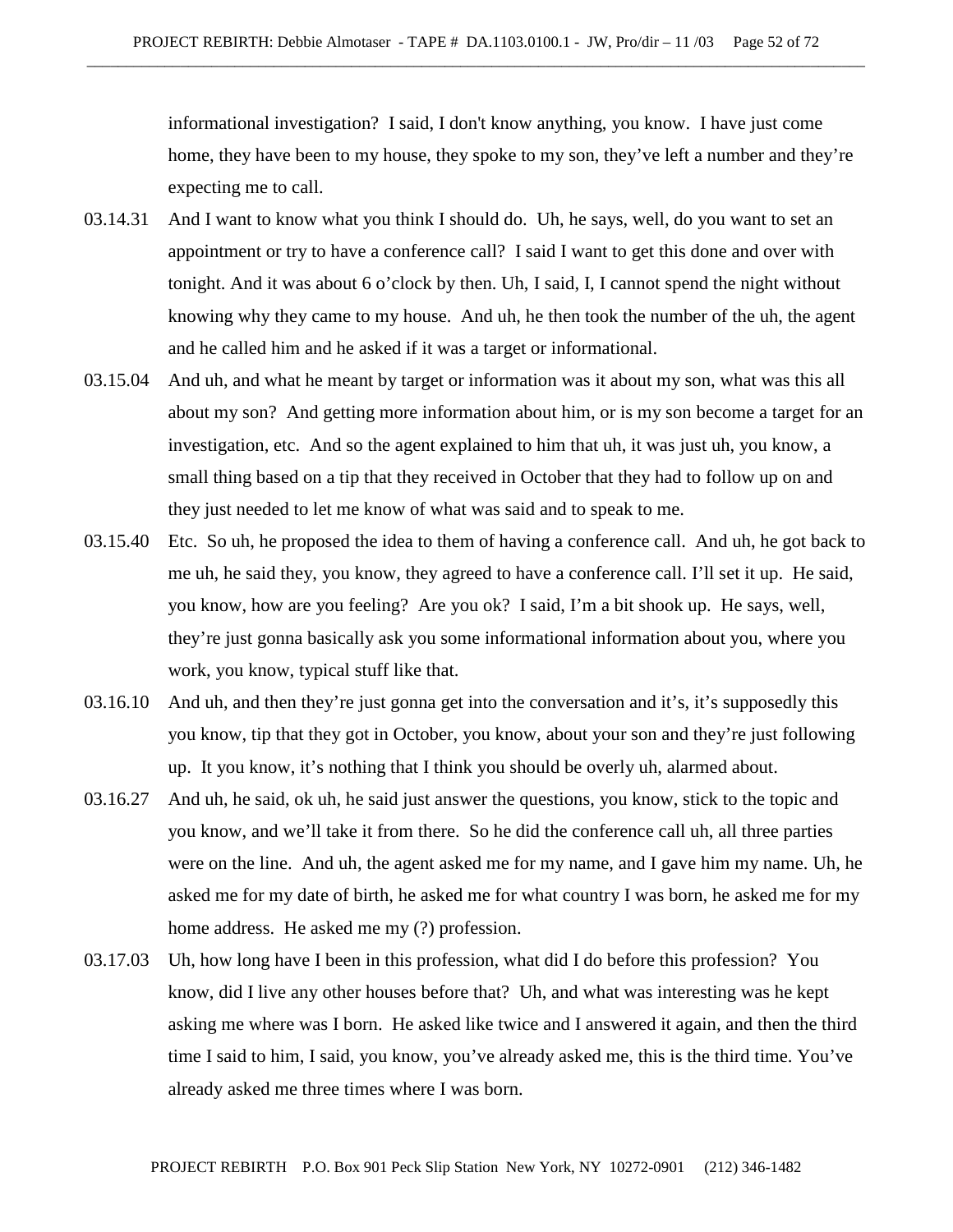- 03.17.30 Uh, and I don't know why you keep asking that question. Uh, then he asked for my social security number, and uh, I said to him, I said, you know, I'm finding these questions a bit uncomfortable right now. Uh, you know, I don't feel like I need to give you my social security number. You should have this information already. Uh, you know, if you are investigating me or my son or whatever, you should have this information all ready.
- 03.18.00 And so then my lawyer uh, jumped in and said, you know, my, my client has every right to uh, to feel this way. You know, we live in a very cautious time and, you know, people are being prosecuted and uh, antagonized for you know, all sorts of reasons and, she's, she's very cautious and I understand. So the agent says to him, he says, well, and to me, he says well, how do I know she is who she is, how do I know she's not your wife? You connected us on this call.
- 03.18.35 Uh, and so my lawyer said, can you please answer the question? And then I gave him my social security number. Uh, he asked me where I grew up, I told him where I grew up. And immediately, as soon as I had said Buffalo uh, upstate Buffalo, he said where, exactly, in upstate Buffalo? And I said in a small town called Lackawanna.
- 03.19.00 And he says oh, so do you know those guys that, that are being held up there? And I said, no, I do not know them. He said, wow, you know, it's such a small community, it's a small town. I said, yeah, it's a small town of, you know, at least over 30,000 people you know? That does not mean that I may know them. Uh, I grew up there, I went to high school there, to school and high school, and I finished, and I moved to New York City to do my undergrad and move on with my life.
- 03.19.34 And I've been here for over 23 years. I wouldn't know these guys, because these guys are very young. Uh, and he said, well, ma'am I'm not, you know, I'm not trying to, you know, to uh, say you do or push the subject. I was just curious, please don't get me wrong. I said, well, I'm just telling you the facts as they are.
- 03.19.55 Uh, and I think he asked me all the questions and I was so irritated because it was just so, I was feeling like it was so petty, you know? All of this information I'm sure they knew all this. And I said to him, I said, well, can we really get to why you, you came to visit me? You know, I'd like to know why were you here at my house looking for me? Uh, and he said, well, ma'am in October we had received a tip uh, from someone that they had overheard you uh, saying anti-American things.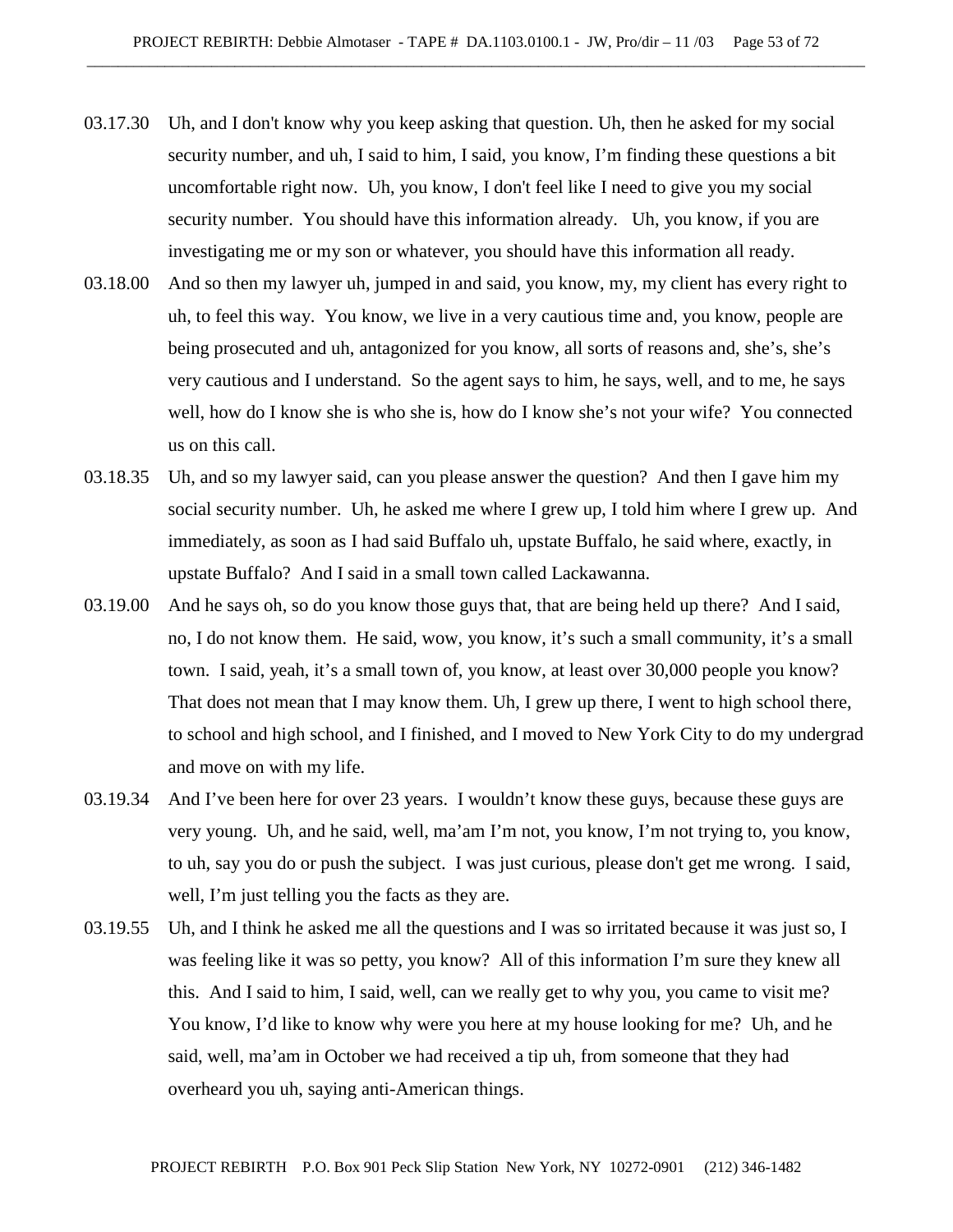- 03.20.36 And bragging about your son uh, going to Yemen to train and then coming back uh, to the US and is now a National Reservist. And (?) in the Army. And it was just, I was so disgusted. And uh, because they had told my son another story and they were telling me another story.
- 03.21.00 And uh, you know, they asked him as many questions as they possibly could. And when they started talking about my son who's you know, a National Guardsman, uh, you know, I, it struck a nerve, because it's like you know, he's my oldest uh, he's gone through so much and you're asking about him?
- 03.21.27 I mean, I didn't say that to him, but uh, I said, well, can you tell me a little more? He said, well, you know, that you had been bragging about that. And I said, well, who is this person that, that said this? He said, well, I don't have that information and, and generally they don't reveal the source. And I just happened to have been given your case. And uh, I said to him, I said, and when was this called in? He said, in October. And I said to him, I said, well, I have to tell you, uh, I'm very, very concerned, as a US Citizen, that you are following up on a tip or a complaint or anything how many months later?
- 03.22.07 I said, this is January. You know, and you're supposed to be protecting our welfare? You know, and our safety, and you're following up in January? Uh, he said, well, ma'am, you know, we didn't really take this seriously because uh, you know, it's, you know, it's just someone calling and (?) saying they overheard you.
- 03.22.29 I said, well, you're quite right that it is petty, you know, that they overheard me saying things. Uh, but I just don't understand why that took so long to be followed up on. I'm very concerned. Uh, and he said, well, ma'am, we get so many calls, etc. And I said, ok, well, can you exactly tell me what you want to know about this? And, and I had mentioned to him, I said, you know, this is totally ridiculous uh, that I would say anything anti-American and uh, that my son had gone to train and you know, is now, you know, in the Army for other reasons.
- 03.23.10 Uh, so he said to me he said, ma'am, you know, I understand where you're coming from, but I need you to verify these accusations for us. Are they true or they're not true? And uh, it was very, very hard. It was very emotional for me to talk about uh, about my son.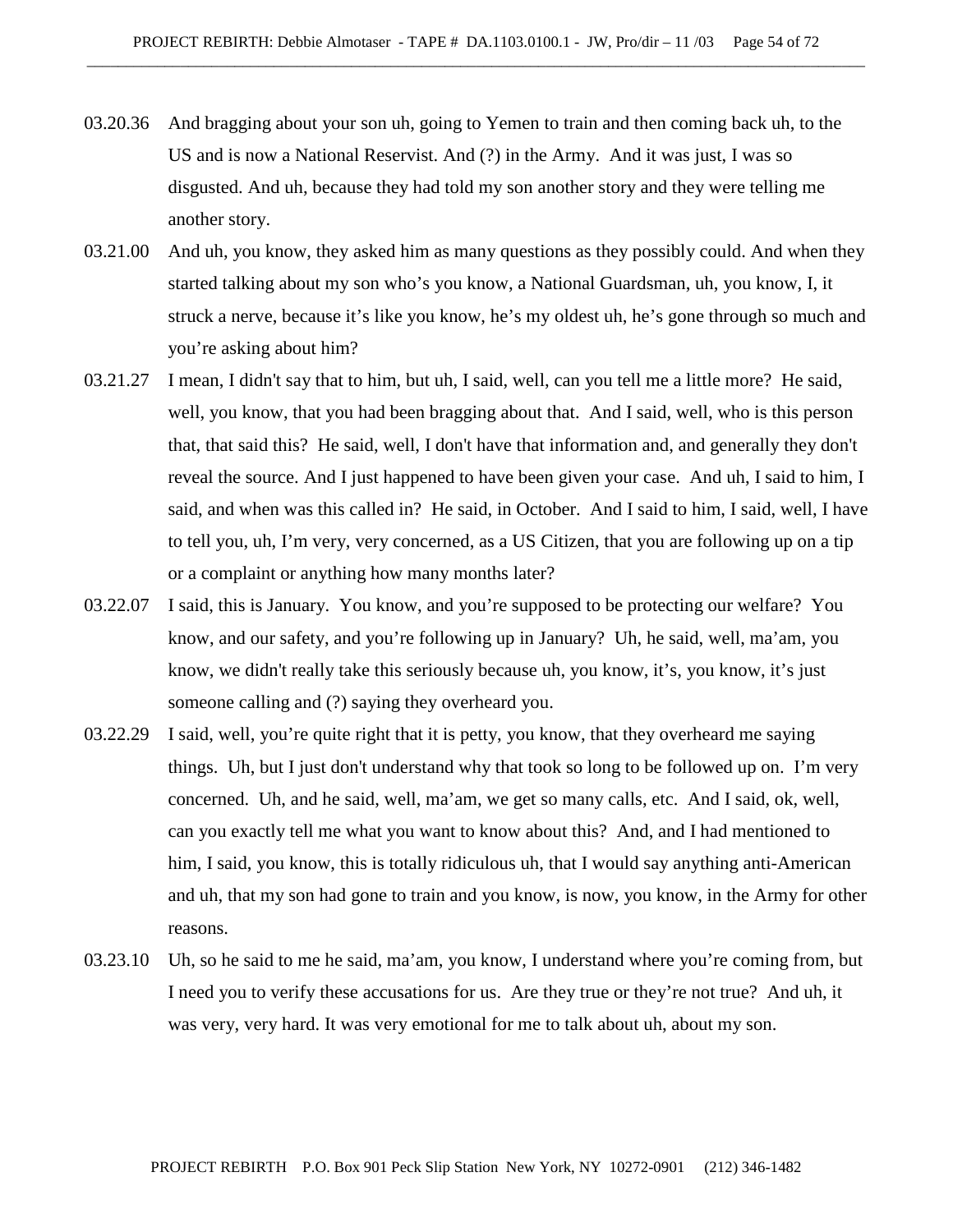- 03.23.34 You know, and I said to him, I said, do you have any idea what my son has done uh, within the past year and a half? Do you have any idea? And he said no, ma'am, I don't know. I said my son was activated on September  $11<sup>th</sup>$ . He had to report to his unit, and the following day, 6 AM was at Ground Zero.
- 03.24.06 There to be a part of the rescue mission, to patrol the area, do to whatever needed to be done. And you're asking me about his loyalty to this country? You're asking me about him training somewhere and coming here to, to cause destruction?
- 03.24.27 And you know, I remember it was so painful to sit there, you know, you know, I was so appalled. So appalled to hear such crazy things about him. I said you have no idea how loyal he is to this country. His responsibility was to serve for two months at Ground Zero, but because he was so moved and so touched uh, he felt that he needed to continue being there. Uh, this was his city, this was his home.
- 03.24.59 Uh, this was very important for him to be a part of this. You know, to help you know, understand what was happening and, and to help people. I said I can't believe that you're asking my son's loyalty to this country. I said he has been honored by the governor, by the mayor. He met President Bush who shook his hand and thanked him for being there for his country and you're asking me for my son, about my son's loyalty?
- 03.25.29 Uh, and he just you know, he said, ma'am, you know, I'm just, I just needed to have this conversation. I'm not asking about his loyalty, but these are the directives that I have gotten, and I have to follow up. And uh, I said to him, I said, well, you've met my sons. Do my sons look to you like they can cause havoc? And he said to me, no, ma'am, not at all. And I met your oldest son uh, the National Guardsman and he's a, a quite an amazing young man.
- 03.26.01 Very articulate, very responsible and you should be very proud of him, and your other son as well. So then we got to the, the second part of this uh, which was you know, the uh, anti-American things. And I said to him, well, can you tell me some of the things that, that I may have said that are anti-American? And he says, well, we don't have anything written down or quotes or anything, but this person just reported that you, you know, you were saying anti-American things.
- 03.26.33 And I said, well, for the life of me I can't ever think of a moment that I may have said anything anti-American, nor do I have anti-American sentiments, nor do uh, you know, nor do I even see, you know, myself ever engaging in such a conversation in private or in public.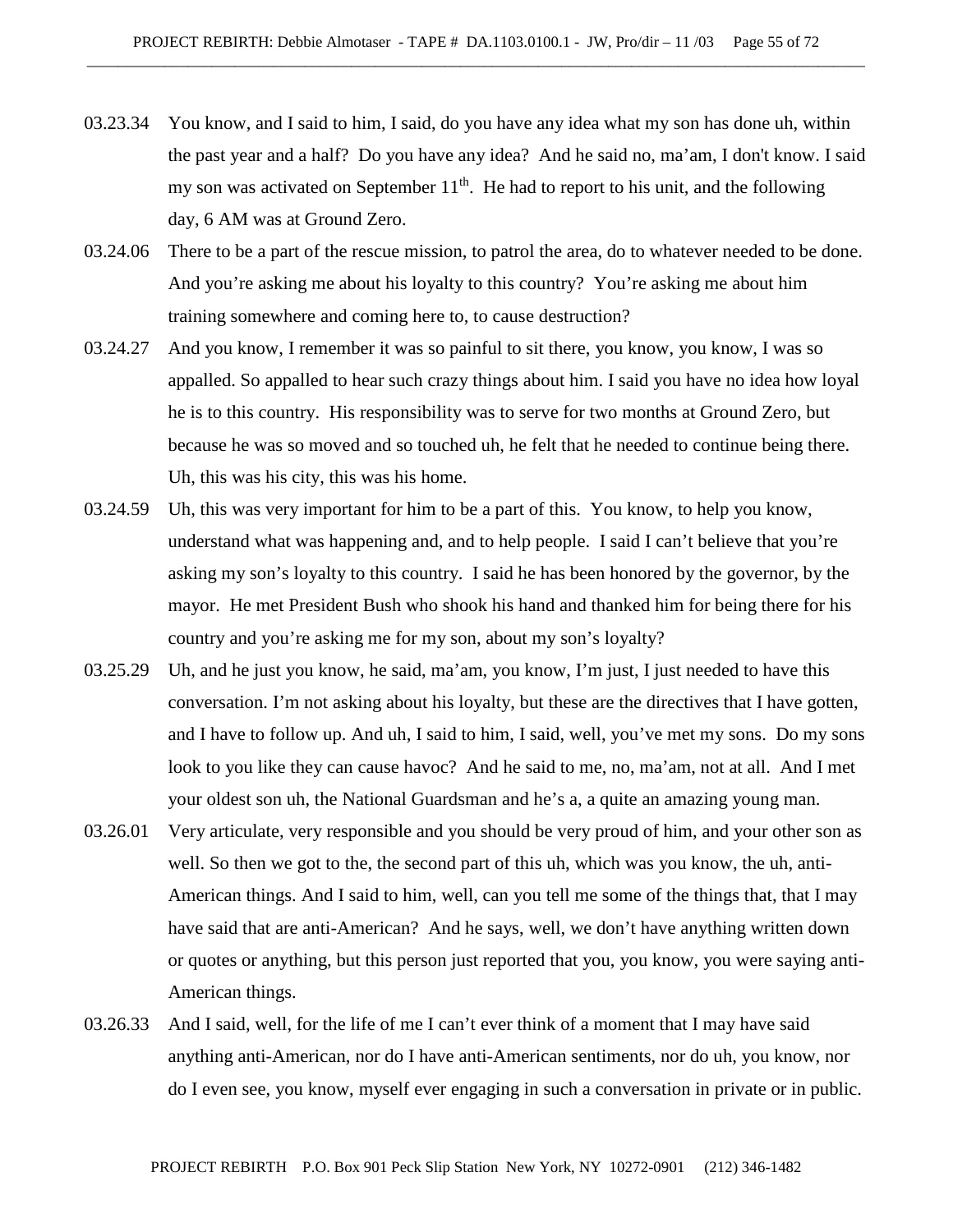- 03.27.01 I said, there seems to be a very big misunderstanding here. This is my home. This is my country. Uh, I don't think I'd ever, every say anything uh, against my country. Uh, because I know no other place than this country as my home. My family has come from the Middle East, but that's their country. This is my country, this is where I've chosen to raise my kids, to create a life for myself, to pursue an education and career.
- 03.27.35 I don't see myself going anywhere. And I said to him, and for that matter, you know, I resent the fact that I have to sit, stand here and justify my loyalty to you. My loyalty to this country is exemplified in my work as an educator, in my work as a community advocate and activist uh, in everything that I do.
- 03.28.07 And I find it very, very difficult to stand here and have to tell you this, you know, and explain to you what my rights are as a citizen. Uh, I have every right to dissent to things that my government is doing. Do I see eye-to-eye with my government and the policies that are being uh, passed?
- 03.28.29 No, I don't, I said, but do I see eye-to-eye with other Americans who believe in this country, who believe in the US Constitution and what it offers to people living in this country? Yes. That's why my family came here, and that's why I grew up in this country. Because I knew that I had an opportunity to have a better life. And to life in a country where I could have religious freedom and freedom of speech and pursue happiness.
- 03.28.58 Uh, and I explained, I said, you know, yes, there are things that I dissent. I dissent the fact that we have a president who wants to go to war with Iraq, an unjustifiable war. I dissent the fact that our government is targeting Arabs, Muslims and South Asians on the, based on this war on terrorism. I resent all these things and I dissent them because that's not what this country is about. It's not about alienating a community and targeting them.
- 03.29.30 And picking them up and detaining them and torturing people. I dissent the fact just like thousands of other Americans across the country dissent this, and I think as a citizen I have every right to do so. And so he basically uh, he said, ma'am yes, absolutely you have every right to do so, by all means, it's your right as a citizen.
- 03.29.58 Uh, and uh, you know, I understand where you're coming from. You know, it's just we have to follow up and, and do what we're doing and uh, you know, you had to be notified. And he asked me if he had ruined my evening He thanked me, he said, thank you for being cooperative, you know, I know this was difficult. Blahblahblah. Uh, and uh, you know, uh, it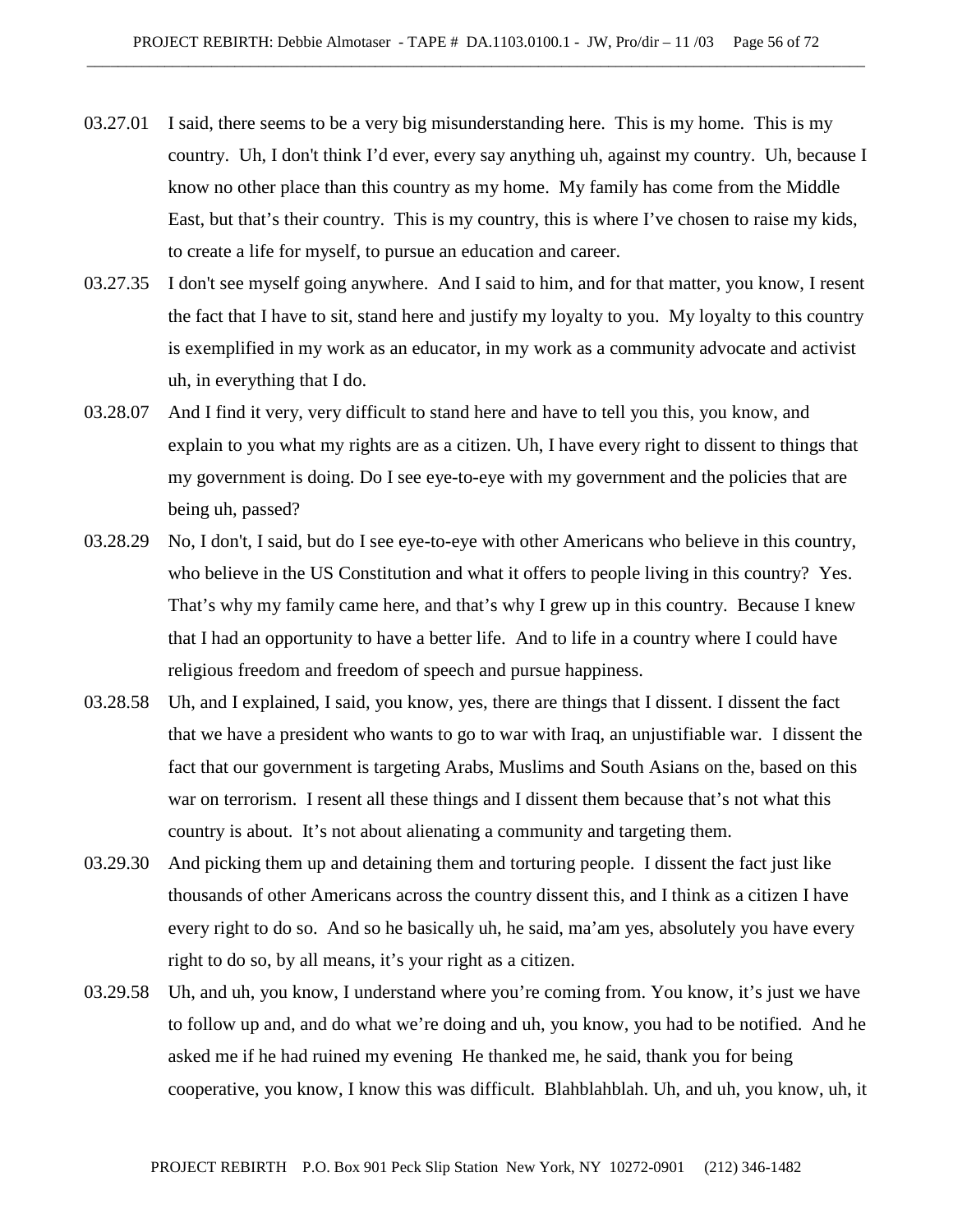was great to talk to you, it was also great to talk to your sons and this was the part that was really eerie, that made me very uncomfortable.

- 03.30.36 Was that uh, he kept talking about my sons, you know, nice young gentlemen, very mature, great heads on their shoulders, and you should be very, very proud of them. And they will really make something of themselves and you'll be proud of them. And uh, you know he kept repeating himself. And it was like yes, I know, I already know that, thank you.
- 03.30.57 And he asked me if he ruined my evening, and I said yes, you have ruined my evening. I said this is not how you would typically want to come home from long day of work and, and you know, find someone coming to look for you. Uh, and he thanked me and uh, he said to me uh, you know, thank you very much, you know, you have our number if you have any questions or if you want to contact us, feel free to do so. I said I very much think I won't need to contact you, but thank you anyway.
- 03.31.31 And uh, so we hung up. Uh, then my lawyer and I were on the phone. And my lawyer started saying to me, Debbie, you didn't have to say all that stuff (LAUGHS). And I'm like what do you mean? And he's like, I had said to you just answer the questions, don't get too you know, involved, you know, yes, no uh, you know, brief. He said, you didn't have to like justify uh, you didn't have to you know, voice your dissent.
- 03.32.02 I said, no I wanted, I wanted him to know what my politics were. I have nothing to hide. This is how I feel and I think I have every right to do so. I said, I'm sure if they have investigated me and they've done their homework, that they have seen me and heard me at demonstrations speaking against these policies. And what it is doing to our community. Uh, and I think it's important for me to be open and upfront about this.
- 03.32.28 I have nothing to hide. Uh, and then so he said, well, I know and I understand, but in the future, you know, just be brief as possible 'cos you don't know, anything can be used against you and I was like oh, great, you know, uh, now you tell me this. And you know, but uh, he was joking, he said, well, no, if you would have said anything that sounded bizarre, I would have stopped you. You know? Uh, so that was over. I felt relieved. Uh, but it wasn't over. It wasn't over.
- 03.33.02 Uh, you know, the trauma that my family was put through was beyond belief. You know, beyond belief. Uh, my husband that night, you know, was just in a daze the whole night.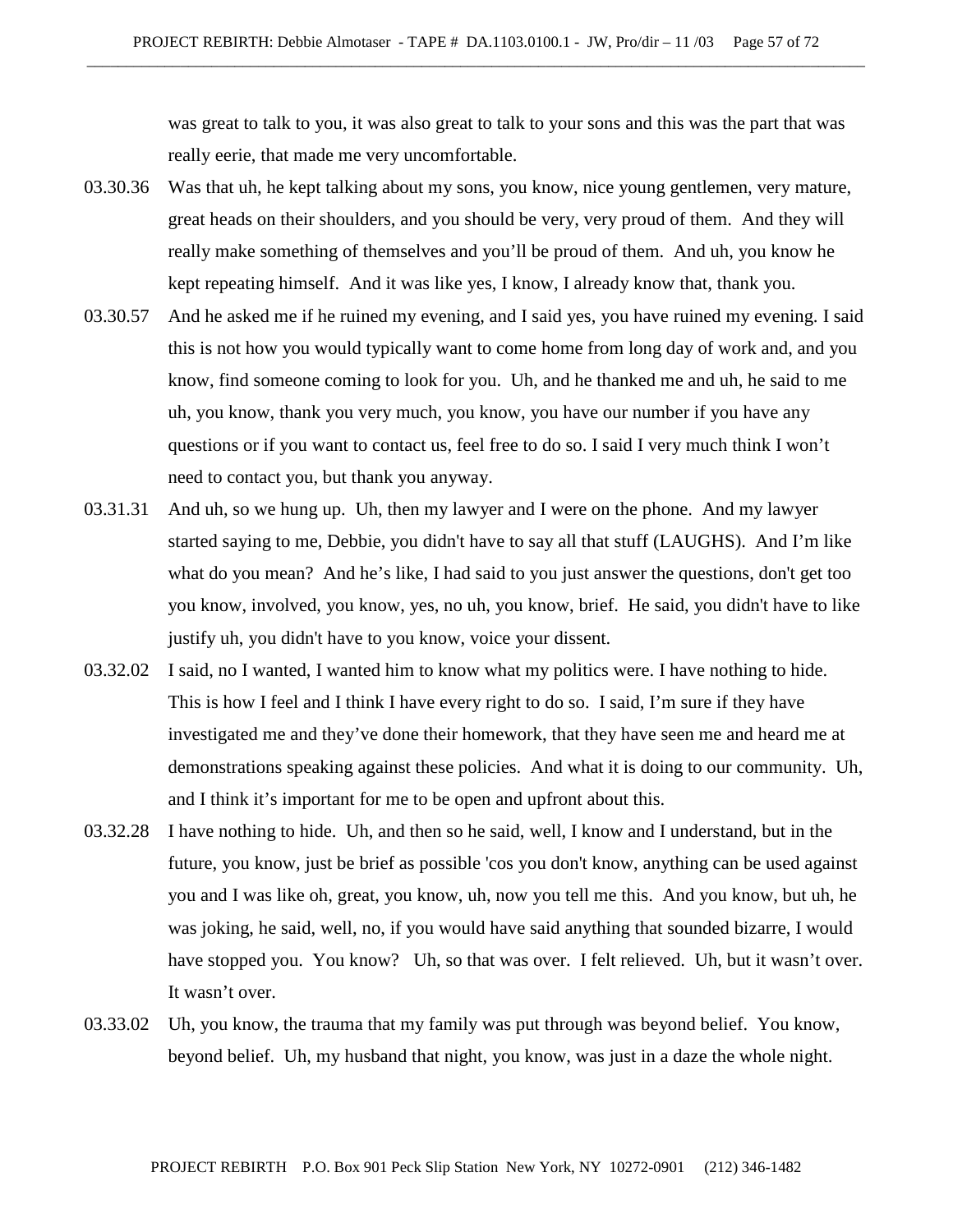And uh, just couldn't believe you know, that something like this would happen, could happen. And uh, you know, we sat that evening and we were eating.

- 03.33.30 I told him, you know, what the lawyer had said, you know, that this should not you know, stop my uh, my engagement in community issues. Uh, my engagement in protest uh, and organizing to educate people about the Patriot Act and about people helping people advocate for themselves. And he, he didn't say anything, but uh, you know, he had a hard time sleeping that night, and so did I.
- 03.34.04 Uh, I remember vividly I had dozed off and he was very close to me, and I, I had a nightmare but I can't remember what it was, but I know that it had to do with this whole experience. And I, my body, my whole body jerked and he woke up. And he was asking me if I was Ok, what was it, what did I dream about and I, I didn't want to tell him that it was a nightmare, but I just couldn't explain what it was.
- 03.34.31 Uh, and you know, I let it go. Uh, he couldn't go back to sleep. He got up uh, and washed up and he just you know, prayed. He started to pray, it was like 2, 3 in the morning, and he was praying and I dozed back to sleep and he was still praying. Uh, the following day he was still very shook up.
- 03.34.57 Uh, that very evening after the call uh, my younger son uh, and my older one had gone out and he came back later. I didn't see him 'til the following day, but my younger one was so traumatized by this because he was the one that opened the door and uh, I remember him, you know, pacing in my bedroom. And he's like I can't believe this, that they're turning on you, Mommy, they don't even know who you are, and, and what you do for the community and what an ally you are and you're trying to bring peace to everybody.
- 03.35.32 And uh, you care about this country and you're doing everything you know, in the name of this country. And, you know, you love this country more than you love anything and you find, this is your home and you know, they're treating you like this. And uh, he's like you know, I'm not gonna let them do anything to you if they're even thinking to come take you away. Uh, and I'm like you know, I hear him and I feel his pain and I was telling him, honey, that's not gonna happen.
- 03.36.02 That just doesn't happen that way. Uh, it doesn't happen that way. Uh, my friend, Jill, was also there and she was just like in a total you know, shock and daze and she was just like, you know. And I had to like turn around to her and say, Jill, are you OK? And she's like yeah,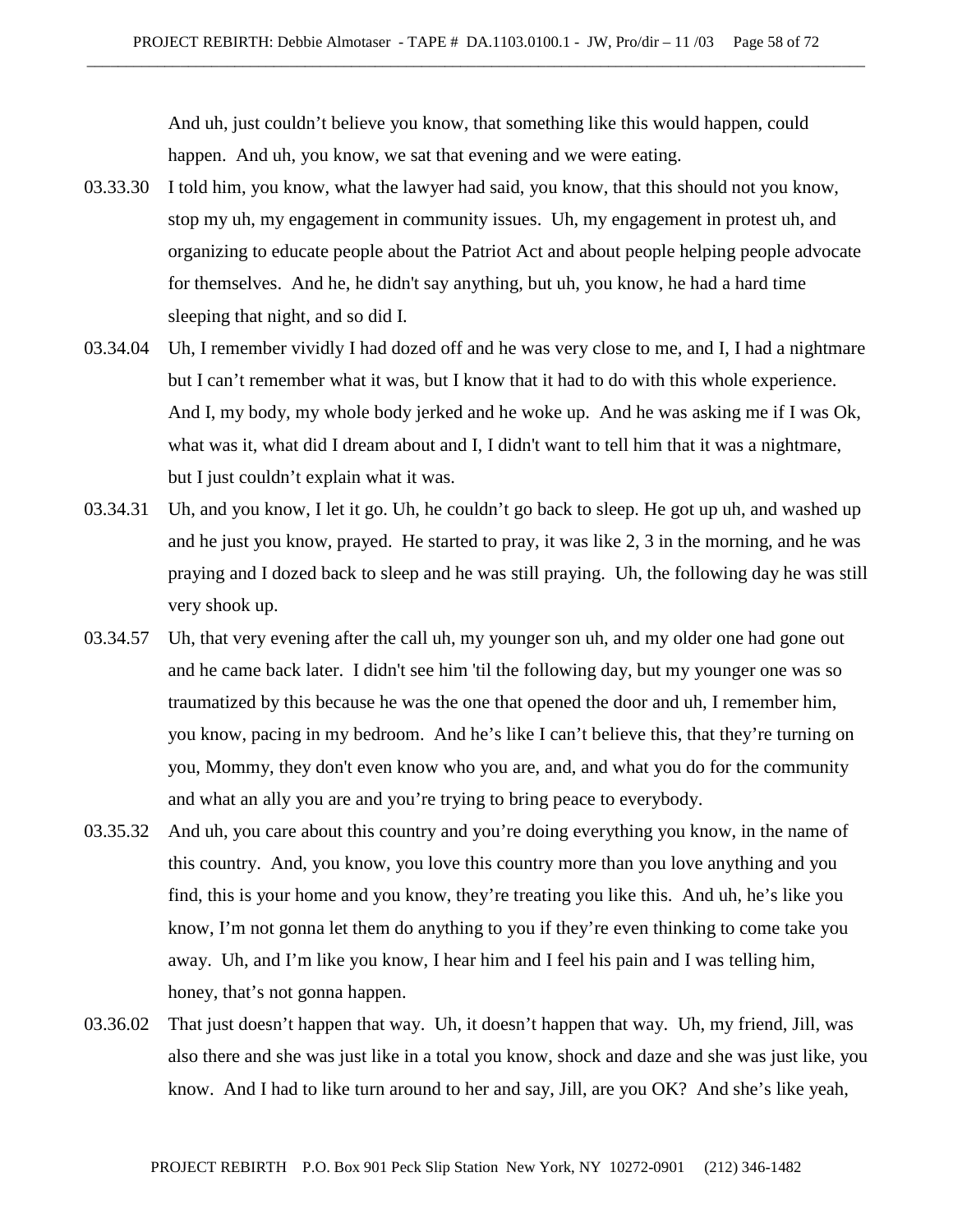Debbie, but I'm just, I can't even begin to tell you. I've never heard or experienced or saw anybody go through this.

- 03.36.28 And uh, but what was painful was to see my son felling this way. It was so painful to hear him uh, and to see him pacing. And then you know, saying that I won't let them take you away and, you know, over my dead body and just calming him down. And then my husband was like trying to calm him down, too, and you know, he was just like, he kept going at it. And uh, you know, it was like nothing could stop him and then my husband yelled at him. He said, can you please stop? Enough of this.
- 03.37.00 You know, you're not helping all of us by, by continuing this and then my son just stopped in his tracks and uh, he calmed down and uh, you know, I said it doesn't happen that way. They can't. I said, you know, people know of me, people know about me. They just can't come and decide to do something like that to a person that's a high-profile person. And uh, he calmed down.
- 03.37.30 We sat for a little bit uh, yeah, this is actually before I called. This is while we were waiting for the lawyer to call me back and to set up the conference call. That's what that, that was that part. God it's so hard to try to tell story (?) you know, in order. Uh, my friend and after I had the conversation with the lawyers you know, she left. She hugged me and she said, you know, I, I can't even you know, expect you to work now, and don't worry about the workshop if you know, if you feel up to it and you want to get together within the next two days we'll do so.
- 03.38.08 If not, I'll just do it by myself. You know, I think you need just time to be with your family. And uh, and so I ended up I don't remember if I did the workshop with her or not, but uh, the following day uh, you know, it, it was just very scary.
- 03.38.28 I, I started feeling like I was being watched. Uh, I was, I, I got to the point where I was feeling like I'm being watched everywhere. Uh.

JW: Did you see people?

03.38.42 DEBBIE : No. I didn't. but it was just, it was just really scary. Uh, and I, I guess what made me feel that way was that uh, this was a tip. This was somebody, it could have been anybody.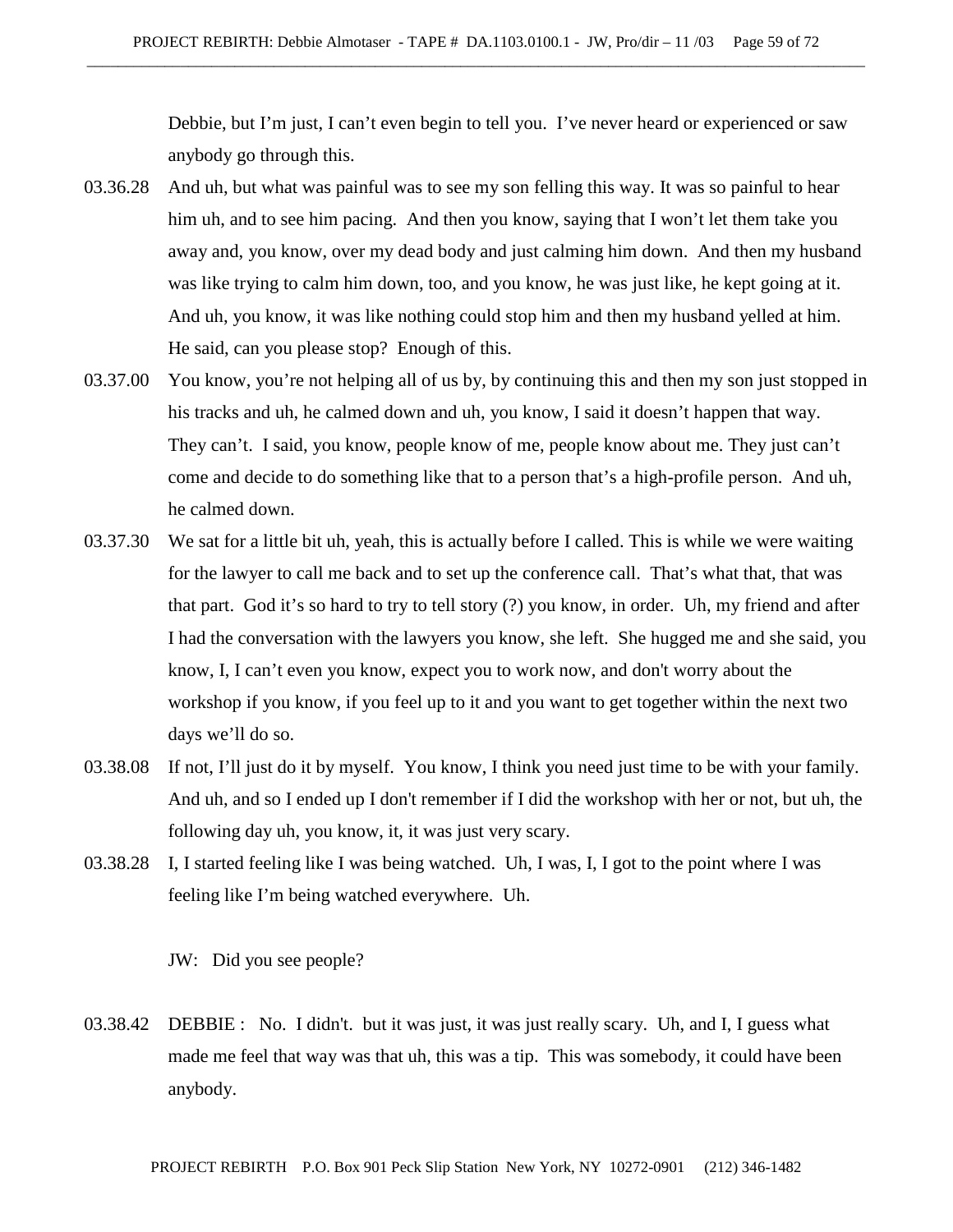- 03.38.58 It could have been a neighbor, it could have been someone who saw me in public. It, it could have been anybody. It could have been somebody that knew me. Uh, who knows? Uh, and uh, you know, I remember the following day calling another one of my friends who organizes with me, and I told her what happened and she was just in shock. And she said, Debbie, you have to tell people that this happened to you.
- 03.39.28 You cannot keep shut about this. You have to protect yourself. And uh, I said to her, well, I, I don't know what you mean. She said, people need to know this, because if you are picked up and nobody knows that you know, this has already transpired, you don't know, you know. You could be a disappeared. And you know, her call then (STOPS)

JW: What do you mean disappeared?

03.39.54 DEBBIE : Just being picked up and not, not anybody knowing if I'm picked up or given information that I am. Because the Patriot Act has given people, has given the government that opportunity to do so. Many of the people who were picked up post-9/11 and detained, some of their families didn't even know they were detained, because they did not release the names of the people being held.

JW: And a family never knows where they are?

- 03.40.19 DEBBIE : Yeah. And some families uh, because of their illegal status in the country were afraid to go to the police department and report their loved one missing.
- 03.40.34 You know? Because they were afraid for their own you know, safety to remain in the country.

JW: How do they find out?

03.40.44 DEBBIE : The way that people have found out was some of the organizations uh, DRUM, which is Desi's Up in Rising, I forgot the title, it's DRUM, that's the acronym. Uh, IGNA, which is another organization that was going into the detention centers and visiting some of these people that were being held.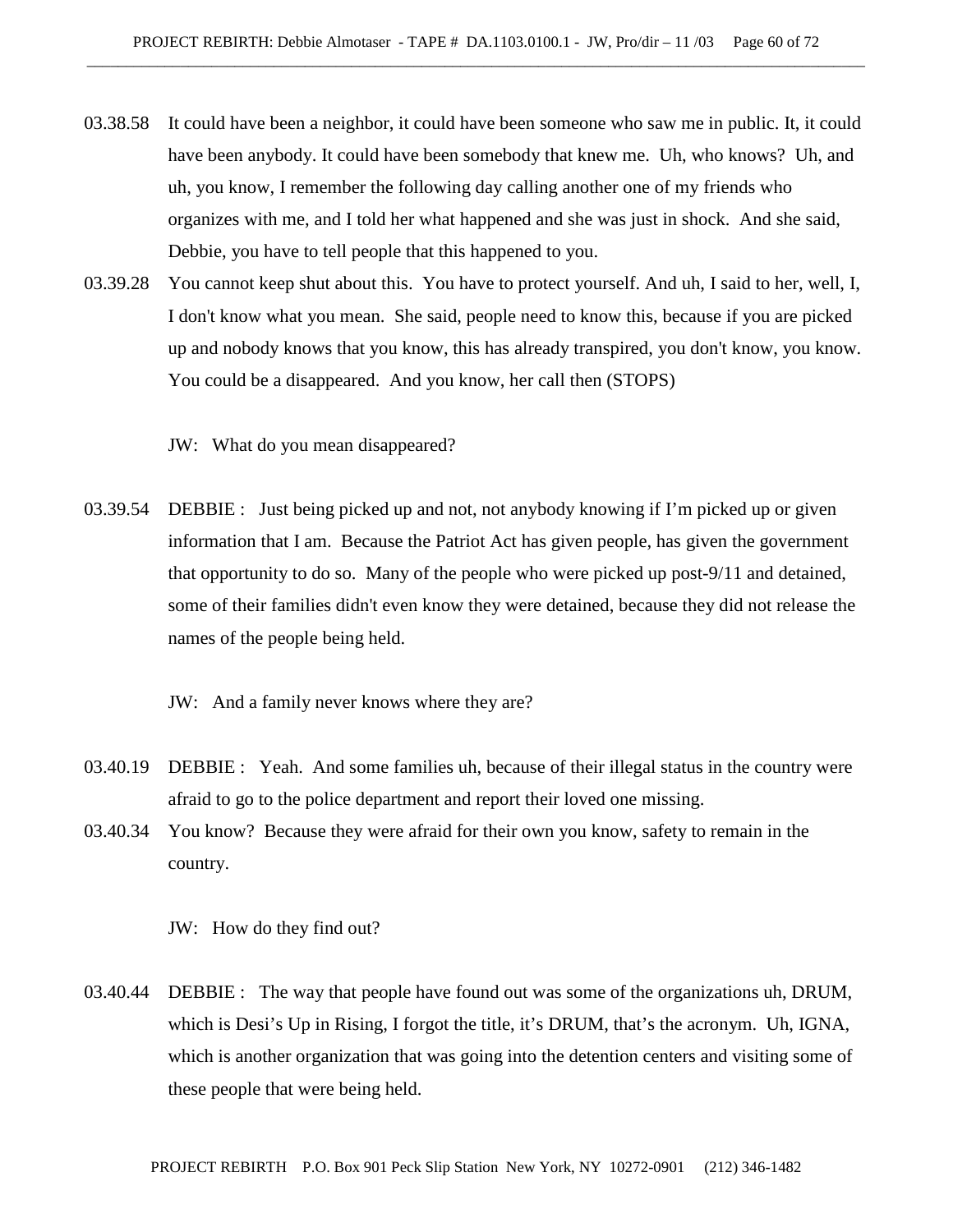- 03.41.08 Uh, and they provide them with some food or some you know, things, and some support. And uh, were able to, to be able to share with others, you know, So-And-So's being held here. And you know, etc. And those that were actually taken out of their homes, picked up out of their homes, their families obviously know.
- 03.41.30 But those who were picked up uh, you know in the street or at their jobs or wherever they were, people didn't have any idea. So uh, I then uh, contacted uh, the ACLU, and I shared with the executive director uh, what's her name?
- 03.41.57 Uh, Donna Liberman, my experience. Uh, I called the Center for Constitutional Rights and I shared my experience with uh, Bill Goodman, who is uh, a lawyer there. They uh, documented everything that, that transpired, what was said and what was done. And uh, they uh, their, their advice to, to my husband and I was to make this public.
- 03.42.29 You know, that an American citizen was being targeted uh, based on this legislation of tips. And uh, you know, that this war on terrorism is really getting out of hand. Uh, and that people who were citizens of the US should not falling victim as well as the immigrant communities. And uh, CCR (?) Center for Constitutional Rights uh, recommended that we write a letter to the mayor and the police commissioner uh, bringing this to their attention and requesting to meet with them uh, on this matter.
- 03.43.15 And uh, you know, dealing with it, that this should not have happened to me per se. Uh, someone who's very well-known and recognized uh, to fall into this category.
- 03.43.30 And uh, I wanted to do it. Uh, it was something that I felt that I needed to do to bring closure to this whole situation, but my husband was not ready to do it. And uh, he couldn't, he couldn't deal with, with what would come next.
- 03.43.58 Uh, you know, would there be retaliation, would there be scrutiny by the broader community, you know, if this became public information. Uh, they also had recommended to do a press release uh, that this was (?) that this had transpired with me. And uh, my husband was just frightened of what would come next. Uh, he was very frightened that it would, you know, cause more harm than good.
- 03.44.30 Uh, that maybe then you know, they'll really harass me or do something. Uh, it pained me, it pained me that uh, I couldn't convince him to do it. Uh, and.

JW: (Did you have any doubts about doing it?)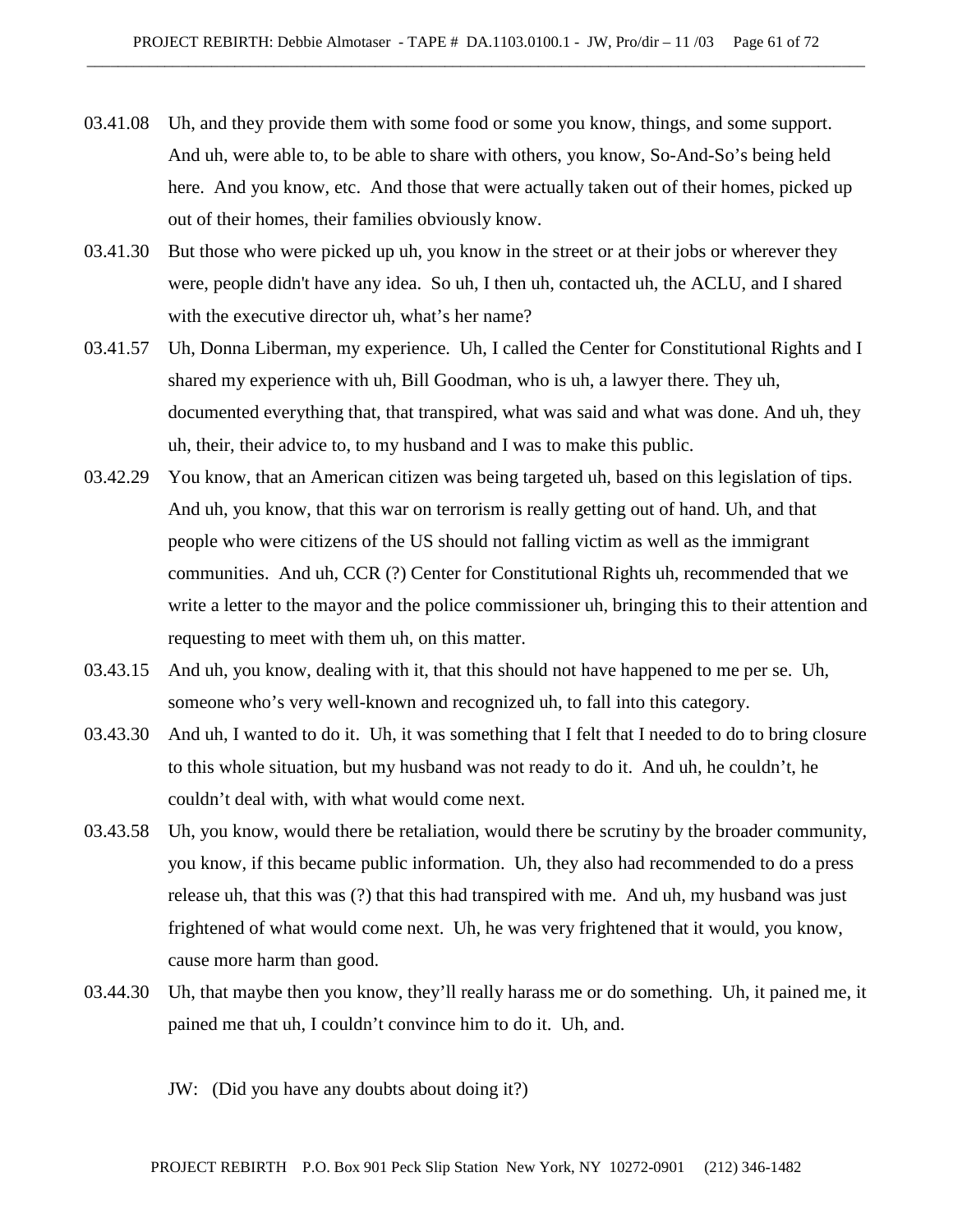- 03.44.47 DEBBIE : Any  $(\sim I \sim)$  I did and I didn't. Uh, I was more for doing it because it would become general public knowledge, and I know that the public would not sit back and take this easily.
- 03.45.08 Uh, that I would have support uh, and that I had absolutely nothing to hide or fear. You know? Uh, you know, that that, I was harassed for no reason. You know, and uh, but it was hard, because while I was trying to push this to take place, I was also frightened of what if something could really happen, you know?
- 03.45.37 And I thought of other political prisoners, you know, and how they've served years and years, and everybody's out there protesting for them, but it, it got uh, it, they're still there. Uh, so there was that fear and doubt, you know, but then I kept thinking, well, I'm a woman. It may not happen that way .
- 03.45.59 Uh, but uh, after a great deal of conversation and seeing how this truly shook up my family, uh, I had to respect and honor my husband's wishes of not going through with it. And uh, you know, this is the way that he found closure in dealing with it, was just letting it go, pretending it didn't happen or it did happen but we're, we're moving on beyond that.
- 03.46.31 Uh, but at the same time, he was also very, very concerned about my political involvement. Uh, he was always, always urging me not to speak publicly at demonstrations and at rallies. Uh, he was always uh, asking me to just be careful about the conversations I had in public, you know, you don't know who's listening.
- 03.47.00 You don't know who could take things and turn them around and use them against you. Uh, etc. And uh, you know, he was very, very, very traumatized by this, as well as my kids. And my kids after that happened, they spent like two weeks calling me, different times of the day and just saying, hey, mom, so where are you?
- 03.47.30 Like all three of them. That was like the famous line, so where are you? Uh, I'm like I'm at work. You know? I'm at the store or you know, I'm still at work. You know, but it was almost like they had to check to make sure I was somewhere. And that I was safe and that they can reach me. And it was very, very terrifying to see what they were going through. Uh, this feeling of insecure-ness and, and sense of you know, loss. That (?) they're gonna lose their mother.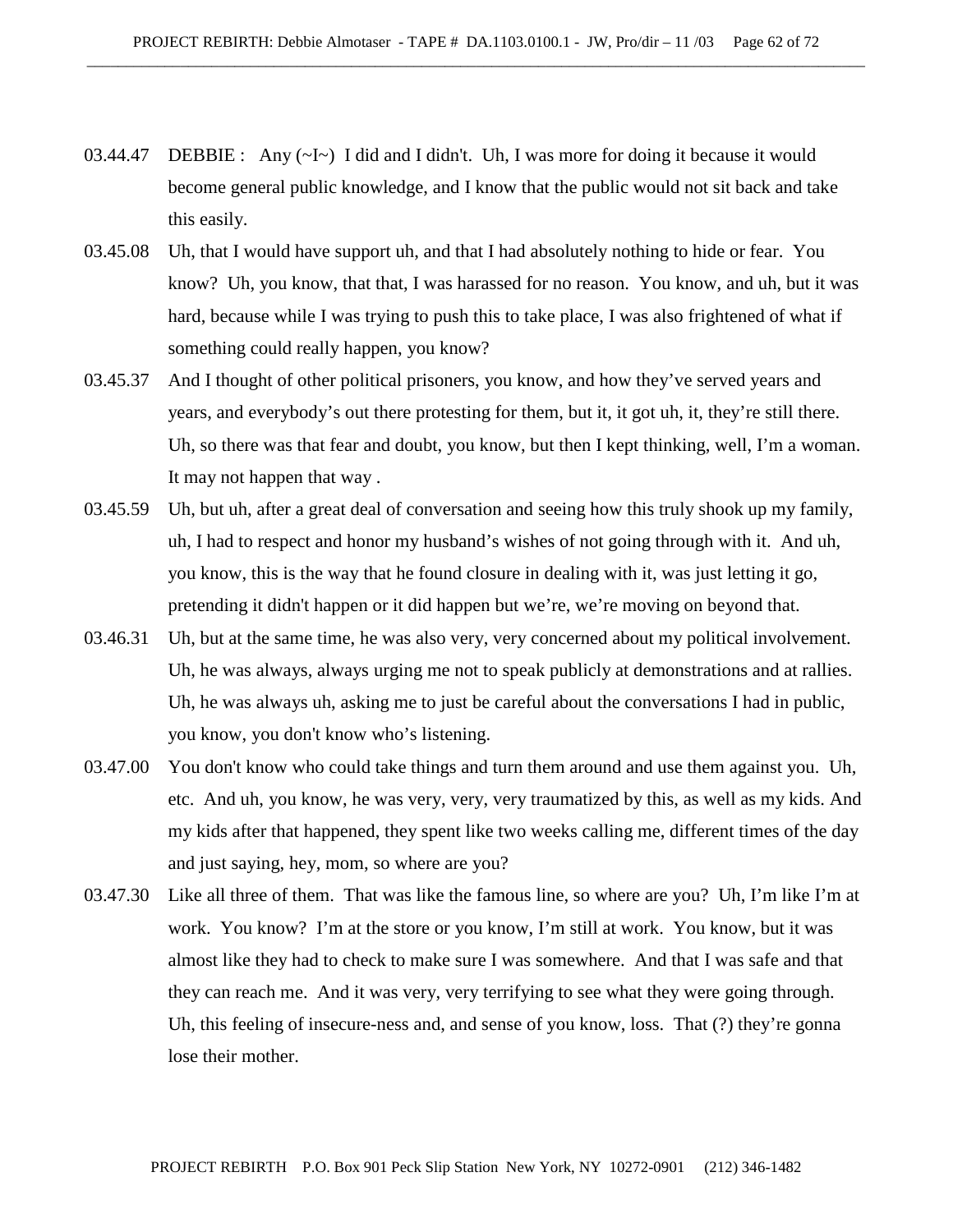- 03.48.04 Uh, was very, very frightening. Uh, truly frightening. Uh, and I hated to see my family feeling this way. I hated to see them feeling so insecure. Uh, and questioning like everything that we did as a family. Uh, you know, just well, (?)
- 03.48.34 I didn't know what the hell I just meant by that questioning what we did as a family. I guess, you know, going to demonstrations uh, I, my kids stopped going with me. They didn't go, uh, they didn't want to be involved at demonstrations. Uh, I mean, my daughter was always at most of them with me, and she's in pictures, you know, local newspaper pictures. But beyond that, that was it, you know, there was just, they didn't want to go there, and uh, it was quite painful.
- 03.49.06 It was quite painful to be able to, not to be able to continue doing uh, what I really felt like I needed to do. Uh, and I know that uh, it was hard then to constantly receive calls from people who were organizing and going to demonstrations and rallies and asking me to go with them.
- 03.49.29 And then I have to say well, you know, I'm not going. I have this, I have that. And uh, I basically started to book my days with other things to do, other than going. Uh, I remember the February  $14<sup>th</sup>$  or  $15<sup>th</sup>$  demonstration that took place here in New York. (STOPS)

(OFF CAMERA REMARKS)

# 03.49.54 END OF TAPE # DA1103.0300.3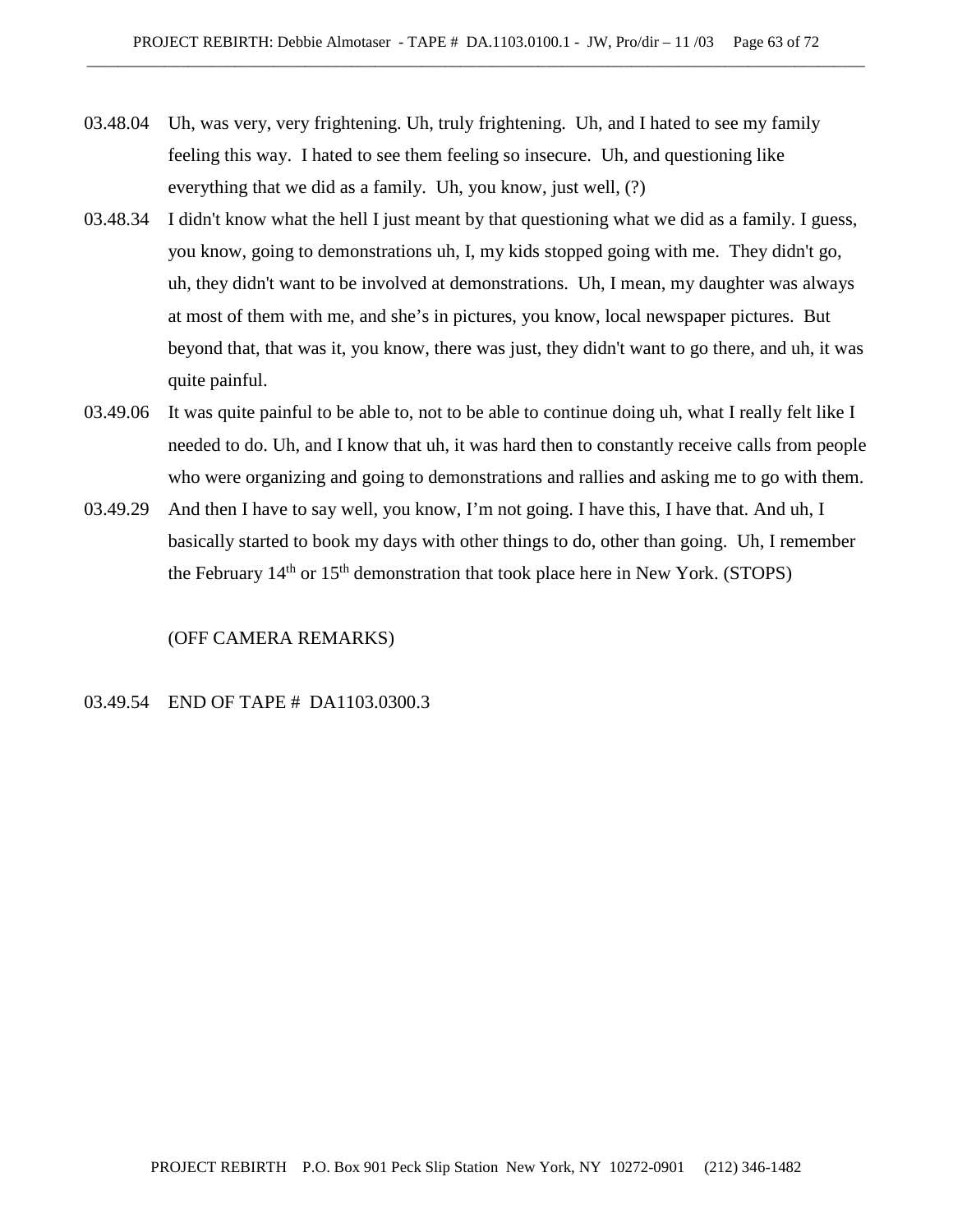# **TAPE # DA.1103. Debbie Almontaser JIM WHITAKER, Producer/Director PROJECT REBIRTH**

#### 04.00.16 PICTURE UP

## (OFF CAMERA REMARKS)

JW: You weren't actually able to tell people what happened and why you couldn't come to the demonstrations?

- 04.00.40 DEBBIE : Uh, I did (~I~) I did share it with a lot of my friends, my close friends. Uh, but uh, it was just very painful to try to share with large (?) you know, large groups of people, 'cos I just uh, it was just too painful and I didn't want people to feel sorry for me.
- 04.01.03 Uh, and I didn't also want people to say, well, you know, why are you being a wimp about it? You should challenge them. Uh, because I felt like they, they couldn't understand what my convictions for, for changing my way of life were. And my convictions uh, at that point were you know, holding my family sacred, you know.
- 04.01.29 The you know, security and the safety of my family was the most important thing in my life. Uh, you know, and I learned this you know, through this experience that you know, I (?) wouldn't be able to function if anything ever happened to my kids or my husband. Uh, and I know that it would devastate them if something happened to me.
- 04.01.59 Uh, and I, I couldn't live with myself or even you know, even if I had died or whatever, I couldn't live with the fact that I traumatized my family uh, and that's when I really had to start adjusting you know, my views on issues. Uh, and I'm not saying that you know, I'm adjusting them by going with what the majority or what you know, what is politically correct.
- 04.02.32 But uh, adjusting how I you know, take on issues. Like I no longer speak at rallies and demonstrations, because that is you know, I'm putting myself on, on a platform where everyone and anyone can hear me and video tape me and see me.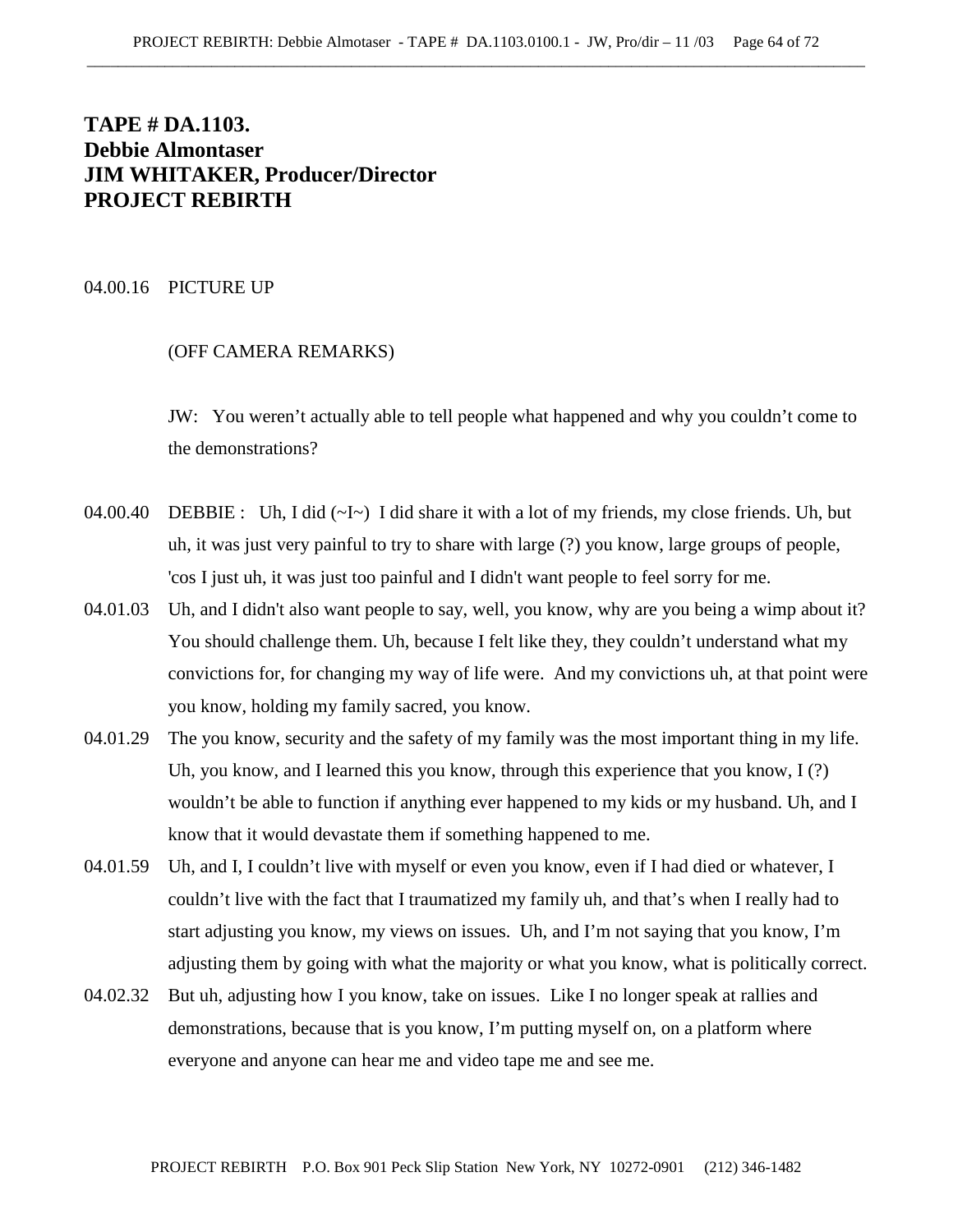- 04.02.54 Uh, and uh, but it does not mean that you know, I don't believe in what people are saying and talking against, you know, that, you know, has been you know, atrociously hurting many communities in our country. Uh, but I still you know, I still am involved in organizing around educating people on their civil rights and liberties. Uh, and educating people about how this is affecting immigrant communities.
- 04.03.33 Uh, but on a, you know, on a small scale as an educator, not as someone challenging uh, the powers that be. And uh, I decided to do it this way because you know, again, my, my family comes first in my life. And uh, the retaliation you know, aspect scares me to death, you know.
- 04.03.59 And I just keep remembering you know, the phone conversation with this agent who kept talking about my two sons and what great young men and how I should be proud of them. It was very eerie to hear him continually talk about that, and I almost felt like there was a message you know? And that message was you know, if you don't stop you know, your engagement at demonstrations and, and rallies and getting people to you know, you know, to be against these policies and legislations, something can happen to one of your sons.  $(\sim] \sim$
- 04.04.41 I don't know. There is in my heart a fear that my sons you know, can you know, can fall victim. Uh, and I, you know, as mother, you know, you have this intuition, you know, and remembering this call, you know.
- 04.05.03 And just, you know, sitting on, hearing this man constantly talk about my sons, like I almost wanted to say to him, why do you keep dwelling on my sons and how wonderful they are? I almost wanted to say that to him. But I didn't go there because I didn't want it to be perceived like I'm crazy or paranoid or I'm trying to insinuate something. But uh, it scares me. It scares me to get to me that they would you know, do so.
- 04.05.31 And during uh, the time that I shared the information with the ACLU and CCR, they basically uh, saw this as an intimidation factor. They're using it to intimidate me to silence me. Uh, and I truly believe that that's what they wanted. Uh, you know, and they basically got it.
- 04.06.01 And uh, they didn't get it because they frightened me. You know, but uh, they got it because you know, my family comes first in my life and I, I, I would you know, devastate me if anything ever happened to my kids. And uh, you know, but this is the climate that we live in, you know, and I'm not the only one that this has happened to.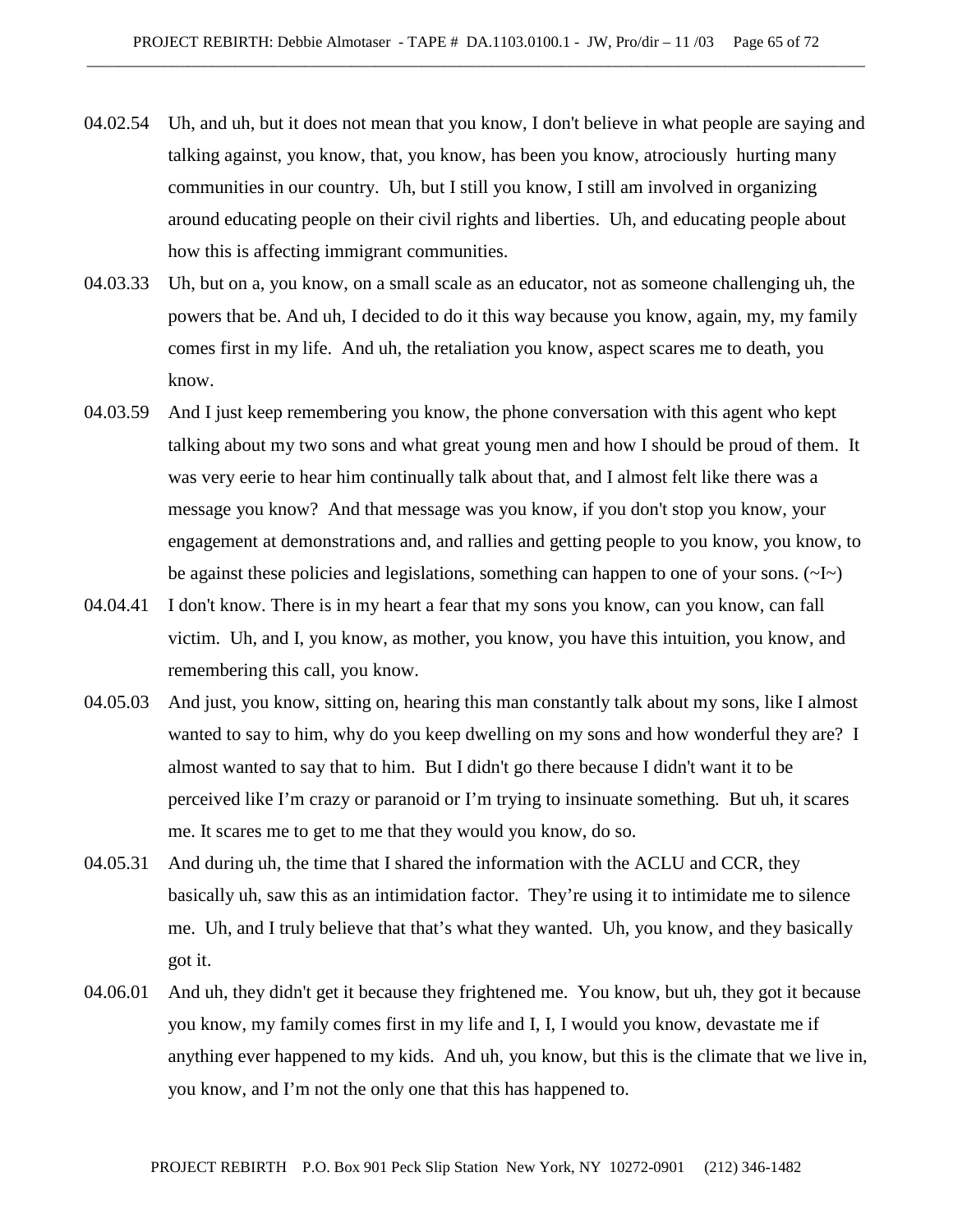- 04.06.29 There have been 3 or 4 other people here in New York City uh, who've been investigated. Uh, one man in particular because he changed his hair. He, he got a different haircut. And they called this 1-800 TIPS, and this man was gone and, and investigated and asked, you know, we got a report that you changed your haircut, you know, you used to wear it long and now it's very short and uh, you know, you're of Arab and Muslim decent, and you know, it's just terrifying.
- 04.07.09 And uh, I remember the Arab-American anti-discrimination committee after getting these 3 other people who reported what had happened to them, trying to get all of us to come together and do a press release and show this is unjust and why are people targeting us?
- 04.07.28 Uh, another gentleman uh, worked in a restaurant here in mid-Manhattan and uh, he used to have a lot of Middle Eastern customers come you know, at a particular time in the day. And somebody called and reported that. That you know, there are people of Middle Eastern background congregating you know, at this restaurant. You know, and this man is there and they must be plotting something.
- 04.07.58 And uh, it was just friends who worked in the neighborhood who were coming to eat and going together to eat. Uh, so it's, it's terrifying, it's scary to see the hysteria and fear that our government has created. You know, to really make people you know, see things that are not there. I don't know what to say.

JW: Looking at your ambition and standing up and the calling and family, it seems like it could just be bundling up. How are you?

- 04.08.58 DEBBIE : How am I dealing with it?  $(\sim l \sim)$  Uh, god, it's, it's the, it's a very hard thing to juggle, a very hard thing to juggle. Uh, it's very hard because uh, you know, my kids know that I'm there for them, but I also know that there are time that they don't feel like I am there for them. And it pains me. It truly pains me.
- 04.09.25 Uh, you know, and it's not that they would come out and say it to me directly or confrontationally or uh, but there are certain days at least you know, maybe 3 or 4 times in the month, that I really take the time or maybe even the last two or three times, I take the time to uh, to cook and elaborately cook. And uh, you know, the boys would jokingly, would jokingly say, wow, Mom's cooking?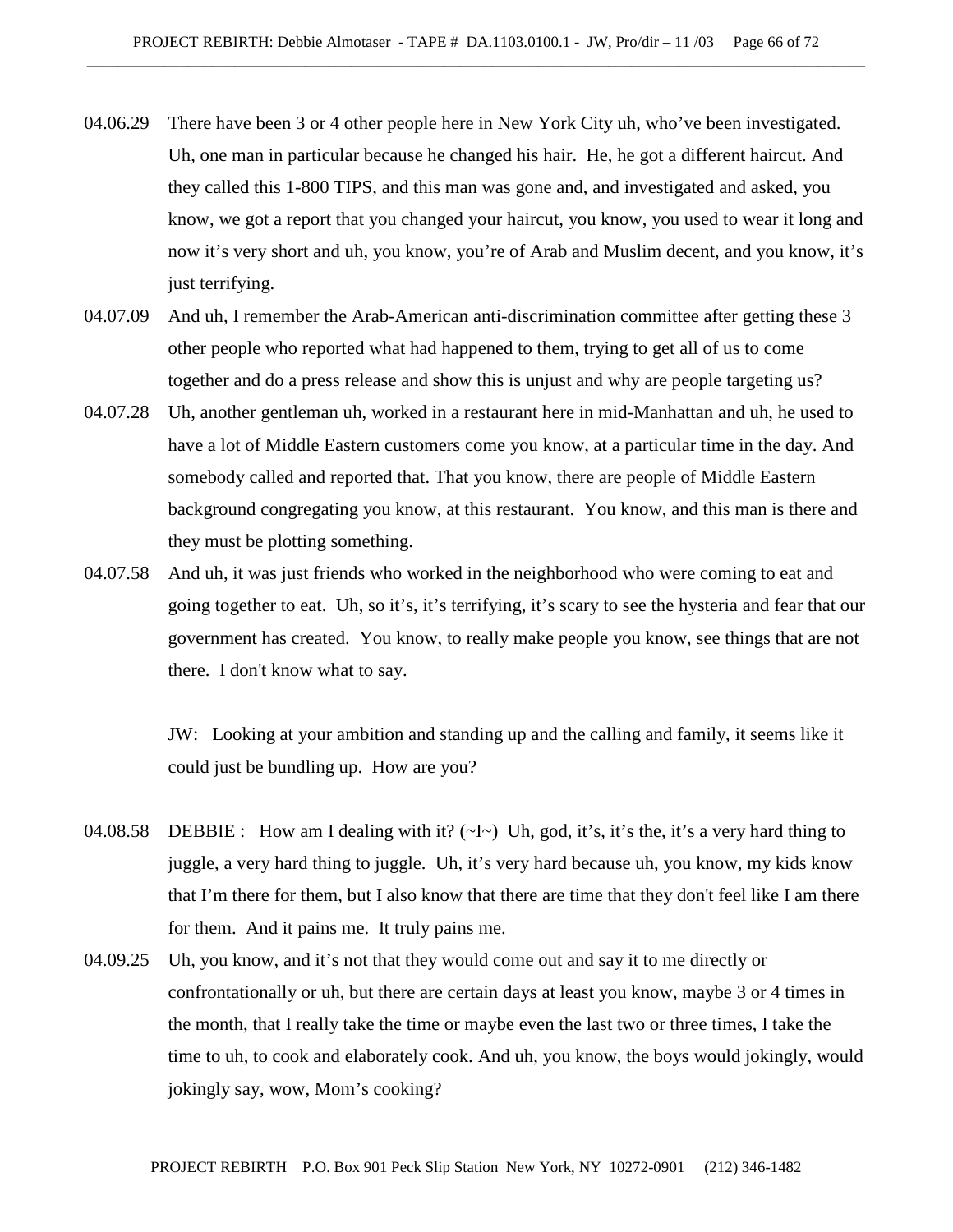- 04.09.58 And uh, you know, (?) I feel guilt when I hear that, but they pass it off as uh, you know, a funny thing, they're teasing me. But uh, I always question am I doing enough for them? You know, am I home enough? Uh, uh, so it, it's hard. But they know uh, you know, in the same token, they know of how much the community relies on me.
- 04.10.30 They know how much I do for the community. And they know that you know, I've taken on this role as, as almost being a spokesperson for the community. And they, I've never heard them speak you know, against you know, uh, doing it because they need me, do you know what I mean? Uh, they've all been very supportive.
- 04.10.55 I know that they were uh, puzzled by this you know, incident that happened and were also very you know, frightened of you know, what I was involving myself in. Uh, and so you know, I sensed from them this nervousness, and that's why I decided to stop uh, you know, organizing uh, politically and just doing more of you know, the interfaith uh, and the education about Islam and Muslims and Arabs and South Asians.
- 04.11.38 Uh, you know, finding that you know, talking and dealing and working with civilians, you know, with the broader public, rather than challenging legislations uh, you know, that that was what I needed to do.
- 04.11.58 And so do I find what I'm doing now uh, important? Yes, it's very important. Uh, do I find it uh, self-fulfilling, I do. But I also miss the fact that I, I can't (CLEARS THROAT) stand up to issues that affect my community and in a more public way like I used to. I miss that.
- 04.12.27 I miss that, and uh, you know, I hate the fact that I've been silenced. You know, and uh, and that my silencer was you know, my government who I never, ever thought would ever turn on me, you know? Never in a million years, because of who, who I am as an individual, not because of my religion, not because of my cultural background.
- 04.13.00 But as an individual, you know, who is a contributor to society. I never thought that that would happen to me, you know, and for it to happen you know, in January 21<sup>st</sup> the day after Martin Luther King's birthday you know, who said, you know, judge not a person by the skin of their color, but by the character.
- 04.13.27 And so I feel you know, that I wasn't being judged for my character, you know? But it was because of the fact that I wear my religion. Uh, and so I resent, I resent the fact that I, I've been silenced. You know, and you know, I, my only way to deal with this is just continue the education work and the interfaith work that I'm doing and.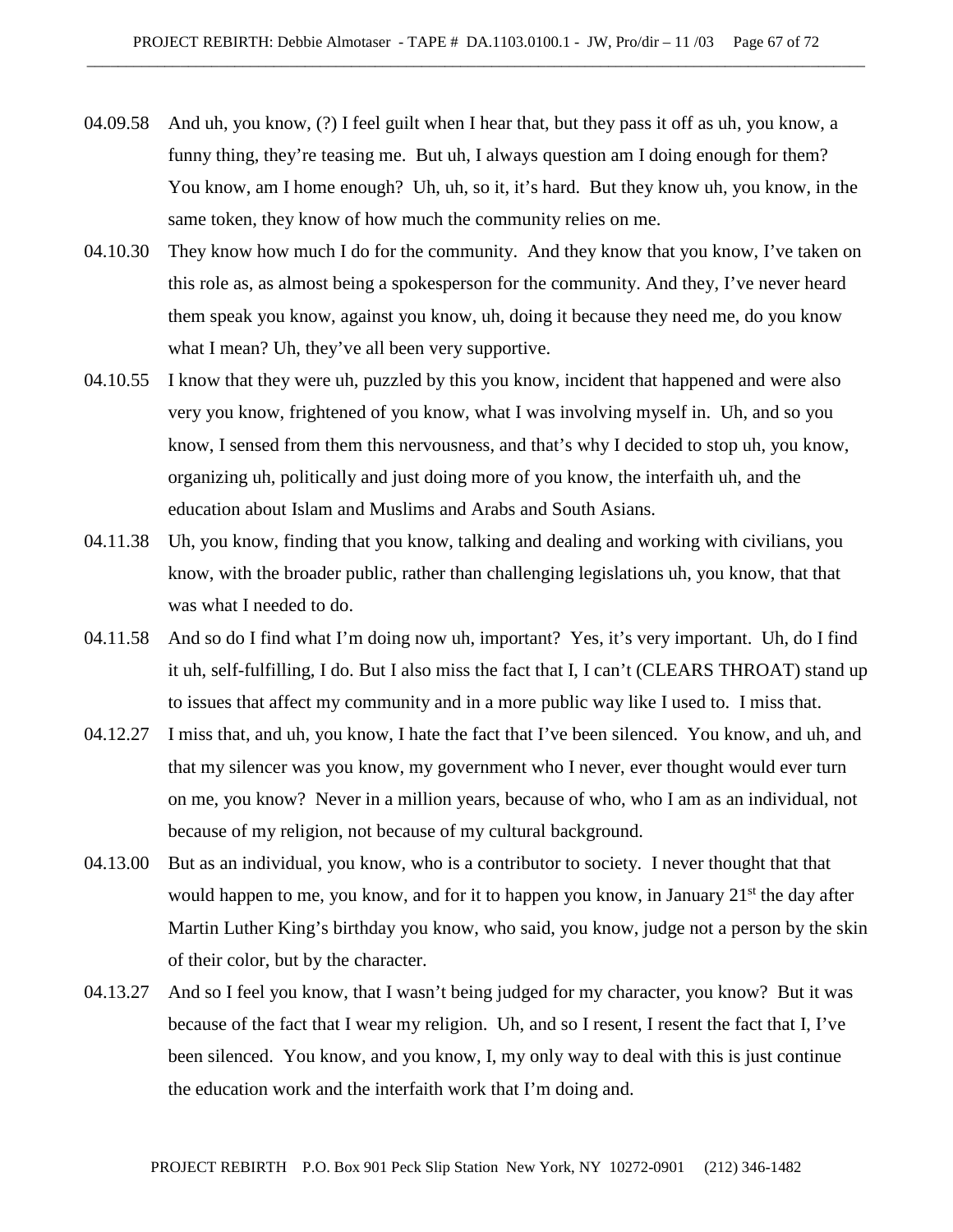04.14.00 And just helping people understand uh, and informing them and just proving them with education about Islam and Arabs and South Asians. Uh, that would help them understand that you know these are people just like everybody else, and hoping that what you know, I share with them transcends into them taking some action. Uh, political action at some other time. You know, to help advocate for people who are being targeted. (STOPS)

JW: It's been a tough year for you?

04.14.50 DEBBIE : It's been real tough. It's been real tough.

## (OFF CAMERA REMARKS)

04.15.29 DEBBIE : I, I just hope that you know, you and then the viewers who see this ten years from now, you know, see that it's not just me, one individual, that this has affected within the Arab and Muslim community, but there are so many people who can you know, who can identify with my story of Arab and Muslim and (?) you know, South Asian decent who have had, if not similar, you know, something close to, to what I'm going through.  $(\sim I \sim)$  Do you know what I mean? And I hope, so that I hope that (?) in the piece. (STOPS)

#### (OFF CAMERA REMARKS)

04.16.21 DEBBIE : And, uh, she was just so impressed with this project. So impressed and so you know, just at awe that somebody came up with such an idea. (STOPS)

#### (OFF CAMERA REMARKS)

04.17.06 DEBBIE : (MID-STATEMENT) Sometimes I don't, like I missed the picture or I missed the point? You know, sometimes, and it's because I guess everything that I'm engaged in and everything is happening and like I'm in the moment, always be like in the moment? And she said to me, she said, you know, Debbie uh, this is an amazing project for you to be a part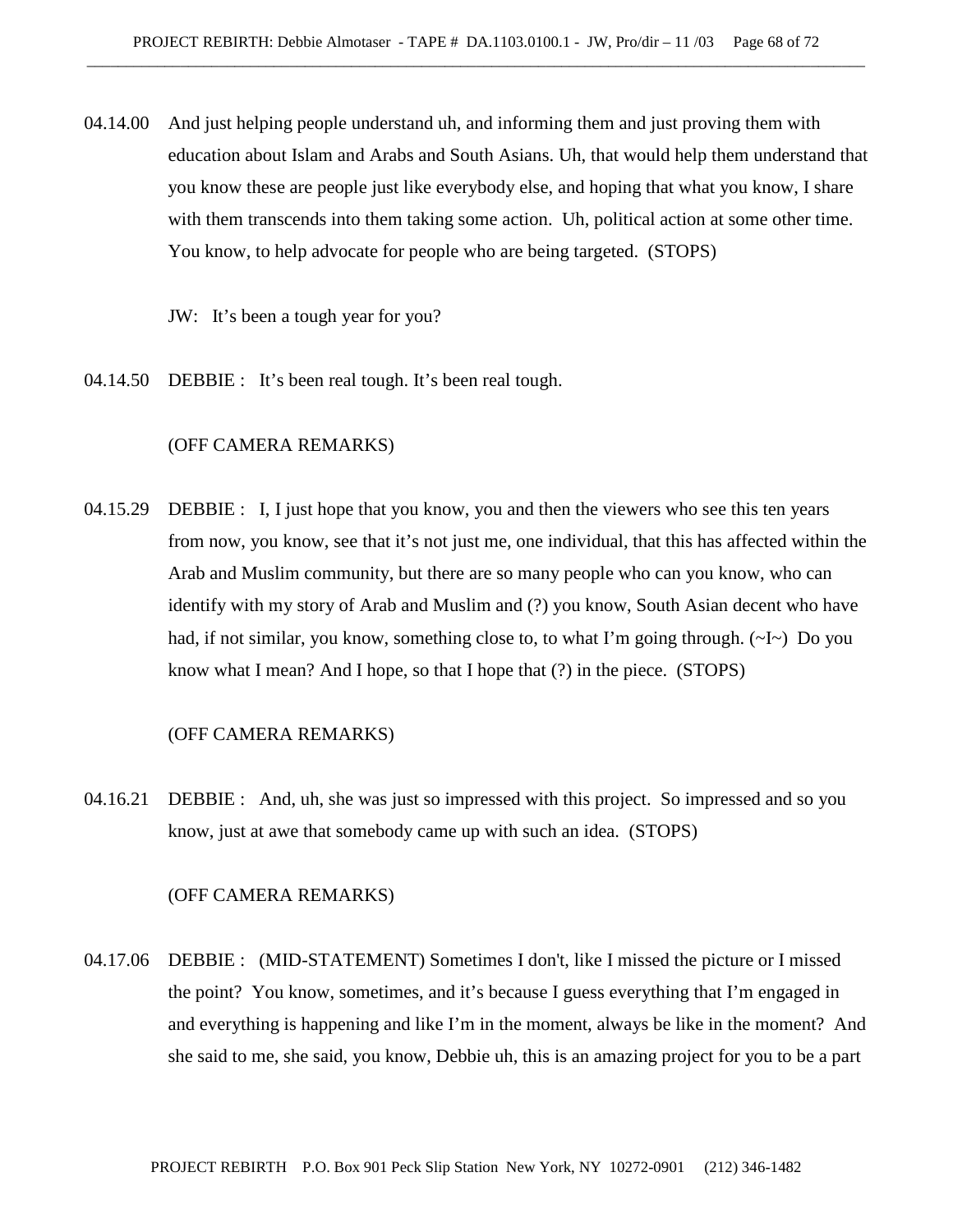of because you know, you are the voice of so many people in the Muslim and Arab and South Asian community.

- 04.17.34 You are, you have been and I know it was so funny the way she said it, you have been the chosen one (LAUGHS). The Chosen One, to represent and I was like, Aileen, I don't want to hear this. Like you know, I don't want to be the one to represent millions of people. You know, because I'm not, I don't want that responsibility, 'cos you know, I'm just, I'm, I'm a person (LAUGHS).
- 04.18.01 I'm not perfect. Uh, and she said to me, she said, this is so amazing. You know, that you're getting this opportunity and, had how powerful this is. Uh, you know, and, and what an amazing way to capture history you know, to, to be able to see the evolution of one's life and it was really interesting. And uh, you know, I'm not even telling it to you as eloquently as she did, but after talking to her, I was like, wow. She's absolutely right. You know.

## (OFF CAMERA REMARKS)

- 04.18.49 DEBBIE : You know what's the most painful of this? (~I~) Is this interview. Do you want to know why? (~I~) Not because I don't like being with you and you guys.
- 04.18.59 Uh, because I have to face myself. Because I have to face what's inside of me. What's uh, my struggles, my anguish uh, the challenges that I, I am dealing with uh, as an individual. Not as a mother, not as a wife, not you know, as someone in the world a professional. But just my own struggles of you know, how do I navigate myself.
- 04.19.33 Yeah, so you, when I (?) meet with you, I face those challenges. And it's sometimes it hurts, you know? To have all that come out. I'm also involved in this uh, writing project, through Teachers' College Press. They've been after me since the January of 2002 to, to write for them an article and with a group of other educators and people in New York City about the experience.
- 04.20.07 And uh, I went to a meeting, they brought people together because a lot of people have been having a hard time putting their thoughts together to create an article. And uh, when I went to this meeting and we sat there as we were talking, I realized why I haven't been able to get it together to do it. It's because of my fear of you know, dealing with all this stuff.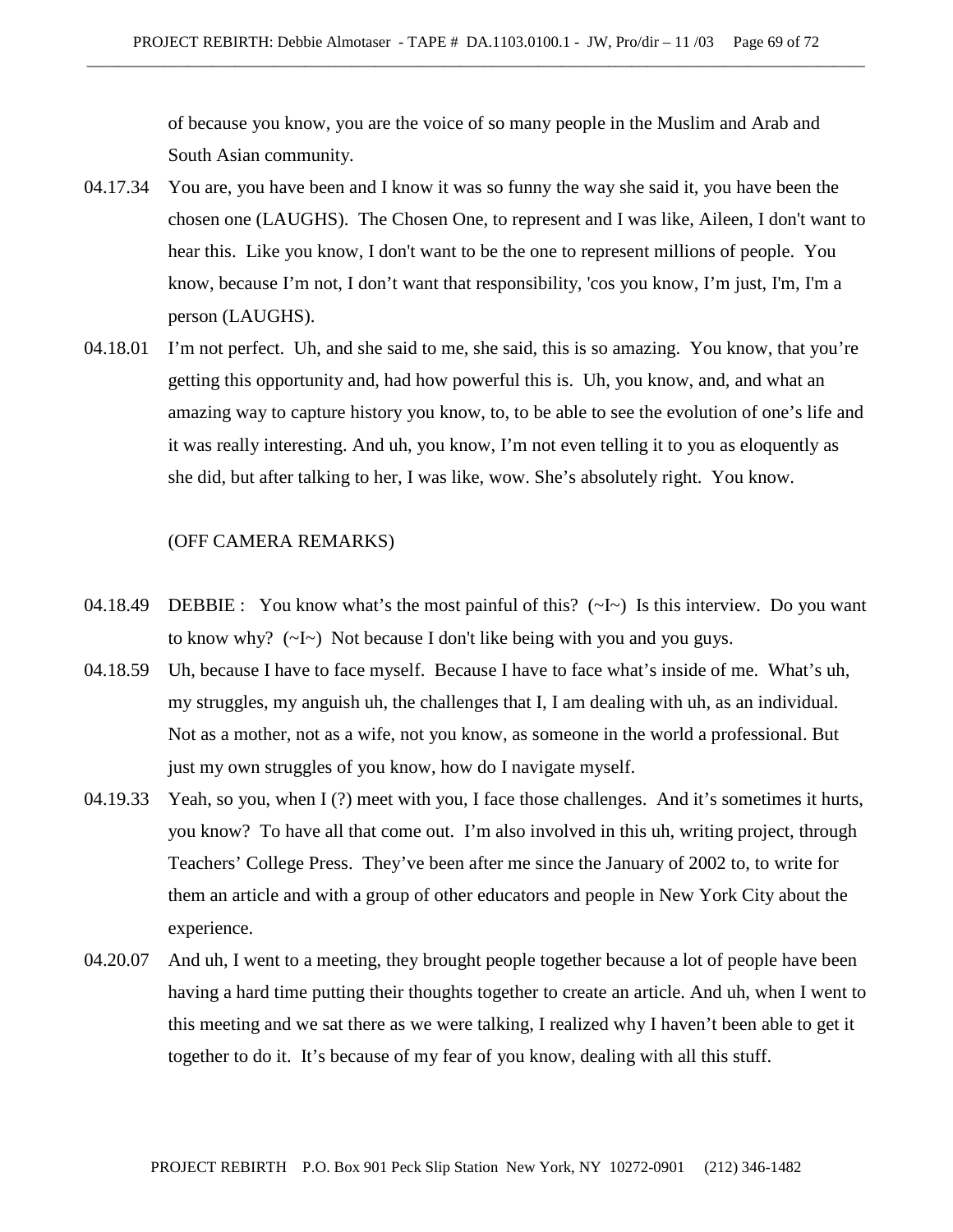- 04.20.33 You know, the, the things that I've gone through. Uh, the experiences uh, you know, it's like just rehashing all of this. Uh, and I just didn't want to rehash, I just wanted to continue like you know, suppressing pushing down and just worrying about what I had to do you know, tomorrow or next week.  $(\sim]_{\sim}$ )
- 04.20.58 So it's a, it's uh, an interesting way to reflect and help you know, I'm, I'm seeing this as an opportunity to help me reflect on my past. And to use what has happened to me and help me mould my future.

#### (OFF CAMERA REMARKS)

- 04.23.06 DEBBIE : You know, I also see this, you know, actually in, in my son, Mohammed. Uh, who's, you know, who's had a hell of a time since September 11<sup>th</sup>. And I think I shared with you that he dropped out of high school, and I may have shared that earlier. But after uh, after this experience uh, he uh, you know, he went through so many changes himself.
- 04.23.33 Uh, at one point in, in time he wanted to change his name. He didn't want to have Mohammed as his name. He wanted to change it to Adam, which is his middle name, but he just wanted to totally you know, remove Mohammed 'cos of the fact that it's recognized as a Muslim name. And uh, you know, he's changed in his, the way he dresses, the way he wears his hair uh, the music that he listens to.
- 04.24.06 Uh, and it, (STUTTER) it was quite, it was (?) scary, you know, to see like this fast transformation and, and just trying to (?) identify with some, something other than his own cultural or religious heritage.

JW: When did that happen?

04.25.28 DEBBIE : Uh, this happened after the visit. Uh, he was the one that I was telling you that was pacing back and forth. Uh, so he used to listen to  $R \& B$  and rap music. Now he listens to rock and roll. Uh, uh, his clothing, he used to wear very baggy jeans hanging like from his (?) from his hips uh, big oversized shirts. Now he's wearing fitted clothes. Uh, he shops at the Gap, Banana Republic.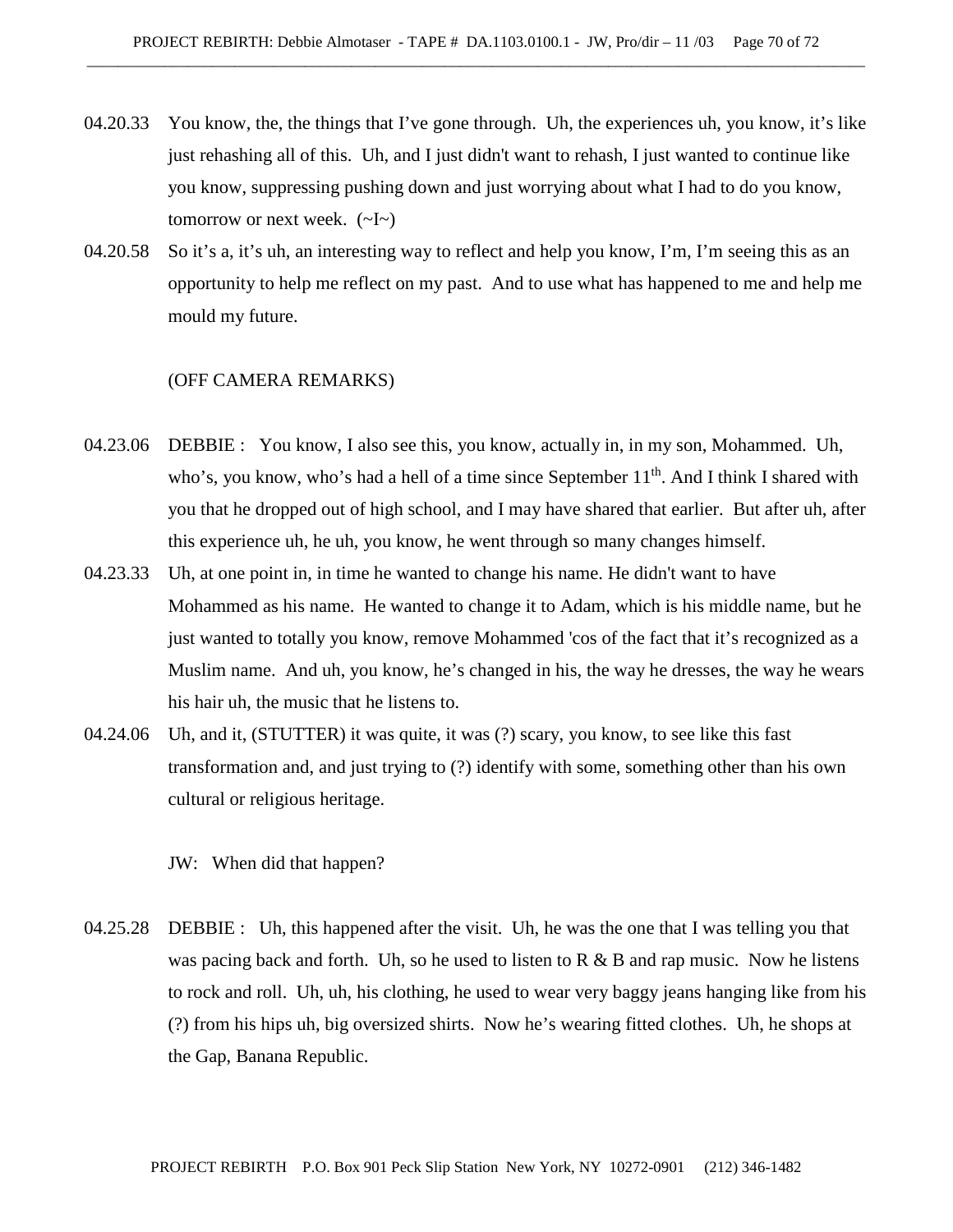04.25.02 Uh, what's that place that he goes, DNM, is there such a thing? I always get it wrong  $(\sim I \sim)$ but uh, basically uh, college students go there and teens go there.

JW: What was the pattern?

- 04.25.19 DEBBIE : Well, the pattern here is that he doesn't want to identify. He, he's, (STUTTER) he feels that he needs to identify with being more of an American uh, and being a part of the mainstream than being a part of a minority.
- 04.25.38 So this mainstream to him right now is being you know, and he's very light skinned. He, he can easily be identified as a white man. Uh, and so in his clothing, you know, he's very, very you know, prim and proper.
- 04.25.58 Uh, not that he's wearing a tie, you know, or slacks, but very, his clothes are fitted, you know, he looks like he's in a Vogue magazine. He came out of a Vogue magazine. Uh, and uh, you know, his style in music uh, you know, even (?) the way he talks and carries on, carries himself (CLEARS THROAT) is very much more professional and uh, and you know, it's great.
- 04.26.28 I've, I love seeing him feel comfortable you know, with his new image. Uh, because (?) he's also going to college, which was something that we were struggling with, you know? He uh, had to (?) get his GED after September  $11<sup>th</sup>$ , 'cos he you know, couldn't go back into the city for school there. Uh, and he's in college now, you know, and (?) it was just amazing that he made this decision.
- 04.27.02 And he enrolled in August and he's going to school. and you know, he just, he feels like you know, he has a new, a new you know, leaf on life, a new, a new start. You know, but uh, you know, this you know, looking at him and thinking about him, this all, you know, evolved from that, from that visit, you know?
- 04.27.29 Of, of what would make me fit in, what would make me be more a part of everybody else? You know? And so you know, I don't know if it, you know, for a better or for worse. But you know, I'm looking at it as something that's, has been wonderful for him. You know, it's helping him live with his life. Uh, but I'm very sadden of the fact that he wanted to change his name, officially change his name. And not really uh, (?) be identified as an Arab-Muslim.